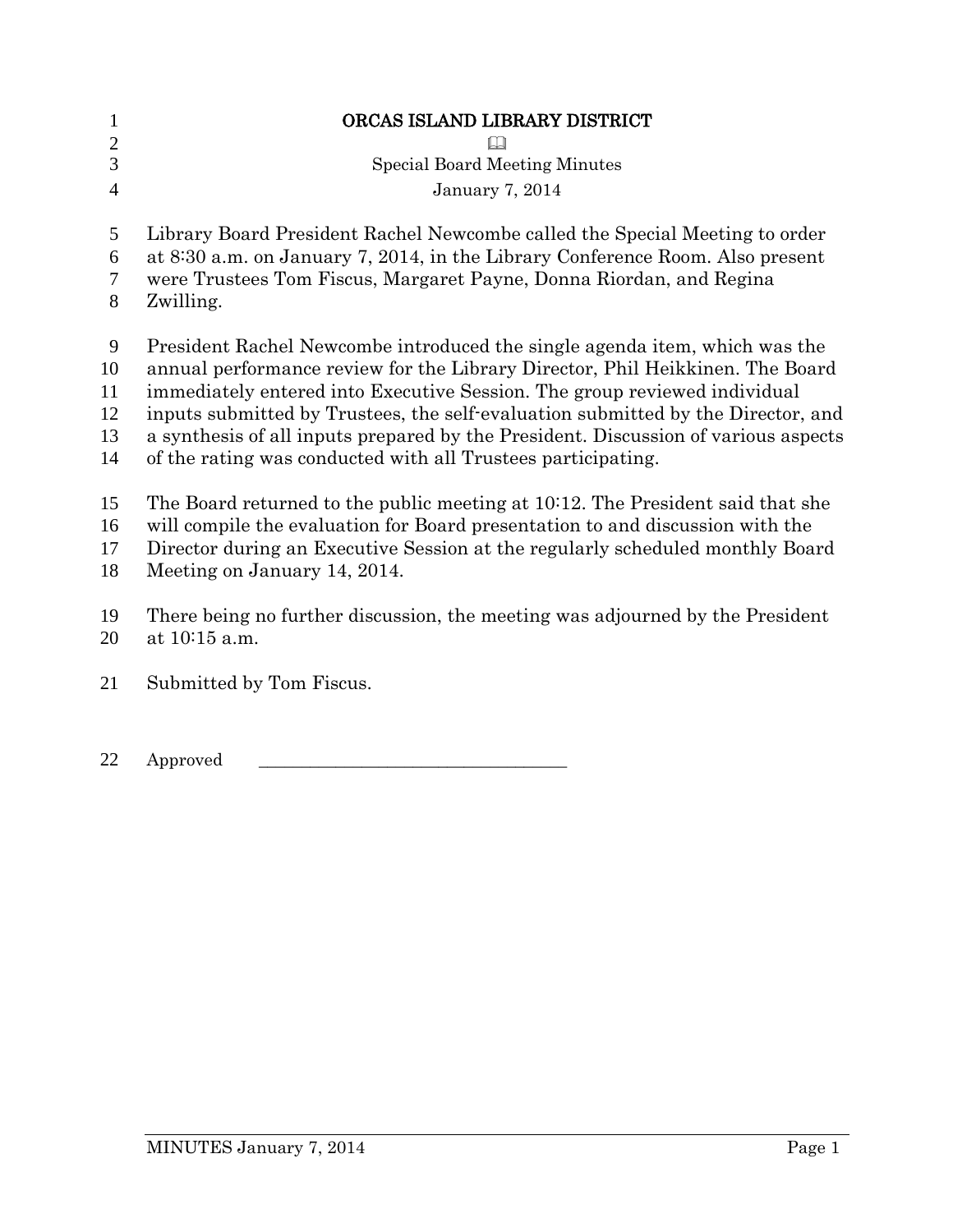| 1              | ORCAS ISLAND LIBRARY DISTRICT                                                                                                                                                  |                          |
|----------------|--------------------------------------------------------------------------------------------------------------------------------------------------------------------------------|--------------------------|
| $\overline{2}$ |                                                                                                                                                                                |                          |
| 3              | <b>Regular Board Meeting</b>                                                                                                                                                   |                          |
| $\overline{4}$ | <b>January 14, 2014</b>                                                                                                                                                        |                          |
|                |                                                                                                                                                                                |                          |
| 5              | Library Board President Rachel Newcombe convened the meeting at 8:33 a.m. in the                                                                                               |                          |
| 6<br>7         | Community Room of the Library. Also attending were Trustees Tom Fiscus, Margaret<br>Payne, Donna Riordan and Regina Zwilling; Library Director Phil Heikkinen, Library         |                          |
| 8              | staff members Nita Couchman and Mary Pugh; Friends President Tim Lunde; and                                                                                                    |                          |
| 9              | Orcas Island School Readiness To Learn Program Manager Margie Doyle.                                                                                                           |                          |
| 10             | <b>WELCOME &amp; INTRODUCTIONS - Rachel welcomed everyone.</b>                                                                                                                 |                          |
| 11             | OFFICER ELECTION AND COMMITTEE ASSIGNMENTS                                                                                                                                     |                          |
| 12             | Margaret said she would like to see the Board retain its current configuration                                                                                                 |                          |
| 13             | and made a <b>MOTION</b> nominating Rachel Newcombe as President, Donna as Vice-                                                                                               |                          |
| 14<br>15       | President, and Margaret as Secretary. Tom seconded, and the <b>MOTION</b> passed<br>unanimously.                                                                               |                          |
| 16             | Rachel appointed Regina as Finance Chair; Donna and Margaret as Facilities                                                                                                     |                          |
| 17             | and Systems Co-Chairs; Margaret as Collection Management Chair; Tom as Community                                                                                               |                          |
| 18             | Relations Chair; and Rachel as Policy and Personnel Chair.                                                                                                                     |                          |
| 19             | The Board discussed the 2014 meeting days and basic agenda. It was agreed that                                                                                                 |                          |
| 20<br>21       | the regular meeting of the Library Board Trustees will be held on the second Tuesday of<br>each month beginning at 8:30 am in the meeting room of the Library. The agenda will |                          |
| 22             | remain the same.                                                                                                                                                               |                          |
| 23             | <b>ADDITIONS OR MODIFICATIONS TO THE AGENDA - None.</b>                                                                                                                        |                          |
| 24             | <b>ROUTINE MATTERS</b>                                                                                                                                                         |                          |
| 25             | Minutes: The Board reviewed the minutes from prior meetings.                                                                                                                   |                          |
| 26             | Margaret made a <b>MOTION</b> to approve the Minutes of the December 10, 2013                                                                                                  |                          |
| 27             | Regular Board Meeting. Tom seconded, and the <b>MOTION</b> passed unanimously, with                                                                                            |                          |
| 28<br>29       | Regina abstaining.<br>Margaret made a <b>MOTION</b> to approve the Minutes of the December 22, 2013                                                                            |                          |
| 30             | Special Board Meeting. Tom seconded, and the <b>MOTION</b> passed unanimously, with                                                                                            |                          |
| 31             | Donna and Regina abstaining.                                                                                                                                                   |                          |
| 32             | Donna made a <b>MOTION</b> to approve the Minutes of the January 7, 2014 Special                                                                                               |                          |
| 33             | Board Meeting. Regina seconded, and the <b>MOTION</b> passed unanimously.                                                                                                      |                          |
| 34             | Vouchers and Payroll: Donna said she had reviewed the payroll and invoices, and                                                                                                |                          |
| 35             | recommends approval. Mary explained how the end of year expenditures would be paid.                                                                                            |                          |
| 36<br>37       | 12/10/2013<br><b>Invoice Accounting Report</b>                                                                                                                                 | \$2,279.29               |
| 38             | 12/16/2013<br><b>Invoice Accounting Report</b><br>Invoice Accounting Report<br>12/26/2013                                                                                      | \$2,998.13<br>\$2,004.98 |
| 39             | 12/27/2013<br><b>Invoice Accounting Report</b>                                                                                                                                 | \$400.00                 |
| 40             | 1/7/2014<br><b>Invoice Accounting Report</b>                                                                                                                                   | \$6,638.36               |
| 41             | January 2014 Payroll                                                                                                                                                           | \$28,280.67              |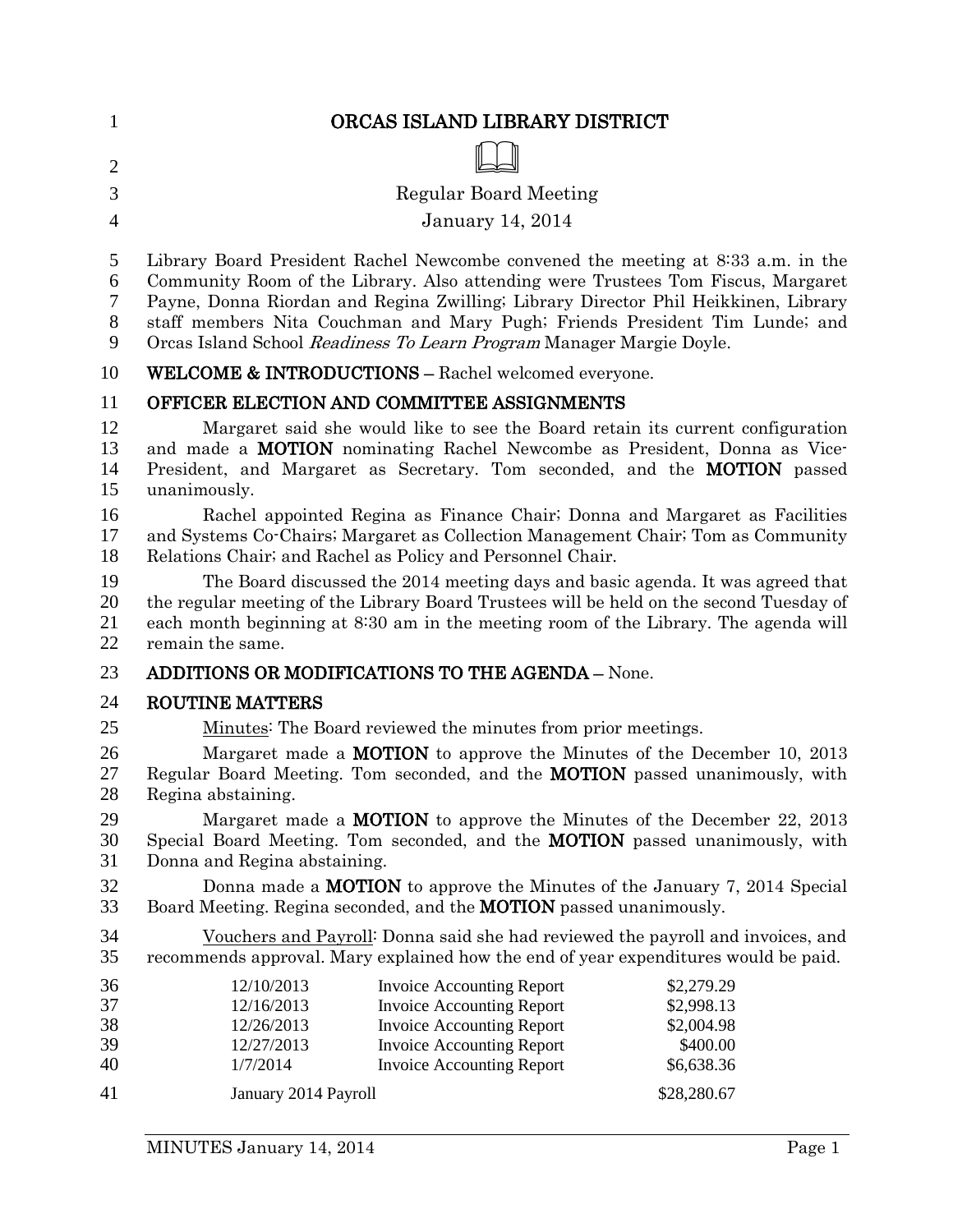42 Donna made a **MOTION** to approve the January payroll; Margaret seconded, and the 43 **MOTION** passed unanimously. Donna made a **MOTION** to approve all payments from **MOTION** passed unanimously. Donna made a **MOTION** to approve all payments from 44 the invoice accounting reports, Margaret seconded, and the **MOTION** passed unanimously. Rachel thanked Donna for her hard work as Finance Chair on budgets and keeping track of spending.

47 PUBLIC COMMENT – Margie Doyle thanked the Board for working to move the Library forward in the role of community information hub; she said it was an 49 appropriate role and much appreciated. Margie said the Readiness To Learn Program is hosting two workshops on child bullying at the School library and asked the Library's help in getting the word out.

## PLANNING & PRIORITIES

 Library Building Expansion Discussion: The Board discussed the permitting process, with updates on drainage and parking to the 2005 information currently on file with the County. Tom reviewed the timeline and primary monthly objectives. Margaret talked about the prospectus draft and updates. She also spoke of innovative local funding endeavors and how to incorporate similar aspects into the building campaign. Tom asked for the report on the volunteer focus meeting; Phil will resend it to everyone.

## The Board took a break from 9:25 a.m. to 9:30 a.m.

 Board Work Session Agenda for January 28: The Agenda will include RFPs for design services and a project assistant; the communication timeline; donors and fundraising; and a working lunch.

### NEW BUSINESS

 Relevant News and Issues: Rachel remarked how random encounters, in her case a visit to Seattle and chance meeting with an artist, resulted in an introduction to n island resident and discussion on the building project. She encourages out-of-the box discussions.

 Director's Report: Phil answered questions from his report, including the Allen Foundation grant; an update on the "community hub" meeting, a change to the K20 annual contract; his increased desk time to cover for staff; and under-spending for collection materials.

 Friends of the Library: Friends President Tim Lunde spoke on the "fantastic" 73 Holiday Tea on Saturday, December  $7<sup>th</sup>$ ; new Friends' merchandise; The upcoming March 1 Winter Booksale; and new Friends Board Members. Tim said he will bring a proposal to his board for financial support of the building expansion. Tom will attend the January Friends meeting; Rachel in February, Margaret in March and Donna in April.

## REPORTS FROM ACTIVE COMMITTEES

Collection Management: None.

 Community Relations: Tom said he and Phil are planning to hold a focus group meeting at the Senior Center weekly lunch.

 Facilities & Systems: Margaret said over 100 bulbs had been planted. Donna asked about the ILS search and Tom asked about adding the school library as a branch. Phil said that likely nothing would happen until after the school remodel and estimated

a \$3000 cost.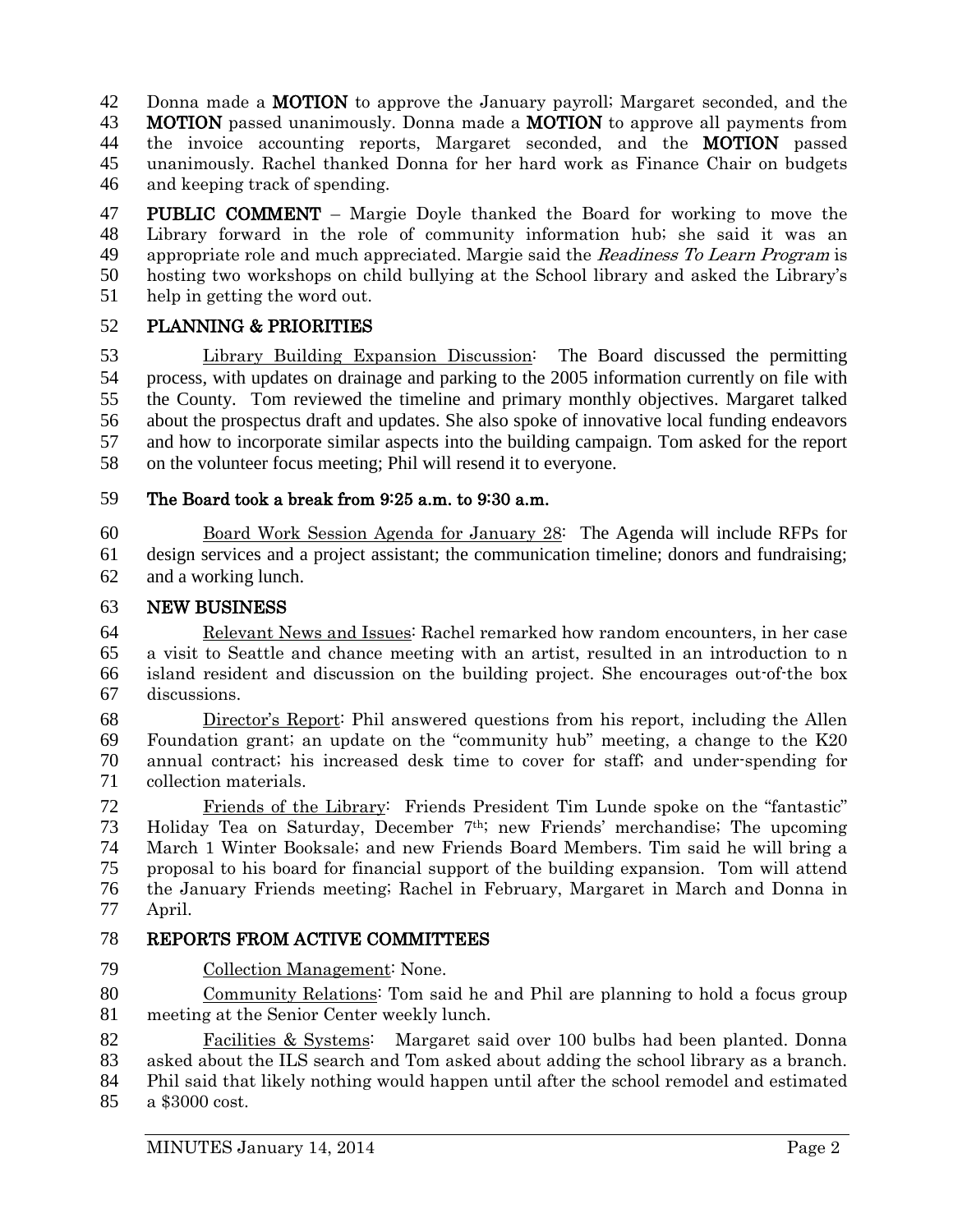- 86 Finance: Donna noted the financial end of year closing for 2013 under budget<br>87 approximately \$20,000. She credited cautious spending and good budget management. approximately \$20,000. She credited cautious spending and good budget management.
- 88 Policy & Personnel: Air Med-Evac Policy: Rachel asked if everyone had reviewed 89 the information from the December meeting. The consensus of the Board is to continue<br>90 to provide up to a maximum benefit of \$79 per employee that can be used to purchase a to provide up to a maximum benefit of \$79 per employee that can be used to purchase a 91 air medical evacuation membership to be chosen by the employee.
- 92 Salary Survey: Phil discussed the survey results with the Board. Rachel asked 93 Regina to meet with Phil.
- 94 PUBLIC COMMENT Margie Doyle encouraged the use of Orcas Issues for any 95 Library announcements. Tim commented on the robust wifi, and Donna commented on 96 the higher usage.
- 97 Regina left the meeting at 10:30 a.m.
- 98 The Board took a break at 10:37 a.m.

**EXECUTIVE SESSION** – The Board reconvened in Executive Session at 10:48 a.m.<br>100 without Trustee Regina Zwilling, for the review of the Library Director. The Board without Trustee Regina Zwilling, for the review of the Library Director. The Board reconvened in General Session at 11:42 a.m. There was no action taken. The next review of the Library Director will be in January 2015.

- 103 OTHER Tom said he would discuss with the Friends Board how to ask for and the 104 type of support for the building expansion.
- 105 There being no further action, the Meeting was adjourned at 11:46 a.m.
- 106 Submitted by Mary Pugh
- 107 Approved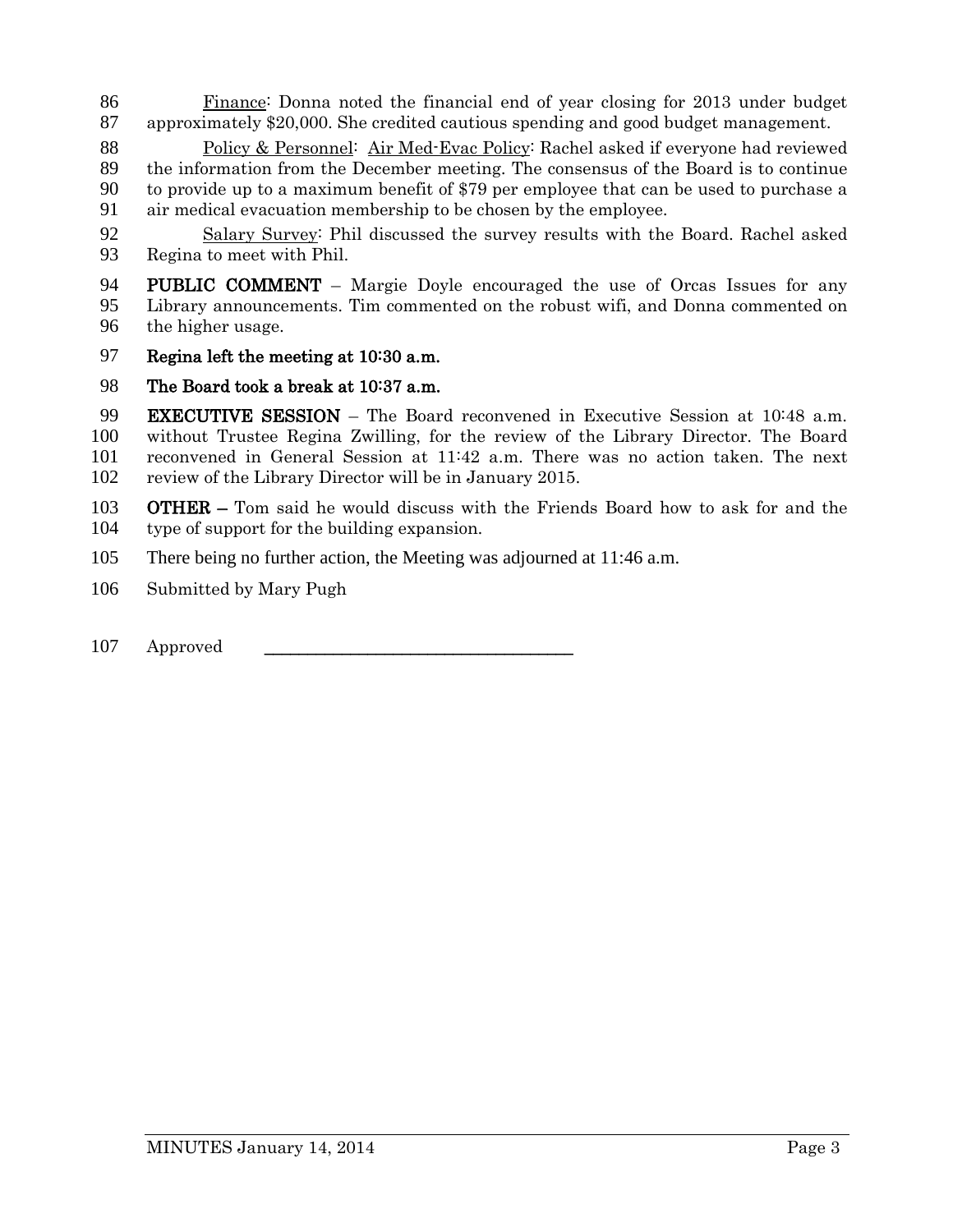| ORCAS ISLAND LIBRARY DISTRICT                                                                                                                                                                                                                                                                                                                                                                                                                                                                                                                                                                                                                                                                                                                                                                                                                                                                                                                                                                                                                                                                                                                                                                                                                                                                                                                                                                                                        |
|--------------------------------------------------------------------------------------------------------------------------------------------------------------------------------------------------------------------------------------------------------------------------------------------------------------------------------------------------------------------------------------------------------------------------------------------------------------------------------------------------------------------------------------------------------------------------------------------------------------------------------------------------------------------------------------------------------------------------------------------------------------------------------------------------------------------------------------------------------------------------------------------------------------------------------------------------------------------------------------------------------------------------------------------------------------------------------------------------------------------------------------------------------------------------------------------------------------------------------------------------------------------------------------------------------------------------------------------------------------------------------------------------------------------------------------|
| $\Box$                                                                                                                                                                                                                                                                                                                                                                                                                                                                                                                                                                                                                                                                                                                                                                                                                                                                                                                                                                                                                                                                                                                                                                                                                                                                                                                                                                                                                               |
| <b>Special Board Meeting Minutes</b>                                                                                                                                                                                                                                                                                                                                                                                                                                                                                                                                                                                                                                                                                                                                                                                                                                                                                                                                                                                                                                                                                                                                                                                                                                                                                                                                                                                                 |
| January 28, 2014                                                                                                                                                                                                                                                                                                                                                                                                                                                                                                                                                                                                                                                                                                                                                                                                                                                                                                                                                                                                                                                                                                                                                                                                                                                                                                                                                                                                                     |
| Library Board President Rachel Newcombe called the Special Meeting to order at 9:04<br>a.m. on January 28, 2014, in the Benson Hall Meeting Room, attached to the Episcopal<br>Church in Eastsound. Also present were Trustees Tom Fiscus, Margaret Payne, Donna<br>Riordan, and Regina Zwilling; and Library Director Phil Heikkinen.                                                                                                                                                                                                                                                                                                                                                                                                                                                                                                                                                                                                                                                                                                                                                                                                                                                                                                                                                                                                                                                                                               |
| President Rachel Newcombe reviewed the agenda, which included discussion of the<br>timeline for tasks associated with the building expansion project; also, to review a<br>possible RFP for a design consultant; a possible RFP for a fundraising consultant; and<br>plans for communication with the public, including possible professional assistance with<br>the prospectus. Also, she confirmed that Steve Jung and Hilary Canty, representing<br>OICF, would appear as guests; also, Dawn D'Haeze who might be available to help with<br>a building project video.                                                                                                                                                                                                                                                                                                                                                                                                                                                                                                                                                                                                                                                                                                                                                                                                                                                             |
| The Board discussed recent developments, including:<br>An appearance at last week's Lions Club meeting by Rachel and Margaret<br>Plans to attend a Doe Bay community potluck on May 3<br>This morning's meeting, hosted by OICF, to discuss the community hub project,<br>$\bullet$<br>attended by staff member Holly King<br>Confirmation by Phil that three staff members are available to help to varying<br>$\bullet$<br>degrees with aspects of the project<br>Rachel's discussions with County staff about permitting costs, which might total up<br>$\bullet$<br>to about $$9,200$<br>Margaret's research into possible designers who can help with prospectus design and<br>$\bullet$<br>campaign materials<br>Phil's contact from another potential architectural consultant, Ben Trogdon<br>$\bullet$<br>Tom's mention of another possible architectural consultant or advisor, Gordon<br>$\bullet$<br>Walker<br>Donna's recommendation of a webinar that she watched, Before You Hire an<br>$\bullet$<br><i>Architect</i> , which may still be available online in archived form; one of its main<br>recommendations is to create a budget before trying to create a design.<br>Tom's conversation with his communications consultant friend, who suggests asking<br>$\bullet$<br>for feedback from major donors on the draft prospectus. Margaret said that we could<br>have different versions for different audiences. |
| We began discussion of a possible design committee, including the process, outcomes,<br>and timeframe; and the importance of having a clear charter.<br>Steve Jung, President of the OICF Board, arrived at 9:35. Ensuing discussion items:<br>Steve talked about the idea of incorporating community hub services in a library<br>addition, helping people understand where to get needs met, and helping to support<br>the mission of other nonprofits such as Orcas Family Connections.<br>Rachel said that there is a good match between OICF and the Library.<br>٠<br>Margaret said that we need help in identifying major donors and how best to<br>$\bullet$<br>approach them. Steve replied that OICF can help with that, including matching                                                                                                                                                                                                                                                                                                                                                                                                                                                                                                                                                                                                                                                                                 |
| MINUTES January 28, 2014<br>Page 1                                                                                                                                                                                                                                                                                                                                                                                                                                                                                                                                                                                                                                                                                                                                                                                                                                                                                                                                                                                                                                                                                                                                                                                                                                                                                                                                                                                                   |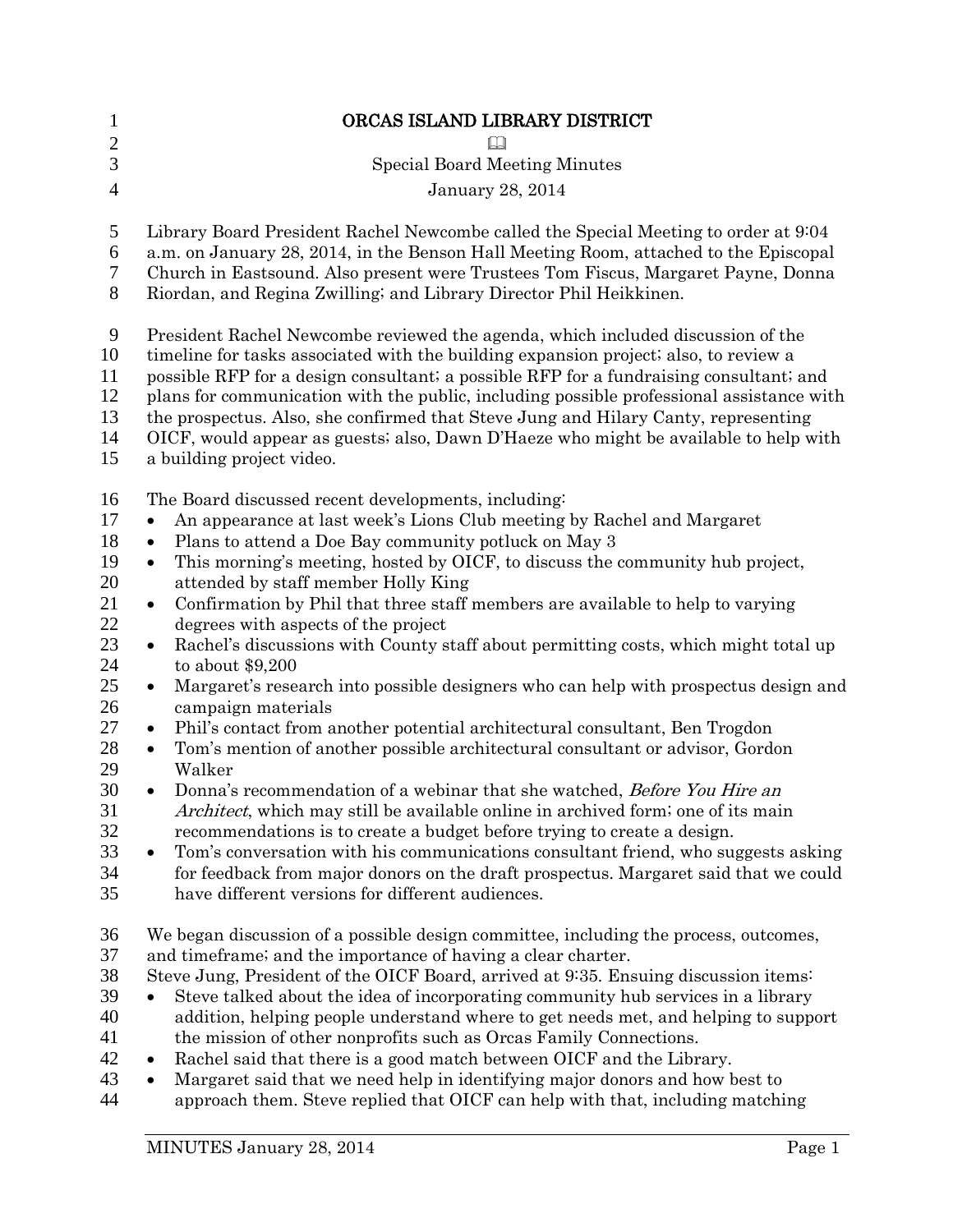- donors with the needs that resonate with them. Donna said that we are looking for
- donors who want to invest in the community.
- We returned to the previous discussion.
- Donna said that she envisions the design/building committee helping with an RFP for design consulting, evaluation of proposals, budgeting, and helping to fill in our gaps in expertise.
- 51 Phil suggested that Regina, as Finance Chair, could work closely with him on monitoring the capital project budget, as she is assigned to do for the operating monitoring the capital project budget, as she is assigned to do for the operating
- 53 budget, and that we could pull in help as needed. Donna offered to back up Regina.<br>54 We discussed who might be good as a fundraising consultant, and how to scope the • We discussed who might be good as a fundraising consultant, and how to scope the amount of work required; Donna will talk with someone she knows; and Phil will 56 talk with consultant Ruth Metz, who has worked on library capital projects.<br>57 [We took a break from 10:35 to 10:48 a.m.]
- We took a break from  $10:35$  to  $10:48$  a.m.
- Rachel reviewed the project timeline.
- Steve said that Helen Bee can help us to identify potential major donors; Rachel and Donna will meet with her.
- Donna suggested the idea of a fundraising pyramid, from a small number of large-dollar donors to a large number of small-dollar donors.
- We will continue developing the list of potential donors and advisors.
- We discussed the close relationship between communication and fundraising.
- Phil will approach Harvey Himelfarb, who is familiar with policies regarding naming opportunities.
- $67 \rightarrow$  We talked about the timing for the public campaign, and hopes that we will have a good base of major donations in place at the time of a major public fundraising event.
- [Rachel left to pick up lunch at 11:50 a.m.]
- T1 Vice President Donna Riordan led the discussion in Rachel's absence, reviewing the potential Trustee-led committees, including Design/Building. potential Trustee-led committees, including Design/Building,
- Communications/Fundraising/Development, and Naming.
- [We took a lunch break from noon to 12:30 p.m.]
- Rachel returned to a review of the timeline, including letters of support, newspaper interviews with staff and trustees, and the public campaign.
- Committee assignments will include:
- o Design/Building: Margaret and Regina, with outcomes including an RFP for design consulting, and oversight of the building project. Regina will take the lead on tracking the building fund budget. We also discussed possible community members helping this committee.
- 82 o Communication/Fundraising/Development: Donna and Tom, with possible subcommittees including Public Relations (Tom and Rachel); subcommittees including Public Relations (Tom and Rachel); Donors/Prospects/Stewardship (Donna Rachel), with outcomes including a
- donor list; and Events (Rachel, Margaret), including a legacy chicken dinner launch on May 4.
- 87 o Naming: Rachel, Phil, and Harvey Himelfarb, with outcomes including<br>88 naming policies and suggested dollar amounts for each opportunity. naming policies and suggested dollar amounts for each opportunity.
- The Board agreed on upcoming special meetings on March 4, March 25, and April 22, in the Library meeting room if possible.
- 91 [We took a break from 1:15 to 12:45 p.m.]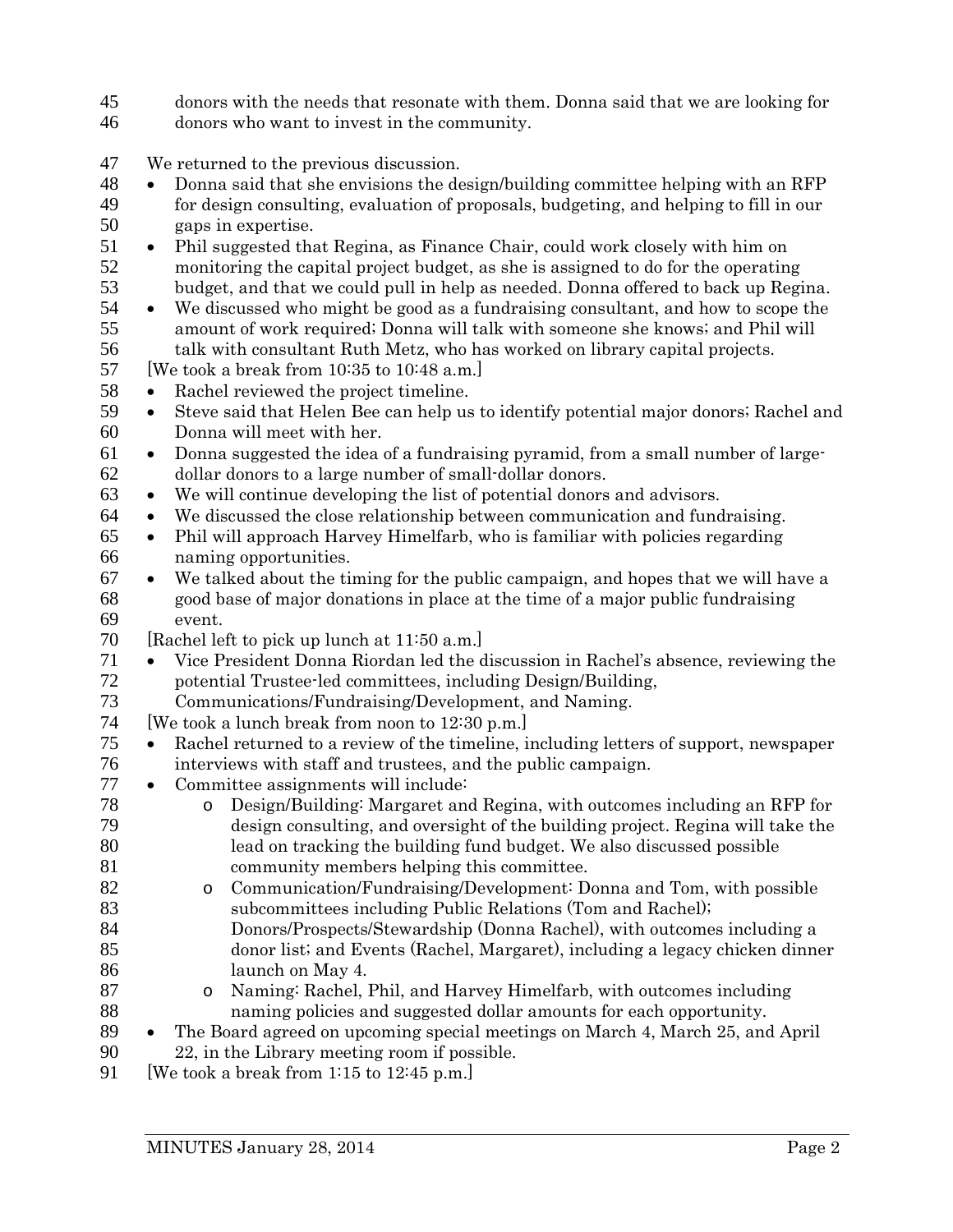- Dawn D'Haeze joined the meeting to share a fundraising video that she and her
- husband produced for the Seaview Theater upgrade project, and to discuss how she might contribute to the building project. She would be available to produce something within the Board's March/April timeframe. She emphasized sharing the story about what the Library could look like, and what additional services would be 97 available after an expansion.<br>98 [Regina left the meeting at  $2:30$  i
- 98 [Regina left the meeting at  $2:30$  p.m.]<br>99 Margaret undated the Board on he

Margaret updated the Board on her meetings with a prospective designer for the prospectus and other project-related design work.

 • Phil shared his discussions with legislators during his participation in WLA Legislative Day. He said that we have some slight possibilities for State capital funding; Phil and Donna will follow up.

- Hilary Canty joined the meeting at 3:00 p.m. Some of her suggestions included telling the Library story; making sure people understand our plans; use the website 106 for telling the back story; be transparent; if a particular donor is not a good fit, then
- ask for a reference for another donor; offer a variety of options for people to
- contribute; get donors' advice, and let them come to a decision in their own ways; tell
- stories about kids, families, and that the Library is a politically-neutral place for all; collect library stories; consider matching grants, which can speed up the fundraising
- process; we can make clear that any extra funds raised will go to future
- capital/building needs; strive for a barnbuilding atmosphere, in order to build
- community; be able to say that the entire Board and staff have contributed; consider
- a listserv for each subcommittee to aid in communication; Kate Long and Jennifer
- Wallace at OICF can be helpful; Lithex is a good print company; our message should
- say that it is our turn now as a community to pay it forward for the future of library
- services; spell people's names right; ask if donors would prefer to be anonymous; send three thank-yous for each donation; call people on the phone sometimes;
- consider a weekly email update; use Facebook to facilitate donations.
- There being no further discussion, the meeting was adjourned by the President at 3:55
- p.m.
- Submitted by Phil Heikkinen.

123 Approved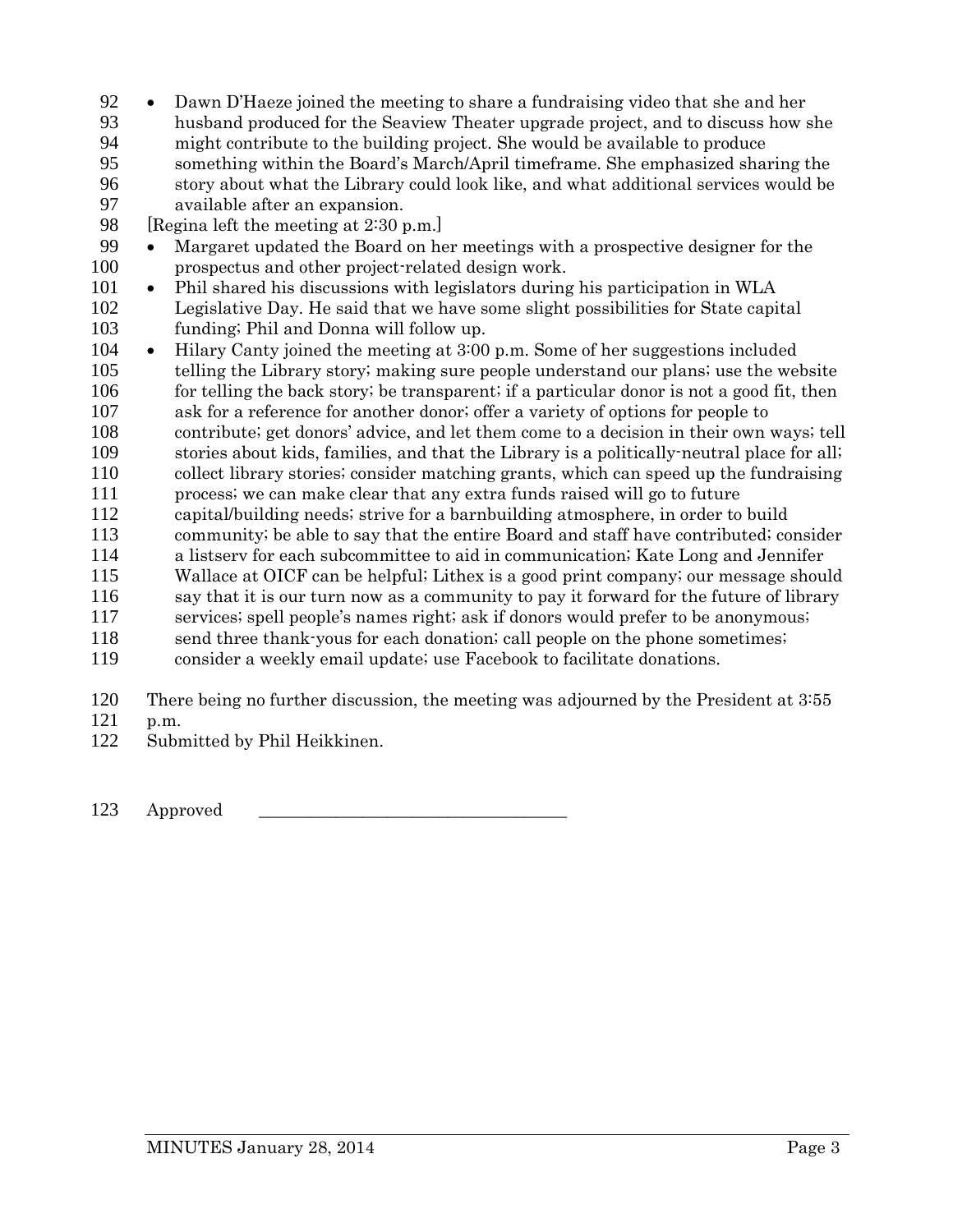| $\mathbf{1}$<br>$\overline{2}$<br>3<br>$\overline{4}$ | ORCAS ISLAND LIBRARY DISTRICT<br><b>Regular Board Meeting</b><br>February 11, 2014                                                                                                                                                                                                                                                                                                                                                                                                                                          |                                                                  |
|-------------------------------------------------------|-----------------------------------------------------------------------------------------------------------------------------------------------------------------------------------------------------------------------------------------------------------------------------------------------------------------------------------------------------------------------------------------------------------------------------------------------------------------------------------------------------------------------------|------------------------------------------------------------------|
| 5<br>6<br>7<br>8                                      | Library Board PresidentRachel Newcombe convened the meeting at 8:32a.m. in the<br>Community Room of the Library. Also attending were TrusteesTom Fiscus, Margaret<br>Payne, Donna Riordan, and Regina Zwilling [who arrived at 8:45]; Library Director Phil<br>Heikkinen; and Friends Board Member Carol Ordway.                                                                                                                                                                                                            |                                                                  |
| 9                                                     | WELCOME & INTRODUCTIONS-Rachel welcomed everyone.                                                                                                                                                                                                                                                                                                                                                                                                                                                                           |                                                                  |
| 10<br>11<br>12                                        | <b>ADDITIONS OR MODIFICATIONS TO THE AGENDA -Because Finance Chair Regina</b><br>Zwilling was delayed, Rachel moved New Business to the top of the agenda in order to<br>discuss Routine matters in Regina's presence.                                                                                                                                                                                                                                                                                                      |                                                                  |
| 13                                                    | <b>NEW BUSINESS</b>                                                                                                                                                                                                                                                                                                                                                                                                                                                                                                         |                                                                  |
| 14<br>15<br>16                                        | Relevant News and Issues: Donna noted that Bob Henigson passed away in<br>January; he provided strong guidance as a Library Trustee, and strong financial<br>support over many years.                                                                                                                                                                                                                                                                                                                                       |                                                                  |
| 17<br>18<br>19<br>20<br>21<br>22                      | Director's Report: Phil highlighted some of the items from his report, including<br>the Community Hub conversations, expressions of interest in the project from local<br>architects, and two new student workers. Donna asked about the First Fridays Book<br>Club; and Margaret noted the increases in door count and checkouts in January.<br>Friends of the Library: Carol Ordway noted the successful sales of Friends books<br>on eBay. [Regina arrived at this time.] The Board discussed the possibility of special |                                                                  |
| 23                                                    | book sales, and such ideas as solicitations of first editions from community members.                                                                                                                                                                                                                                                                                                                                                                                                                                       |                                                                  |
| 24                                                    | <b>ROUTINE MATTERS</b>                                                                                                                                                                                                                                                                                                                                                                                                                                                                                                      |                                                                  |
| 25                                                    | Minutes: The Boardreviewed the minutes from prior meetings.                                                                                                                                                                                                                                                                                                                                                                                                                                                                 |                                                                  |
| 26<br>27                                              | Margaret made a <b>MOTION</b> to approve the Minutes of the January 14, 2014<br>Regular Board Meeting. Tomseconded, and the <b>MOTION</b> passed unanimously.                                                                                                                                                                                                                                                                                                                                                               |                                                                  |
| 28<br>29                                              | Tom made a MOTION to approve the Minutes of the January 28, 2014 Special<br>Board Meeting. Margaret seconded, and the <b>MOTION</b> passed unanimously.                                                                                                                                                                                                                                                                                                                                                                     |                                                                  |
| 30<br>31                                              | Vouchers and Payroll: Regina said she had reviewed the payroll and invoices,<br>and recommends approval.                                                                                                                                                                                                                                                                                                                                                                                                                    |                                                                  |
| 32<br>33<br>34<br>35<br>36                            | $1/14/2014$ Invoice Accounting Report $(13th month)$<br><b>Invoice Accounting Report</b><br>1/14/2014<br>1/21/2014<br><b>Invoice Accounting Report</b><br>1/27/2014<br><b>Invoice Accounting Report</b><br>1/14/2014<br>Invoice Accounting Report (Building Fund)                                                                                                                                                                                                                                                           | \$2,746.77<br>\$4,559.44<br>\$4,829.22<br>\$2,469.26<br>\$377.78 |
| 37                                                    | February 2014 Payroll                                                                                                                                                                                                                                                                                                                                                                                                                                                                                                       | \$28,524.15                                                      |
| 38<br>39<br>40                                        | Regina made a <b>MOTION</b> to approve the February payroll; Margaret seconded, and the<br><b>MOTION</b> passed unanimously. Margaret made a <b>MOTION</b> to approve all payments<br>from the invoice accounting reports, Regina seconded, and the <b>MOTION</b> passed                                                                                                                                                                                                                                                    |                                                                  |

unanimously.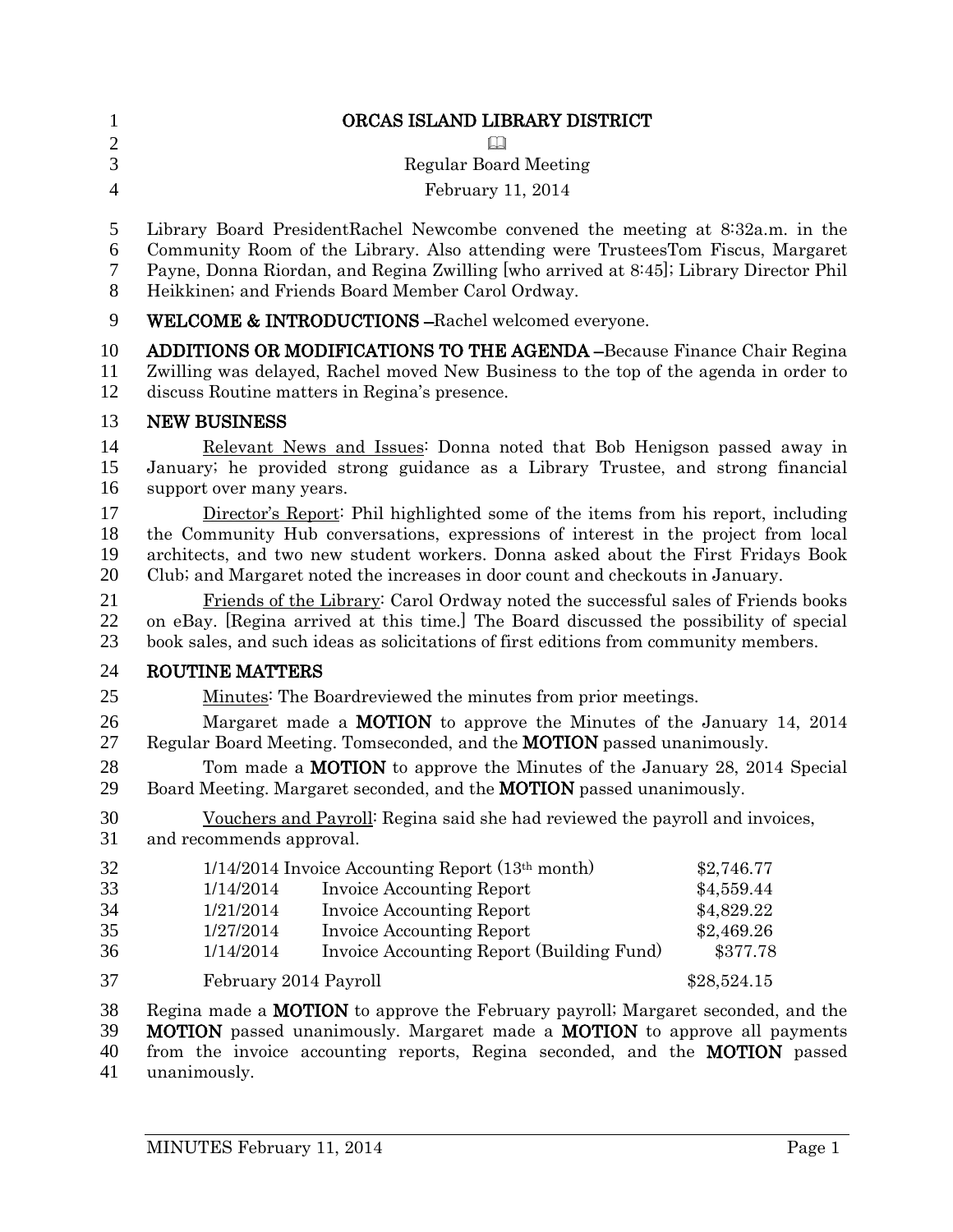Regina noted that Mike Larkins's contract was up for renewal, at a rate of \$20.28/hour

 for an average of 22 hours/week. Phil noted that he had increased the pay rate by the 44 same amount as for the staff, a COLA of 1.4%. Regina made a **MOTION** to approve the

45 contract; Tom seconded, and the **MOTION** passed unanimously.

## PUBLIC COMMENT – None.

## PLANNING & PRIORITIES

- Library Building Expansion Discussion: Trustees took turns updating action items and discussing a variety of related items. Some of the items included:
- Keeping the communication flow open and inclusive, while also observing the 51 OPMA.<br>52 • Phil wi
- Phil will save copies of working documents to the Library server, in order to document the project.
- Rachel assigned a point person for each committee and subcommittee.
- Rachel asked if everyone would be available for a check-in two weeks after each Board meeting. Donna said that it could be online. Phil said we could do that, given adequate public notice and ability to participate.
- 58 Lynn Carter will be the next *Sounder* interview; followed by Holly King in March.
- Rachel is inviting all former trustees to a brunch on March 9 at 11:30 a.m. at Mia's Restaurant.
- Rachel and Donna met with Helen Bee and Martha Farish, who contributed a lot of ideas, especially for the initial major-donor fundraising campaign.
- Rachel will begin working on the May 4 chicken dinner fundraiser; though the Board also discussed delaying this event. Rachel will check on deadlines for changes or cancellation with Odd Fellows Hall. Donna said that it would be good if we made sure to have reached at least 50% of our goal before entering the public phase of the campaign.
- The Board will meet with Dawn D'Haeze on March 4, from 8:30 to 10:30 a.m. at the Library, to talk about creating a fundraising video.
- Rachel plans to buy or print thank-you notes.
- Margaret is working with potential designers, including prospectus, online tools, video, etc. It appears that Dawn D'Haeze may be able to incorporate the print and related tools in conjunction with the fundraising video. Tom will talk with
- 74 communications experts that he knows.<br>75 The Board asked Margaret to follow up • The Board asked Margaret to follow up on the prospectus and related needs, with help from Phil, Donna, and others as needed.

## The Board took a break from 10:00 a.m. to 10:06 a.m.

- 78 Margaret shared the *Orcas Library Recipe Book*, which includes a lot of discussion about the Library's early days.
- Tom and Margaret will hold a focus group meeting at the Senior Center on Friday 81 the  $21^{st}$ , after the Senior Lunch.<br>82 • Donna and Rachel met with Hel
- Donna and Rachel met with Helen Bee and Martha Farish, who were very helpful about the fundraising process, researching and developing a donor list, and the process of asking for donations.
- The Board supported asking Sue Kimball for consulting help.
- Phil shared names of Orcas residents with fundraising expertise.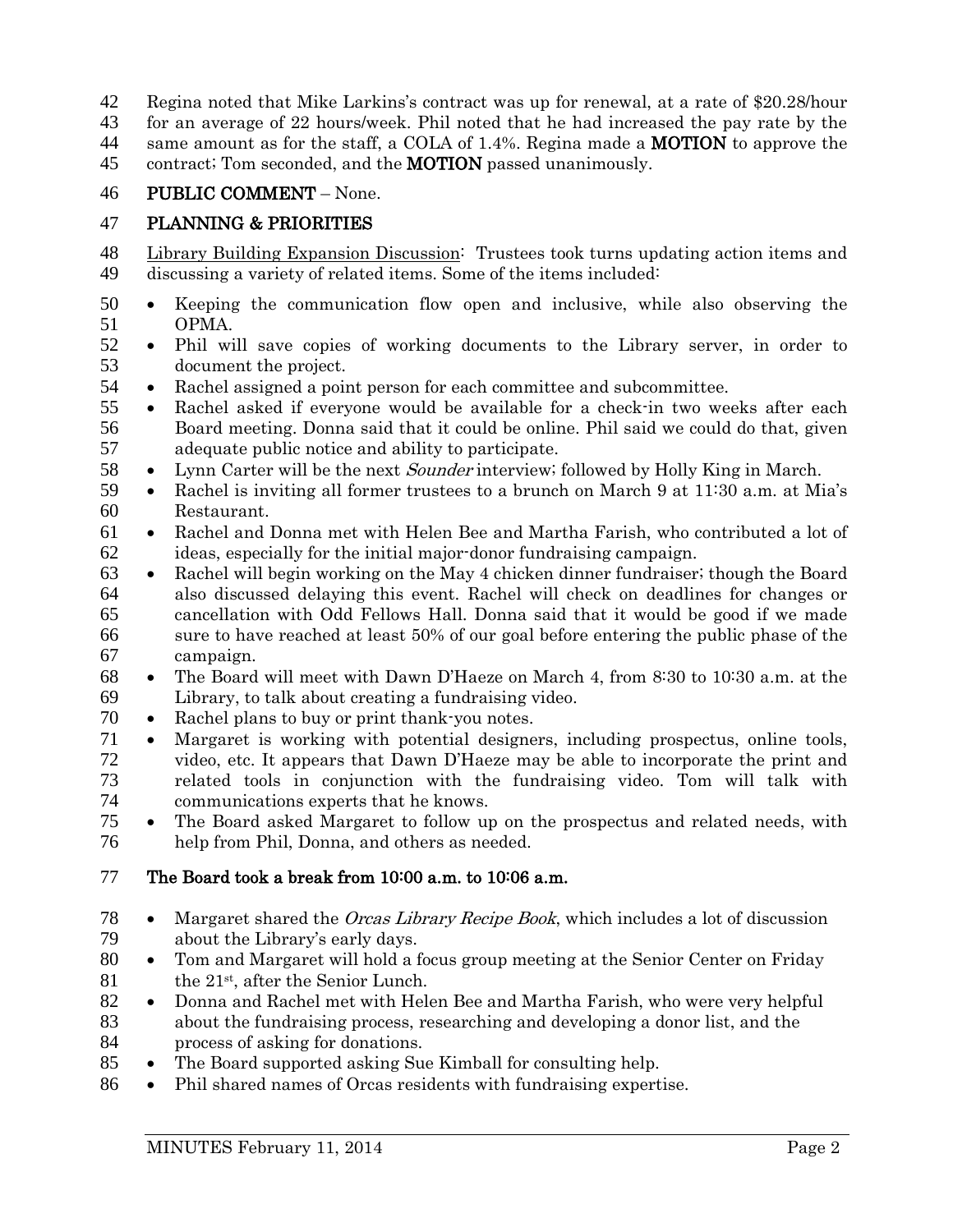- 87 Tom talked about the \$100,000 Friends pledge, including how best to announce it;
- and setting up a web presence for the building project.
- 89 Rachel scheduled a special board meeting for February 25, from 8:30 to 10:30.
- 90 REPORTS FROM ACTIVE COMMITTEES<br>91 Collection Management: None.
- Collection Management: None.
- Community Relations: None.
- Facilities & Systems: Phil shared input from Jean Dickerson about recent plantings. Margaret will follow up, including with Pierrette and possibly Emily Aring.
- Finance:Phil reviewed the P&L for 2013, noting that we are looking into payment of the \$5,000 TLA50 grant; also, that tax revenues had reached about 95% of the total expected for 2013.
- Policy & Personnel:None.
- PUBLIC COMMENT –None.
- OTHER None
- There being no further action, the Meeting was adjourned at 11:16 a.m.
- Submitted by Phil Heikkinen

103 Approved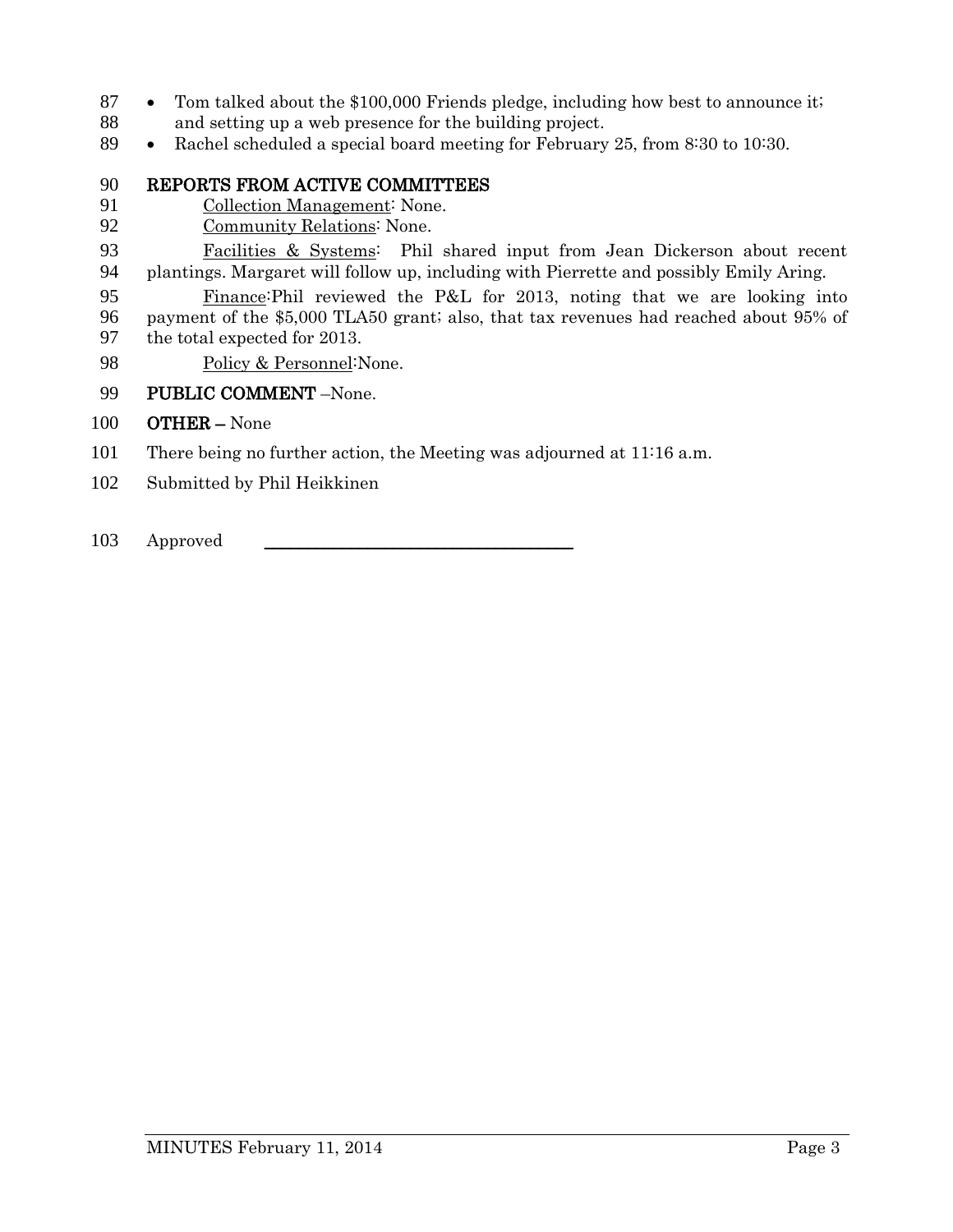| 1<br>$\mathbf{2}$<br>3<br>$\overline{4}$                                                                                                                             | ORCAS ISLAND LIBRARY DISTRICT<br><b>Special Board Meeting Minutes</b><br>February 25, 2014                                                                                                                                                                                                                                                                                                                                                                                                                                                                                                                                                                                                                                                                                                                                                                                                                                                                                                                                                                                                                                                                                                                                                                                                                                                                                                                                                                                                                                                                                                                                                                                                                                                                                                                                                                                                                                                                                                                                                                                   |
|----------------------------------------------------------------------------------------------------------------------------------------------------------------------|------------------------------------------------------------------------------------------------------------------------------------------------------------------------------------------------------------------------------------------------------------------------------------------------------------------------------------------------------------------------------------------------------------------------------------------------------------------------------------------------------------------------------------------------------------------------------------------------------------------------------------------------------------------------------------------------------------------------------------------------------------------------------------------------------------------------------------------------------------------------------------------------------------------------------------------------------------------------------------------------------------------------------------------------------------------------------------------------------------------------------------------------------------------------------------------------------------------------------------------------------------------------------------------------------------------------------------------------------------------------------------------------------------------------------------------------------------------------------------------------------------------------------------------------------------------------------------------------------------------------------------------------------------------------------------------------------------------------------------------------------------------------------------------------------------------------------------------------------------------------------------------------------------------------------------------------------------------------------------------------------------------------------------------------------------------------------|
| 5<br>6<br>7<br>8                                                                                                                                                     | Library Board President Rachel Newcombe called the Special Meeting to order at 8:34<br>a.m. on February 25, 2014, in Library Community Room. Also present were Trustees<br>Tom Fiscus, Margaret Payne, and Donna Riordan (by phone); and Library Director Phil<br>Heikkinen.                                                                                                                                                                                                                                                                                                                                                                                                                                                                                                                                                                                                                                                                                                                                                                                                                                                                                                                                                                                                                                                                                                                                                                                                                                                                                                                                                                                                                                                                                                                                                                                                                                                                                                                                                                                                 |
| 9<br>10                                                                                                                                                              | President Rachel Newcombe reviewed the agenda, which included discussion of the<br>project timeline, updates on recent activities, and upcoming priorities.                                                                                                                                                                                                                                                                                                                                                                                                                                                                                                                                                                                                                                                                                                                                                                                                                                                                                                                                                                                                                                                                                                                                                                                                                                                                                                                                                                                                                                                                                                                                                                                                                                                                                                                                                                                                                                                                                                                  |
| 11<br>12<br>13<br>14<br>15<br>16<br>17<br>18<br>19<br>20<br>21<br>22<br>23<br>24<br>25<br>26<br>27<br>28<br>29<br>30<br>31<br>32<br>33<br>34<br>35<br>36<br>37<br>38 | Discussion items included:<br>A summary of the meeting that Rachel and Margaret held with staff members Holly<br>King and Kathy Lunde to begin planning the June 22 public fundraising event.<br>Margaret is researching locations, as well as working on catering arrangements.<br>The upcoming brunch at Mia's Restaurant, at 11:30 on March 9, to which all former<br>$\bullet$<br>trustees are invited. This will be an opportunity to share the project overview and<br>gather input.<br>Grouping potential major donors in various ways to help in communicating our<br>$\bullet$<br>message appropriately for people's various interests. Each trustee will research one<br>or two potential donors.<br>The design/construction committee is coming together, likely with four or five<br>$\bullet$<br>community members in addition to Margaret, Regina, and Phil.<br>Rachel attended the most recent Chamber of Commerce mixer, which was a good<br>$\bullet$<br>opportunity to meet people and share our project.<br>We will meet again on March 4, to continue discussing updates, as well as to discuss<br>$\bullet$<br>a possible video with Kevin and Dawn D'Haeze of Rock Island Media.<br>Wording used in the current OIFR levy campaign, which we can evaluate as to what<br>$\bullet$<br>we might do the same or different.<br>Kickstarter as a possible fundraising avenue at some point.<br>The Seaview Theater campaign, which is a little over halfway to its goal.<br>Tom reported on his experience at the February 21 focus group he held at the Senior<br>Center, with about 30 people attending. He also met Steve Bentley, Chair of the<br>Senior Center Advisory Group, who will help in coordinating further input.<br>Rachel is looking into setting up meetings with capital funding specialists for<br>$\bullet$<br>Seattle-area libraries. She pointed out the Capitol Hill branch of SPL, in particular.<br>There being no further discussion, the meeting was adjourned by the President at 9:10<br>a.m.<br>Submitted by Phil Heikkinen. |
| 39                                                                                                                                                                   | Approved                                                                                                                                                                                                                                                                                                                                                                                                                                                                                                                                                                                                                                                                                                                                                                                                                                                                                                                                                                                                                                                                                                                                                                                                                                                                                                                                                                                                                                                                                                                                                                                                                                                                                                                                                                                                                                                                                                                                                                                                                                                                     |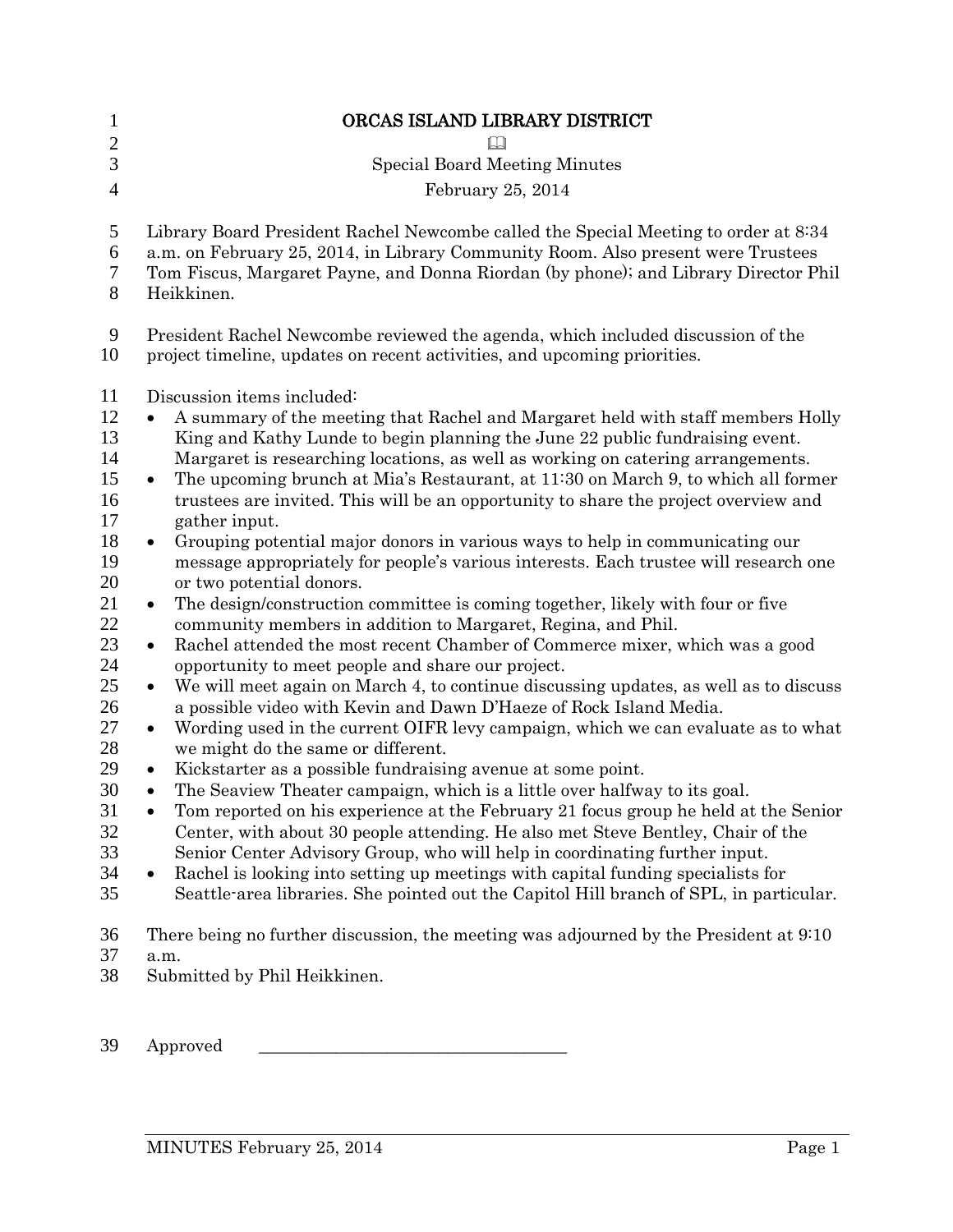| $\mathbf{1}$                                                                                                                     | ORCAS ISLAND LIBRARY DISTRICT                                                                                                                                                                                                                                                                                                                                                                                                                                                                                                                                                                                                                                                                                                                                                                                                                                                                                                                                                                                                                                                                                                                                                                                                                                                                                                                                                                                                                                                                                                                                             |
|----------------------------------------------------------------------------------------------------------------------------------|---------------------------------------------------------------------------------------------------------------------------------------------------------------------------------------------------------------------------------------------------------------------------------------------------------------------------------------------------------------------------------------------------------------------------------------------------------------------------------------------------------------------------------------------------------------------------------------------------------------------------------------------------------------------------------------------------------------------------------------------------------------------------------------------------------------------------------------------------------------------------------------------------------------------------------------------------------------------------------------------------------------------------------------------------------------------------------------------------------------------------------------------------------------------------------------------------------------------------------------------------------------------------------------------------------------------------------------------------------------------------------------------------------------------------------------------------------------------------------------------------------------------------------------------------------------------------|
| $\overline{2}$<br>3                                                                                                              | <b>Special Board Meeting Minutes</b>                                                                                                                                                                                                                                                                                                                                                                                                                                                                                                                                                                                                                                                                                                                                                                                                                                                                                                                                                                                                                                                                                                                                                                                                                                                                                                                                                                                                                                                                                                                                      |
| $\overline{4}$                                                                                                                   | March 4, 2014                                                                                                                                                                                                                                                                                                                                                                                                                                                                                                                                                                                                                                                                                                                                                                                                                                                                                                                                                                                                                                                                                                                                                                                                                                                                                                                                                                                                                                                                                                                                                             |
| 5<br>6<br>7<br>8<br>9                                                                                                            | Library Board President Rachel Newcombe called the Special Meeting to order at 8:32<br>a.m. on March 4, 2014, in the Library Community Room. Also present were Trustees<br>Tom Fiscus, Margaret Payne, Donna Riordan, and Regina Zwilling; Consultant Sue<br>Kimball and Library Director Phil Heikkinen. Fred Klein attended as a guest.<br>President Rachel Newcombe reviewed the agenda, which included Additions or                                                                                                                                                                                                                                                                                                                                                                                                                                                                                                                                                                                                                                                                                                                                                                                                                                                                                                                                                                                                                                                                                                                                                   |
| 10<br>11<br>12                                                                                                                   | Modifications to the Agenda, Library Building Project discussion of the timeline,<br>updates, and action items, as well as a presentation by Rock Island Media about<br>materials they can help us to produce; and Public Comment.                                                                                                                                                                                                                                                                                                                                                                                                                                                                                                                                                                                                                                                                                                                                                                                                                                                                                                                                                                                                                                                                                                                                                                                                                                                                                                                                        |
| 13<br>14<br>15<br>16<br>17<br>18<br>19<br>20<br>21<br>22<br>23<br>24<br>25<br>26<br>27<br>28<br>29<br>30<br>31<br>32<br>33<br>34 | Discussion items included:<br>Donna introduced Sue Kimball, who will be helping with the fundraising campaign.<br>The June 22 public event planning.<br>The March 9 brunch for former trustees, including an agenda including<br>$\bullet$<br>history/background, vision for the project, the timeline, social media and design<br>process.<br>Tools for researching potential donors, and people's experiences so far; also, Donna<br>$\bullet$<br>will send out another list of names to research.<br>The main promotional point about investing in this crucially important community<br>٠<br>space and organization, which is meeting important community needs.<br>Naming opportunities, and the development of a naming policy with help from<br>$\bullet$<br>Harvey Himelfarb.<br>Phil shared an update on possible Washington State capital funding; the naming<br>$\bullet$<br>policy; and Consultant Penny Hummel's report sharing her perspectives about our<br>project.<br>Dawn and Kevin D'Haeze of Rock Island Media arrived at 9:20. We discussed the<br>$\bullet$<br>timeline, video, print products, and online resources such as social media and the<br>website. They will help us to develop key phrases and messages. The video will<br>include a variety of library users, local personalities, and main bullet points about<br>why we need an expansion. We can create a simple brochure and invite people to go<br>to our website for more detailed information. We could use a simple schematic<br>initially to show a possible building layout. |
| 35<br>36<br>37                                                                                                                   | We talked about a possible phased construction project, due to the possibility of<br>$\bullet$<br>deferred funding from individuals or the State.<br>Fred Klein recommended that we cast a broad net for design options, possibly<br>$\bullet$                                                                                                                                                                                                                                                                                                                                                                                                                                                                                                                                                                                                                                                                                                                                                                                                                                                                                                                                                                                                                                                                                                                                                                                                                                                                                                                            |
| 38<br>39<br>40                                                                                                                   | including a design charette.<br>We talked about budget ranges, in line with our reputation for being fiscally<br>$\bullet$<br>prudent.                                                                                                                                                                                                                                                                                                                                                                                                                                                                                                                                                                                                                                                                                                                                                                                                                                                                                                                                                                                                                                                                                                                                                                                                                                                                                                                                                                                                                                    |
| 41<br>42                                                                                                                         | There being no further discussion, the meeting was adjourned by the President at 10:25<br>a.m.                                                                                                                                                                                                                                                                                                                                                                                                                                                                                                                                                                                                                                                                                                                                                                                                                                                                                                                                                                                                                                                                                                                                                                                                                                                                                                                                                                                                                                                                            |
| 43                                                                                                                               | Submitted by Phil Heikkinen.                                                                                                                                                                                                                                                                                                                                                                                                                                                                                                                                                                                                                                                                                                                                                                                                                                                                                                                                                                                                                                                                                                                                                                                                                                                                                                                                                                                                                                                                                                                                              |

Approved \_\_\_\_\_\_\_\_\_\_\_\_\_\_\_\_\_\_\_\_\_\_\_\_\_\_\_\_\_\_\_\_\_\_\_\_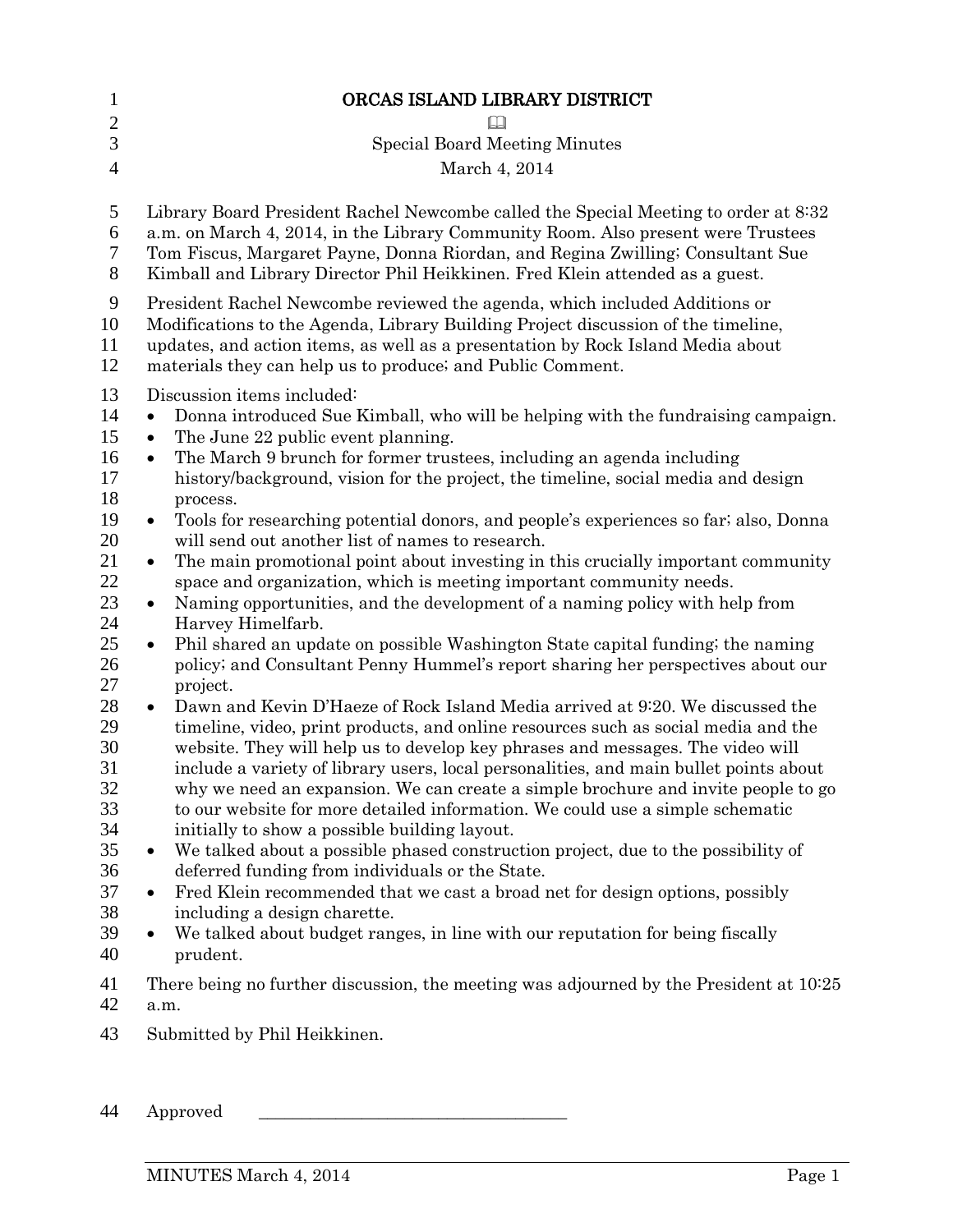| 1              | ORCAS ISLAND LIBRARY DISTRICT                                                                                                                                       |
|----------------|---------------------------------------------------------------------------------------------------------------------------------------------------------------------|
| $\mathbf{2}$   | $\Box$                                                                                                                                                              |
| 3              | <b>Special Board Meeting Minutes</b>                                                                                                                                |
| $\overline{4}$ | March 9, 2014                                                                                                                                                       |
| 5              | Library Board President Rachel Newcombe called the Special Meeting to order at 12:00                                                                                |
| 6              | p.m. on March 9, 2014, at Mia's Restaurant, after 30 minutes of social interaction with                                                                             |
| 7              | former Library Trustees. Also present were Trustees Tom Fiscus, Margaret Payne, and                                                                                 |
| $8\,$          | Donna Riordan; Consultant Sue Kimball and Library Director Phil Heikkinen. Former                                                                                   |
| 9              | Trustees included Lois Cornell, Pierrette Guimond, Lynn Richards, and Bill Westlake.                                                                                |
| 10             | Margie Doyle attended as a guest.                                                                                                                                   |
| 11<br>12       | President Rachel Newcombe reviewed the purpose of the meeting, which was to share<br>information about the building project and gather feedback from the attendees. |
| 13             | Discussion items included:                                                                                                                                          |
| 14             | Lois Cornell reviewed her experience of the previous 2008-09 attempted building<br>$\bullet$                                                                        |
| 15             | project.                                                                                                                                                            |
| 16             | Rachel shared background and purposes for our current effort, including the community<br>$\bullet$                                                                  |
| 17             | hub priority.                                                                                                                                                       |
| 18<br>19       | Donna talked about the financial background and approach; also, about technology<br>$\bullet$<br>priorities.                                                        |
| 20             | Tom discussed the project timeline.<br>$\bullet$                                                                                                                    |
| 21             | Margie Doyle said that she supports the project and likes the way we are interacting<br>$\bullet$                                                                   |
| 22             | with the community.                                                                                                                                                 |
| 23             | Margaret discussed the plans for a video, prospectus, design/construction committee,<br>$\bullet$                                                                   |
| 24             | basic existing floor plans, and future public events.                                                                                                               |
| 25             | Donna and Rachel talked about the quiet campaign phase to invite participation from<br>$\bullet$                                                                    |
| 26             | potential major donors; volunteer help from OICF and local fundraising experts; reserve                                                                             |
| 27             | funds; and the Friends pledge of \$100,000.                                                                                                                         |
| 28<br>29       | Lynn Richards commented about the influence of a capital project on ongoing<br>$\bullet$<br>operational costs.                                                      |
| 30             | Phil talked about online tools to support the project, including website, video, social<br>$\bullet$                                                                |
| 31             | networking, and documents.                                                                                                                                          |
| 32             | Bill Westlake suggested we secure private pledges before beginning the public<br>$\bullet$                                                                          |
| 33             | campaign.                                                                                                                                                           |
| 34             | Margaret discussed some of the program needs, including quiet space, variable seating<br>$\bullet$                                                                  |
| 35             | options, computer space, small-group rooms, a larger young adult area, and possibly a                                                                               |
| 36             | bit of extra room for books.                                                                                                                                        |
| 37<br>38       | Pierrette Guimond recommended that we continue to share full information with the<br>$\bullet$<br>public, stressing that we aren't asking for public bond funds.    |
| 39             | Bill talked about the importance of public meetings and interacting freely with critics.<br>٠                                                                       |
| 40             | Tom discussed our use of focus groups and visits to social service and other community<br>$\bullet$                                                                 |
| 41             | groups.                                                                                                                                                             |
| 42             | The former Trustees offered further suggestions such as having a clear message; getting<br>$\bullet$                                                                |
| 43             | donations in hand as soon as possible; having good documentation about our progress;                                                                                |
| 44             | and knowing how best to handle pledges. Margie added that personal contact is                                                                                       |
| 45             | important, for example about the community hub project.                                                                                                             |
|                |                                                                                                                                                                     |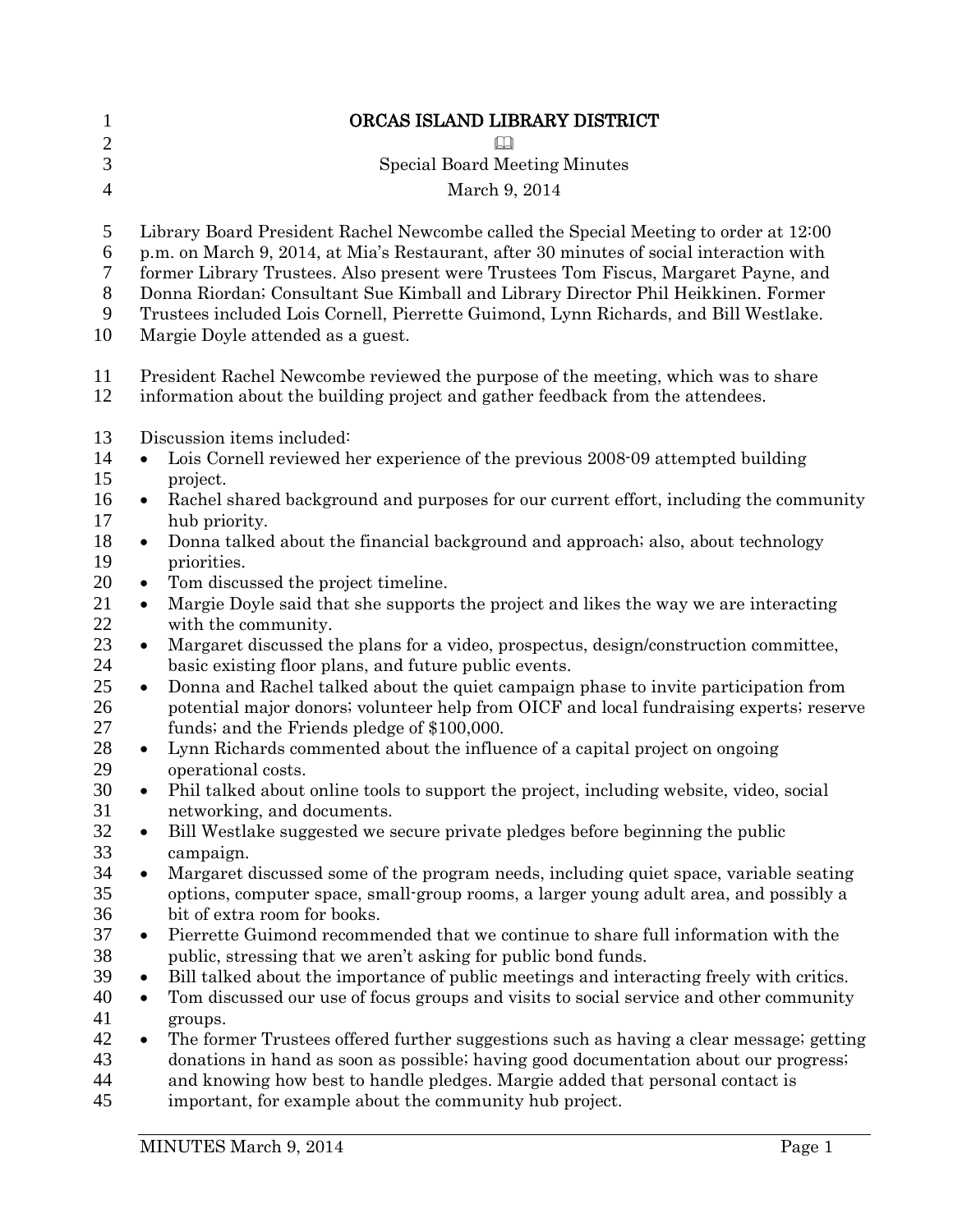- 46 The former Trustees said that they would be available for future interviews.
- 47 There being no further discussion, the meeting was adjourned by the President at 1:17 p.m.
- 48 Submitted by Phil Heikkinen.
- 49 Approved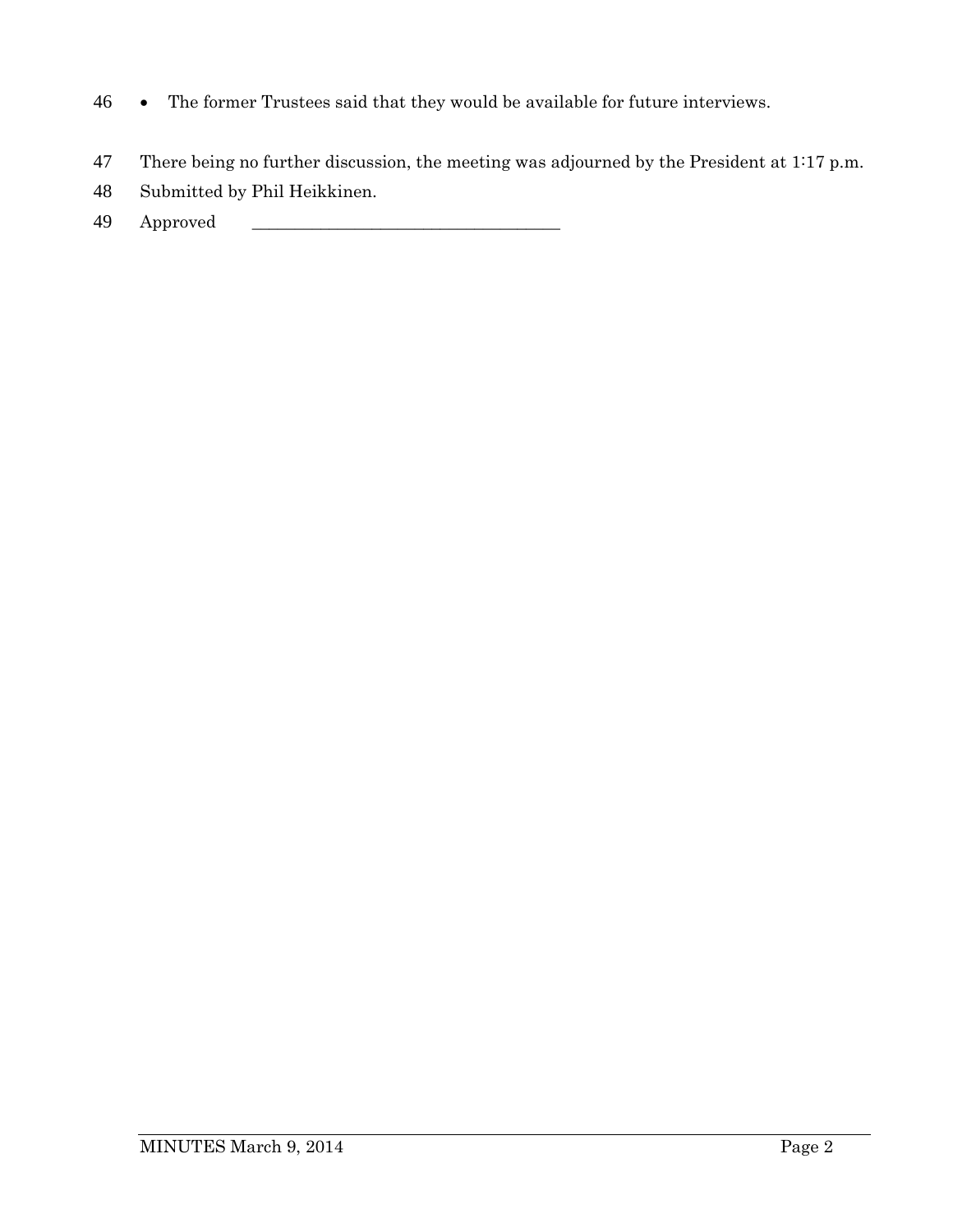| $\mathbf{1}$<br>$\mathbf{2}$<br>3<br>$\overline{4}$ | ORCAS ISLAND LIBRARY DISTRICT<br>M<br><b>Regular Board Meeting</b><br>March 11, 2014                                                                                                                                                                                                                                                                                                                                                                                                                  |                                                                     |
|-----------------------------------------------------|-------------------------------------------------------------------------------------------------------------------------------------------------------------------------------------------------------------------------------------------------------------------------------------------------------------------------------------------------------------------------------------------------------------------------------------------------------------------------------------------------------|---------------------------------------------------------------------|
| 5<br>6<br>$\tau$<br>8                               | Library Board PresidentRachel Newcombe convened the meeting at 8:33a.m. in the<br>Community Room of the Library. Also attending were TrusteesTom Fiscus, Margaret<br>Payne, Donna Riordan, and Regina Zwilling; Library Director Phil Heikkinen and staff<br>member Mary Pugh; Friends Board Member Elane Phipps; and consultant Sue Kimball.                                                                                                                                                         |                                                                     |
| $\mathbf{9}$                                        | WELCOME & INTRODUCTIONS-Rachel welcomed everyone.                                                                                                                                                                                                                                                                                                                                                                                                                                                     |                                                                     |
| 10<br>11                                            | ADDITIONS OR MODIFICATIONS TO THE AGENDA -Margaret asked to include a<br>discussion of the Rock Island Media contract. Regina said she needed to leave early.                                                                                                                                                                                                                                                                                                                                         |                                                                     |
| 12<br>13<br>14<br>15<br>16                          | <b>ROUTINE MATTERS</b><br>Minutes: The Boardreviewed the minutes from prior meetings. Donna made a<br><b>MOTION</b> to approve the Minutes of the February11, 2014 Regular Board Meeting.<br>Margaret seconded, and the <b>MOTION</b> passed unanimously.<br>Donna made a <b>MOTION</b> to approve the Minutes of the February 25, 2014 Special                                                                                                                                                       |                                                                     |
| 17                                                  | Board Meeting. Regina seconded, and the <b>MOTION</b> passed unanimously.                                                                                                                                                                                                                                                                                                                                                                                                                             |                                                                     |
| 18<br>19                                            | Vouchers and Payroll: Regina said she had reviewed the payroll and invoices,<br>and recommends approval.                                                                                                                                                                                                                                                                                                                                                                                              |                                                                     |
| 20<br>21<br>22<br>23<br>24                          | 2/3/2014 Invoice Accounting Report<br>2/11/2014Invoice Accounting Report<br>2/19/2014Invoice Accounting Report<br>2/26/2014Invoice Accounting Report<br>3/4/2014 Invoice Accounting Report                                                                                                                                                                                                                                                                                                            | \$7,897.12<br>\$12,121.14<br>\$5,431.11<br>\$2,257.76<br>\$2,558.16 |
| 25<br>26                                            | March2014 Payroll<br>March 2014 Payroll (Building Fund)                                                                                                                                                                                                                                                                                                                                                                                                                                               | \$26,134.55<br>\$69.54                                              |
| 27<br>28<br>29<br>30<br>31<br>32                    | Regina made a <b>MOTION</b> to approve all payments from the invoice accounting reports,<br>Margaret seconded, and the <b>MOTION</b> passed unanimously. Regina made a <b>MOTION</b> to<br>approve the Marchpayroll from the Building Fund; Donna seconded, and the MOTION<br>passed unanimously. Regina made a <b>MOTION</b> to approve the regular March payroll;<br>Tom seconded, and the <b>MOTION</b> passed unanimously. The Board discussed the exempt<br>versus non-exempt employment status. |                                                                     |
| 33                                                  | <b>PUBLIC COMMENT - None.</b>                                                                                                                                                                                                                                                                                                                                                                                                                                                                         |                                                                     |

## 34 PLANNING & PRIORITIES

35 ILS Contract Approval: Phil reported that after an exhaustive search by staff, he is 36 recommending the purchase of new Integrated Library Service (ILS) software from TLC. 37 The cost will be approximately \$18,500 with maintenance costs amortized over five<br>38 vears. The new system is more user friendly for patrons and staff. Margaret made, and 38 years. The new system is more user friendly for patrons and staff. Margaret made, and<br>39 Donna seconded a **MOTION** to authorize the purchase of new ILS software from TLC. Donna seconded a MOTIONto authorize the purchase of new ILS software from TLC. 40 The Board discussed backup and redundancy; modules for multiple platforms allowing 41 greater access for mobile devices; and contract details. The MOTION passed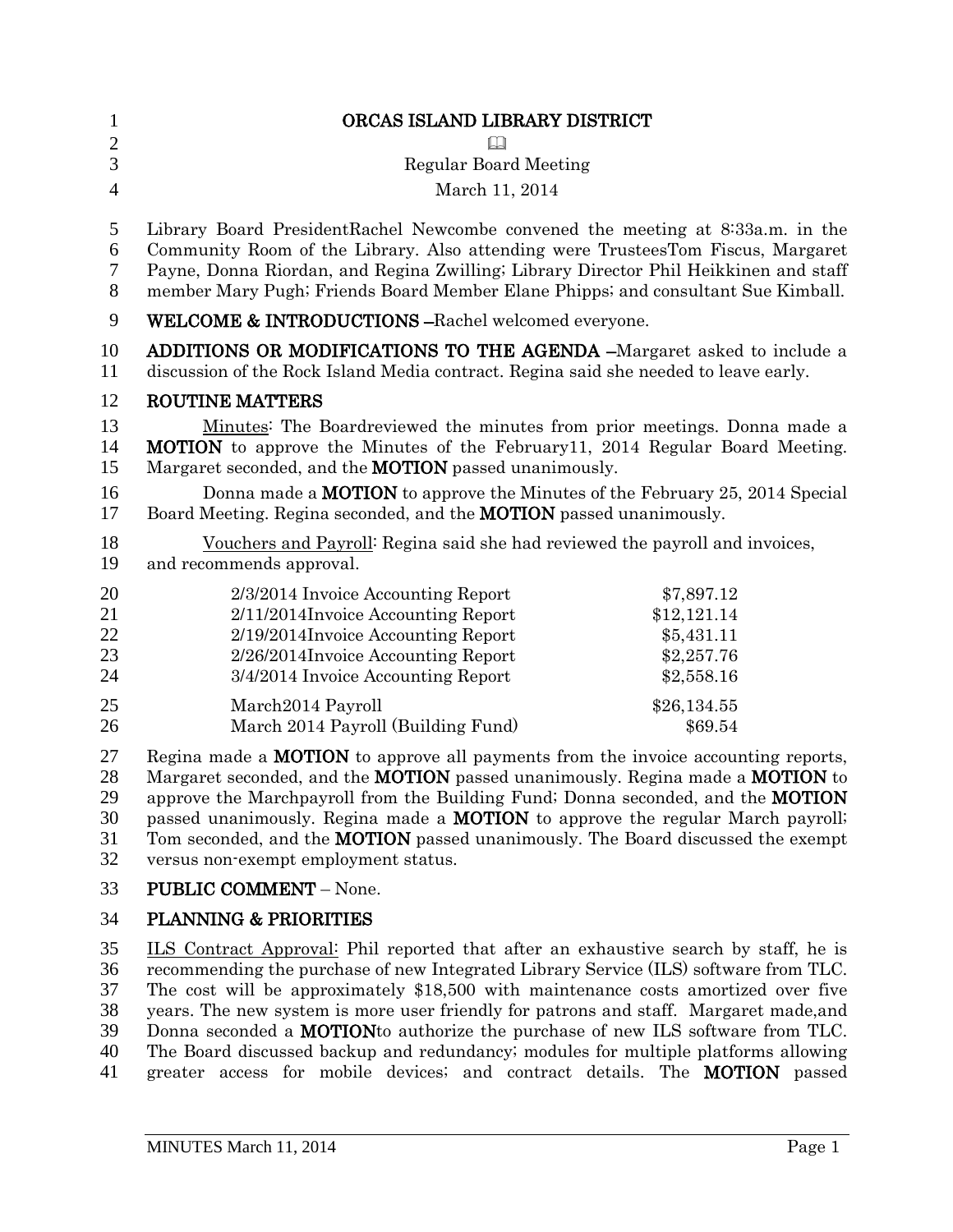unanimously. The Board expressed their thanks to the Friends of the Library for the

significant donation of funds to offset the purchase price of the new system.

44 Library Building Expansion Discussion: Trustees took turns updating action items and discussing a variety of related items. Some of the items included:

- Rachel reviewed upcoming articles and interviews and Tom will make adjustments to the timeline. Timing, in lieu of the Fire District levy editorials, was discussed.
- Tom will make additional adjustment to the timeline for donor meetings and public launch.
- Margaret discussed plans for a kickoff dinner. The Board discussed the cost effectiveness and lower cost alternatives. Phil said staff time could not be used for an event that would charge for. Rachel asked about a sponsor underwriting the event. Regina said everyone would want to know how much of the ticket price would be going to the Library. The Board discussed the 2013 picnic and the high energy felt afterwards. The committee will meet Wednesday March 12.
- Margaret talked about the design committee meeting and feedback from the 2008- 2009 Kau design mockups. The committee felt it was a good design to begin asking 58 for donations, with updates later depending on the campaign success. Phil said that<br>59 the Library owns the designs and therefore does not need an RFP for design work. the Library owns the designs and therefore does not need an RFP for design work.

## Regina left the meeting at 9:30 a.m.

- Donna talked about a webinar recommendation to start with the budget then modify the design.
- The Board discussed other campaign advice and agreed to seek \$1Million in donations for the project. The Board asked Phil to have the Kau firm rework the design plans for an open concept and smaller size. These will be used in the promotional materials. They also requested the drawings in 3D.
- Tom asked about the downstream cost of a larger addition. Phil noted that the major cost would be staff and that was included in the estimates. The additional cost of overhead would be minimal.
- The Board took a break from 10:00 a.m. to 10:07 a.m. Tom left the meeting at 10:00 a.m.
- Donna asked that donor prospect information be forwarded to her. She talked about the research and database updates.
- Phil talked about his meetings and discussion for adopting a naming policy.
- Phil said it was unlikely to receive state support this year, but something might happen after mid-term elections. Donna said we would not rely on state funds, but the project could be "up-scaled" if we received any.
- <sup>78</sup> Sue asked about parking. Phil said there were 10 spaces available on Rose Street.<br><sup>79</sup> Margaret suggested Tom review the contract from Rock Island Media
- Margaret suggested Tom review the contract from Rock Island Media.

## NEW BUSINESS

81 Relevant News and Issues: None.

 Director's Report: Phil talked about meetings with the Department of Emergency Management and the OICF community hub committee. Donna asked about the status of

the Whole Islands Catalog. Phil talked about the Paul Allen grant for early learners,

possibly using a reader's kit.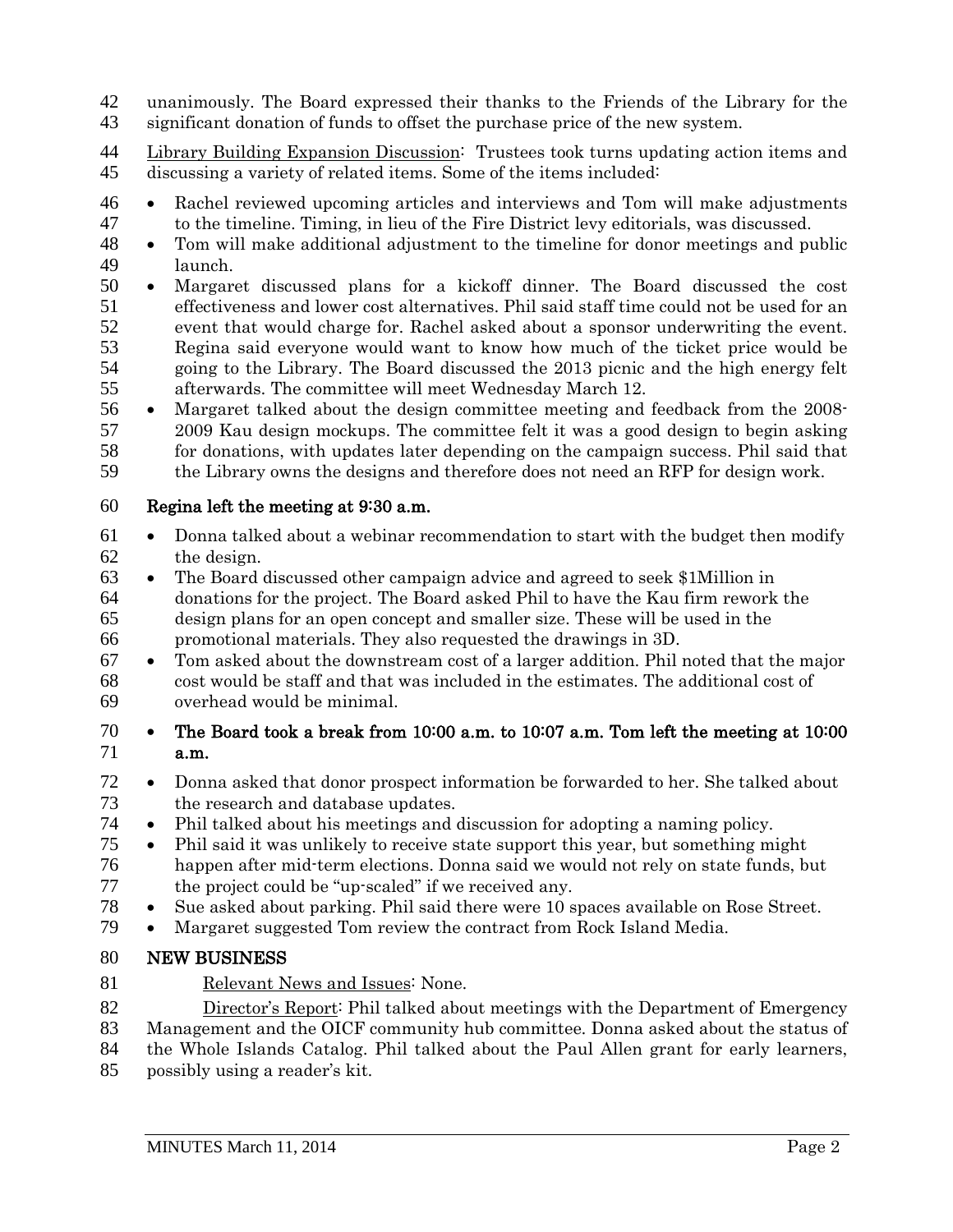86 Phil reviewed with the Board the gift of a sterling silver tea set used for the 87 Holiday Tea with the requirement of secured storage. He said that locked storage was Holiday Tea with the requirement of secured storage. He said that locked storage was available and it was reasonable for us to accept. The Board agreed.

89 Friends of the Library: Friends Board Member Elane Phipps said she was<br>90 impressed with the work the Board was doing. Today's meeting was canceled and she impressed with the work the Board was doing. Today's meeting was canceled and she had no additional report.

- REPORTS FROM ACTIVE COMMITTEES
- Collection Management: None.
- Community Relations: None.
- Facilities & Systems: Margaret mentioned spring weeding and mowing would start again.
- 97 Finance: None.
- 98 Policy & Personnel: None.
- PUBLIC COMMENT –None.
- OTHER None
- There being no further action, the Meeting was adjourned at 10:44 a.m.
- Submitted by Phil Heikkinen

103 Approved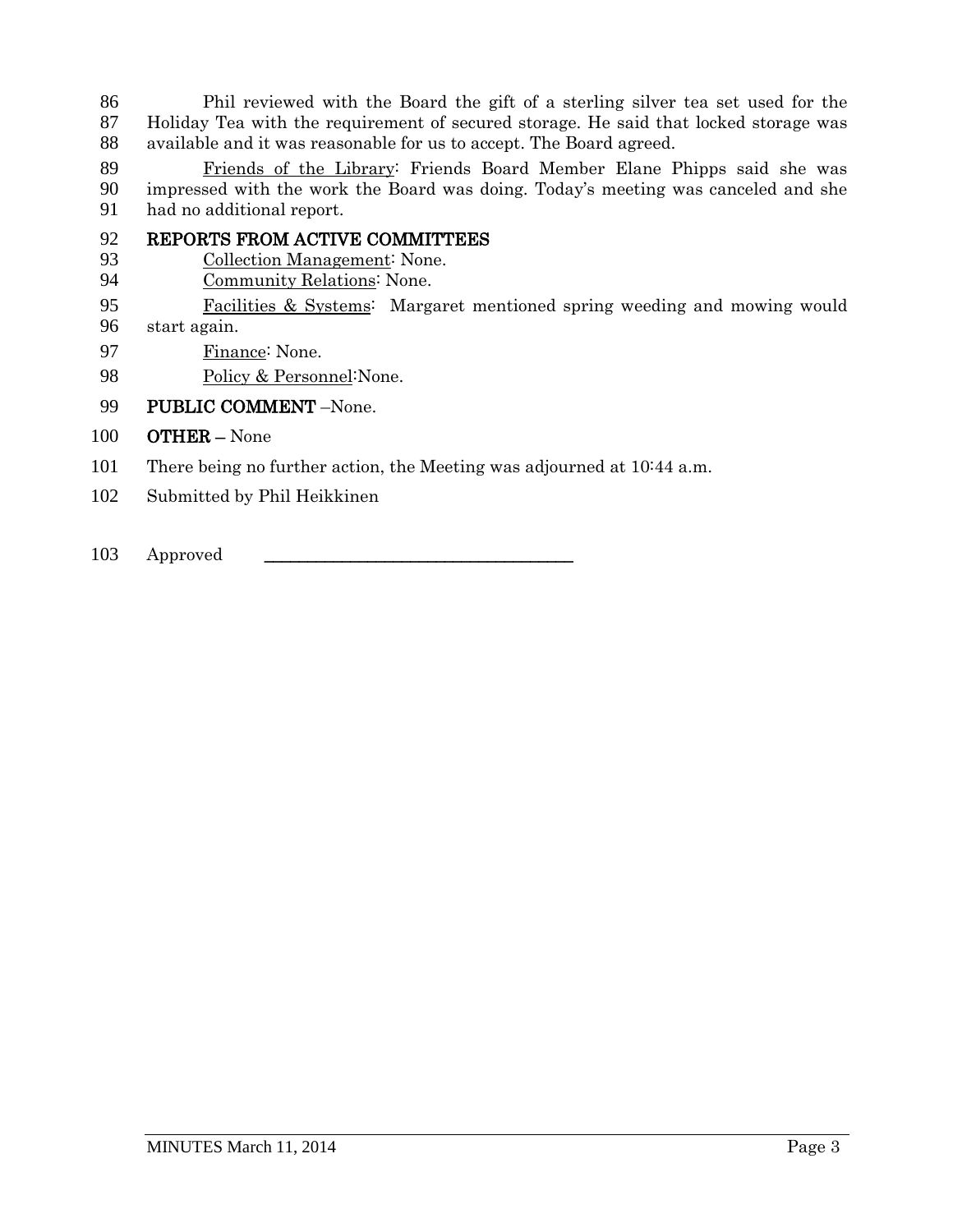| $\mathbf{1}$<br>$\overline{2}$<br>3<br>$\overline{4}$                      | ORCAS ISLAND LIBRARY DISTRICT<br><b>Special Board Meeting Minutes</b><br>March 25, 2014                                                                                                                                                                                                                                                                                                                                                                                                                                                                                                                                                                                                                                                                                                                                                                                                                                                                                                                                                                                                                                                                                                                        |
|----------------------------------------------------------------------------|----------------------------------------------------------------------------------------------------------------------------------------------------------------------------------------------------------------------------------------------------------------------------------------------------------------------------------------------------------------------------------------------------------------------------------------------------------------------------------------------------------------------------------------------------------------------------------------------------------------------------------------------------------------------------------------------------------------------------------------------------------------------------------------------------------------------------------------------------------------------------------------------------------------------------------------------------------------------------------------------------------------------------------------------------------------------------------------------------------------------------------------------------------------------------------------------------------------|
| 5<br>6<br>7<br>8                                                           | Library Board President Rachel Newcombe called the Special Meeting to order at 8:32 a.m. on<br>March 25, 2014, in the Library Community Room. Also present were Trustees Tom Fiscus,<br>Donna Riordan, and Regina Zwilling (who arrived at 8:50); Consultant Sue Kimball and Library<br>Director Phil Heikkinen. Helen Bee and Martha Farish attended as guests.                                                                                                                                                                                                                                                                                                                                                                                                                                                                                                                                                                                                                                                                                                                                                                                                                                               |
| 9<br>10<br>11                                                              | President Rachel Newcombe reviewed the purpose of the meeting, which was to share updates<br>about the building project and to gather feedback from the guests on our campaign, and how to<br>interact with potential donors.                                                                                                                                                                                                                                                                                                                                                                                                                                                                                                                                                                                                                                                                                                                                                                                                                                                                                                                                                                                  |
| 12<br>13<br>14<br>15<br>16<br>17<br>18<br>19<br>20<br>21<br>22<br>23<br>24 | Discussion items included:<br>Practicing asking for donations and developing information that we will share with donors.<br>$\bullet$<br>Continuing to research major donors.<br>$\bullet$<br>Suggestions from Martha and Helen, including coming to donor meetings with two or three<br>$\bullet$<br>questions to building a connection (such as "How did you come to Orcas Island?"); finding out<br>what the donors are passionate about, including how they relate to the Library; send a<br>friendly, informal letter before the meeting saying that we will be calling to set up a meeting<br>within a week; offer to send a link to our video; the key is to get a meeting set up, not taking<br>the first excuse not to; make it about a half hour; if a gate keeper says "We'll get back to you,"<br>wait a couple of days past the point of discomfort about not hearing back; understand what<br>the person is really interested in consider a multi-year option for donations, caring is most<br>important; offer naming options; work with a tiered gift table; right now, focus on one-to-one<br>meetings with 25 potential major donors; say "I hope you will consider a gift of ____" and wait |
| 25                                                                         | for the response, and listen to that response; be ready to offer a packet of materials, including                                                                                                                                                                                                                                                                                                                                                                                                                                                                                                                                                                                                                                                                                                                                                                                                                                                                                                                                                                                                                                                                                                              |

- more than one version of the prospectus; get at least a pledge in hand within a couple of meetings (or have an agreement to meet again soon); in meetings, review the key points of the project; list matching options "as of today"; have a donor pledge card in the packet; share from 29 the heart why this project matters; practice talking about the bullet points for the purpose of<br>30 the expansion; be prepared to set up a future meeting and/or other exchange of information the expansion; be prepared to set up a future meeting and/or other exchange of information— ask which they would prefer; send a thank-you immediately after the visit (thanking them for
- the visit itself), also if/when they donate any money.
- Easiest for fundraising simplicity might be to set up a fund at OICF specifically for this project.
- There being no further discussion, the meeting was adjourned by the President at 10:36 a.m.
- Submitted by Phil Heikkinen.

37 Approved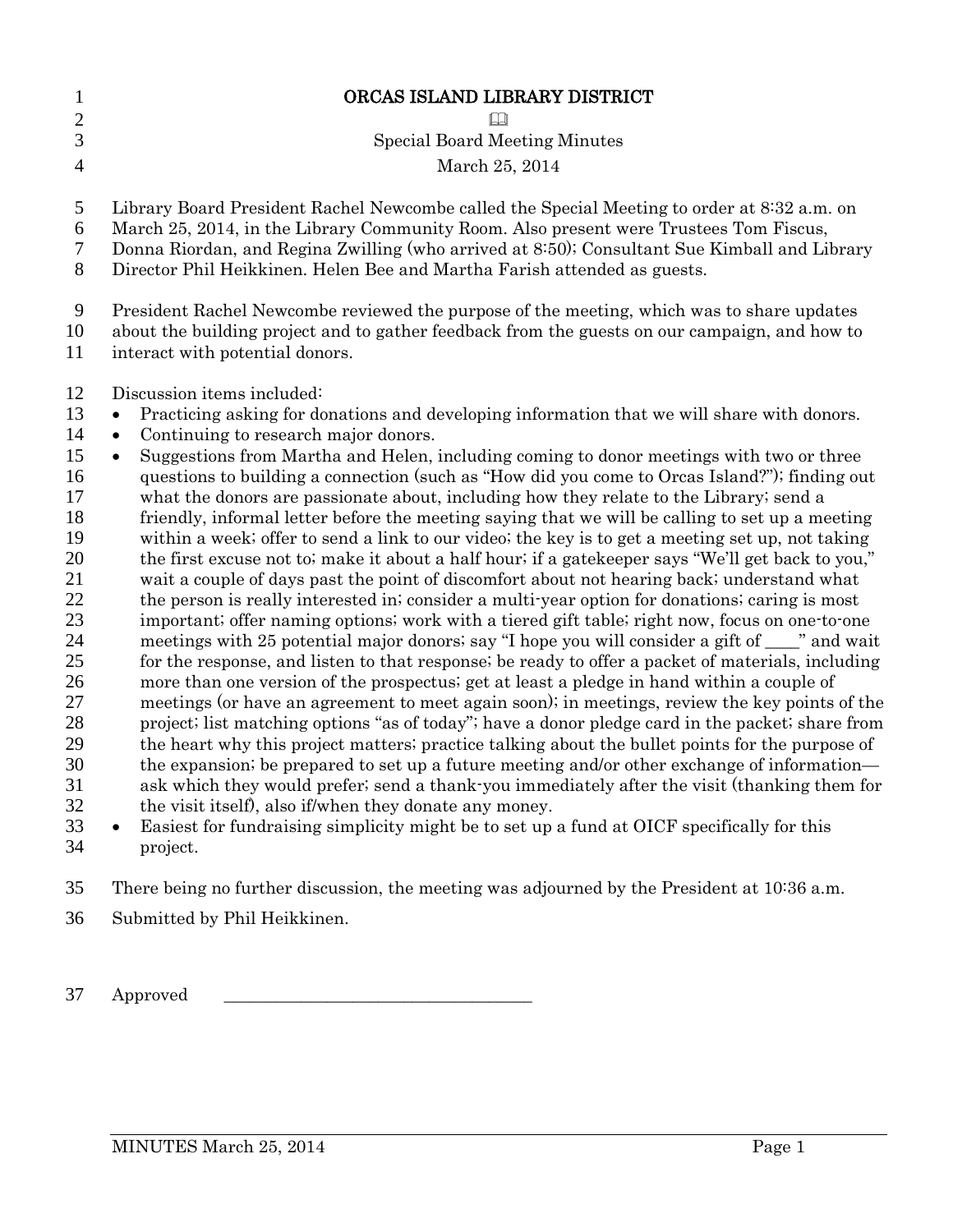| $\mathbf{1}$               | ORCAS ISLAND LIBRARY DISTRICT                                                                                                                                                                                                                                                                                                                                                                                                       |
|----------------------------|-------------------------------------------------------------------------------------------------------------------------------------------------------------------------------------------------------------------------------------------------------------------------------------------------------------------------------------------------------------------------------------------------------------------------------------|
| $\mathbf{2}$               |                                                                                                                                                                                                                                                                                                                                                                                                                                     |
| 3                          | <b>Regular Board Meeting</b>                                                                                                                                                                                                                                                                                                                                                                                                        |
| $\overline{4}$             | April 8, 2014                                                                                                                                                                                                                                                                                                                                                                                                                       |
| 5<br>6<br>7<br>8<br>9      | Library Board President Rachel Newcombe convened the meeting at 8:35 a.m. in the<br>Community Room of the Library. Also attending were Trustees Tom Fiscus, Margaret<br>Payne, Donna Riordan, and Regina Zwilling [arriving at 8.40]; Library Director Phil<br>Heikkinen and staff member Nita Couchman; and consultant Sue Kimball. Community<br>members were in attendance.                                                       |
| 10                         | <b>WELCOME &amp; INTRODUCTIONS - Rachel welcomed everyone.</b>                                                                                                                                                                                                                                                                                                                                                                      |
| 11<br>12                   | ADDITIONS OR MODIFICATIONS TO THE AGENDA - Margaret moved the Naming<br>Policy item up to the Building Expansion Discussion section.                                                                                                                                                                                                                                                                                                |
| 13                         | <b>ROUTINE MATTERS</b>                                                                                                                                                                                                                                                                                                                                                                                                              |
| 14<br>15<br>16<br>17       | Minutes: The Board reviewed the minutes from Special Meetings on March 4, 9,<br>and 25; and the Regular Meeting on March 11. Margaret made a <b>MOTION</b> to approve<br>the minutes from the four meetings as presented, which was seconded, and the <b>MOTION</b><br>passed unanimously.                                                                                                                                          |
| 18<br>19                   | Vouchers and Payroll <sup>:</sup> Regina said she had reviewed the payroll and invoices, and<br>recommends approval.                                                                                                                                                                                                                                                                                                                |
| 20                         | \$6,119.79<br>3/12/2014 Invoice Accounting Report                                                                                                                                                                                                                                                                                                                                                                                   |
| 21                         | 3/18/2014 Invoice Accounting Report<br>\$3,633.90                                                                                                                                                                                                                                                                                                                                                                                   |
| 22                         | 3/25/2014 Invoice Accounting Report<br>\$3,540.27                                                                                                                                                                                                                                                                                                                                                                                   |
| 23<br>24                   | 3/31/2014 Invoice Accounting Report<br>\$12,506.59<br>3/25/2014 Invoice Accounting Report (Building Fund) \$3,375.00                                                                                                                                                                                                                                                                                                                |
| 25                         | April 2014 Payroll<br>\$26,163.89                                                                                                                                                                                                                                                                                                                                                                                                   |
| 26                         | April 2014 Payroll (Building Fund)<br>\$24.37                                                                                                                                                                                                                                                                                                                                                                                       |
| 27<br>28<br>29<br>30<br>31 | Regina made a <b>MOTION</b> to approve all payments from the invoice accounting reports,<br>which was seconded; and the MOTION passed unanimously. Regina made a MOTION to<br>approve the April payroll from the Building Fund, which was seconded; and the<br><b>MOTION</b> passed unanimously. Regina made a <b>MOTION</b> to approve the regular April<br>payroll, which was seconded; and the <b>MOTION</b> passed unanimously. |
| 32                         | <b>PUBLIC COMMENT</b> - None.                                                                                                                                                                                                                                                                                                                                                                                                       |
| 33                         | <b>PLANNING &amp; PRIORITIES</b>                                                                                                                                                                                                                                                                                                                                                                                                    |
| 34<br>35                   | Library Building Expansion Discussion: Tom reviewed the timeline, and noted<br>that he will add accomplishments that had not previously been written into it.                                                                                                                                                                                                                                                                       |

36 Rachel invited guest Harvey Himelfarb to discuss his help in drafting the proposed new Naming Policy. Harvey shared the background of his relevant experiences proposed new Naming Policy. Harvey shared the background of his relevant experiences 38 at the UC Davis, and some of the different considerations we will have on Orcas Island.<br>39 This policy can help make the donation and naming process transparent and legally 39 This policy can help make the donation and naming process transparent and legally solid. He encouraged the Board to simply ask people directly for contributions, noting solid. He encouraged the Board to simply ask people directly for contributions, noting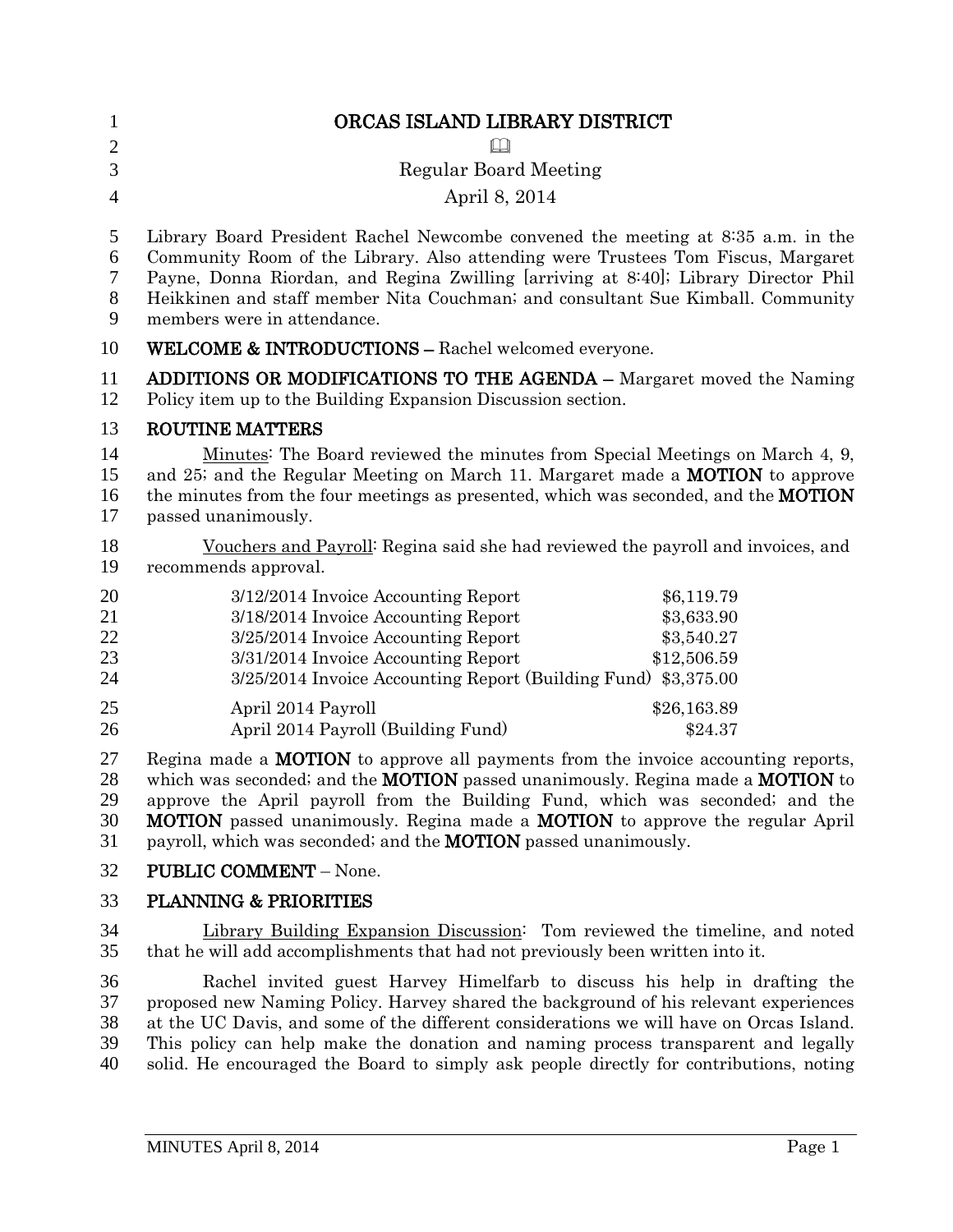41 that it is easier for most people to ask for something on behalf of a cause or another<br>42 person, as compared to asking for oneself; we need not try to be sophisticated about it person, as compared to asking for oneself; we need not try to be sophisticated about it

 Harvey also discussed how we could apply the policy toward procedures that would list the levels of donations for appropriate areas or items related either to the existing building or the new wing. He recommended forming a naming committee, which would include community members, and which would make recommendations to the Board regarding specific naming opportunities. It would be helpful to have the options available during conversations with lead donors. [Harvey left at 9:52.]

49 Margaret made a **MOTION** to approve the Naming Policy as proposed, and Donna seconded. Phil suggested that it would be helpful to have the policy in place so that

Rachel could begin appointing the committee. Tom noted that he would take another look

at the policy and make any suggestions for modifications at a future meeting. The

 MOTION passed unanimously. Rachel said that she would begin working on committee appointments, for example including herself, Tom, Phil, Harvey, and possibly others.

## The Board took a break from 10 to 10:05.

 The Board discussed the phone meeting that some of us had with fundraising expert Nanette Pyne.

## NEW BUSINESS

Relevant News and Issues: None.

 Director's Report: Phil talked about meetings with the Department of Emergency Management and the OICF community hub committee. Donna asked about the status of the Whole Islands Catalog. Phil talked about the Paul Allen grant for early learners, possibly using a reader's kit.

 Phil reviewed with the Board the gift of a sterling silver tea set used for the Holiday Tea with the requirement of secured storage. He said that locked storage was available and it was reasonable for us to accept. The Board agreed.

 Friends of the Library: Friends Board Member Elane Phipps said she was impressed with the work the Board was doing. Today's meeting was canceled and she had no additional report.

# 70 REPORTS FROM ACTIVE COMMITTEES<br>71 Collection Management: None.

- Collection Management: None.
- Community Relations: None.
- Facilities & Systems: Margaret mentioned spring weeding and mowing would start again.
- Finance: None.
- Policy & Personnel: None.

## PUBLIC COMMENT – None.

- OTHER None
- There being no further business, the Meeting was adjourned at 10:44 a.m.
- Submitted by Phil Heikkinen

### 81 Approved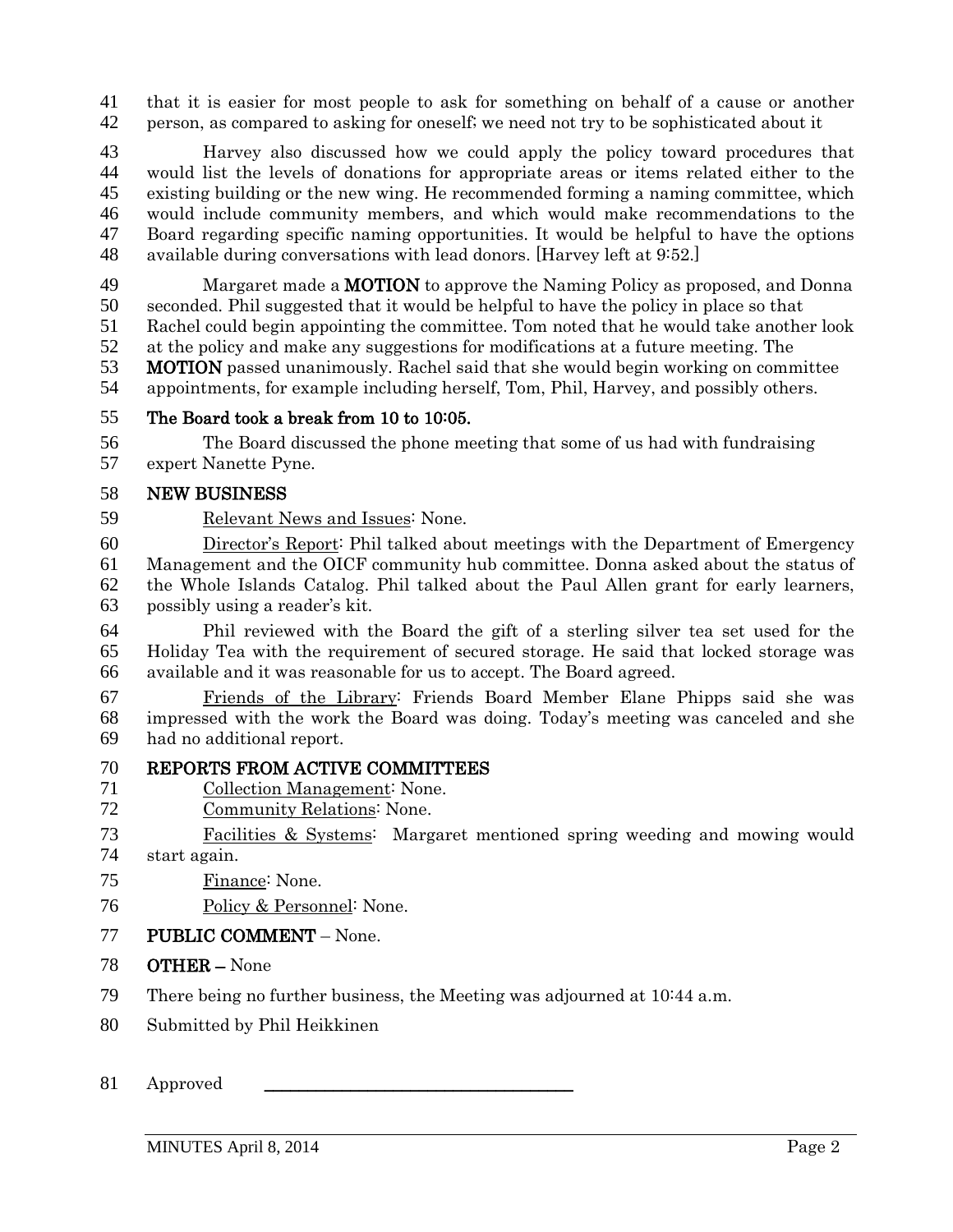| $\mathbf{1}$                                                                                                                                       | ORCAS ISLAND LIBRARY DISTRICT                                                                                                                                                                                                                                                                                                                                                                                                                                                                                                                                                                                                                                                                                                                                                                                                                                                                                                                                                                                                                                                                                                                                                                                                                                                                                                                                                                                                                                                                                                                                                                                                                                                                                                                                                                                                          |
|----------------------------------------------------------------------------------------------------------------------------------------------------|----------------------------------------------------------------------------------------------------------------------------------------------------------------------------------------------------------------------------------------------------------------------------------------------------------------------------------------------------------------------------------------------------------------------------------------------------------------------------------------------------------------------------------------------------------------------------------------------------------------------------------------------------------------------------------------------------------------------------------------------------------------------------------------------------------------------------------------------------------------------------------------------------------------------------------------------------------------------------------------------------------------------------------------------------------------------------------------------------------------------------------------------------------------------------------------------------------------------------------------------------------------------------------------------------------------------------------------------------------------------------------------------------------------------------------------------------------------------------------------------------------------------------------------------------------------------------------------------------------------------------------------------------------------------------------------------------------------------------------------------------------------------------------------------------------------------------------------|
| $\mathbf{2}$<br>3                                                                                                                                  | <b>Special Board Meeting Minutes</b>                                                                                                                                                                                                                                                                                                                                                                                                                                                                                                                                                                                                                                                                                                                                                                                                                                                                                                                                                                                                                                                                                                                                                                                                                                                                                                                                                                                                                                                                                                                                                                                                                                                                                                                                                                                                   |
|                                                                                                                                                    |                                                                                                                                                                                                                                                                                                                                                                                                                                                                                                                                                                                                                                                                                                                                                                                                                                                                                                                                                                                                                                                                                                                                                                                                                                                                                                                                                                                                                                                                                                                                                                                                                                                                                                                                                                                                                                        |
| $\overline{4}$                                                                                                                                     | April 22, 2014                                                                                                                                                                                                                                                                                                                                                                                                                                                                                                                                                                                                                                                                                                                                                                                                                                                                                                                                                                                                                                                                                                                                                                                                                                                                                                                                                                                                                                                                                                                                                                                                                                                                                                                                                                                                                         |
| 5<br>6<br>7<br>8                                                                                                                                   | 1. Library Board President Rachel Newcombe called the Special Meeting to order at<br>8:30 a.m. on April 22, 2014, in the Library Community Room. Also present were<br>Trustees Tom Fiscus, Margaret Payne, Donna Riordan (via telephone), and Regina<br>Zwilling; and Library Director Phil Heikkinen.                                                                                                                                                                                                                                                                                                                                                                                                                                                                                                                                                                                                                                                                                                                                                                                                                                                                                                                                                                                                                                                                                                                                                                                                                                                                                                                                                                                                                                                                                                                                 |
| 9<br>10<br>11<br>12                                                                                                                                | 2. President Rachel Newcombe reviewed the agenda, which included Additions or<br>Modifications to the Agenda, Library Building Project, and Public Comment. She<br>added an item requested by Phil, which was to review and approve a modified<br>payroll for May.                                                                                                                                                                                                                                                                                                                                                                                                                                                                                                                                                                                                                                                                                                                                                                                                                                                                                                                                                                                                                                                                                                                                                                                                                                                                                                                                                                                                                                                                                                                                                                     |
| 13<br>14<br>15<br>16<br>17<br>18                                                                                                                   | Phil noted that the County had requested that we include a staff anniversary date<br>increase for the current payroll in the May payroll, rather than making it retroactive<br>from the June payroll, because the Library had previously notified the County about the<br>change. The difference from the payroll approved at the April 8 monthly meeting will be<br>\$63.38. Margaret made a <b>MOTION</b> , seconded by Tom Fiscus, to approve the adjusted<br>payroll total of \$29,527.66; and the <b>MOTION</b> passed unanimously.                                                                                                                                                                                                                                                                                                                                                                                                                                                                                                                                                                                                                                                                                                                                                                                                                                                                                                                                                                                                                                                                                                                                                                                                                                                                                               |
| 19<br>20<br>21<br>22<br>23<br>24<br>25<br>26<br>27<br>28<br>29<br>30<br>31<br>32<br>33<br>34<br>35<br>36<br>37<br>38<br>39<br>40<br>41<br>42<br>43 | Library Building Project discussion items included:<br>3.<br>The video was very well done. Now it is time to work on the timing for the<br>$\bullet$<br>prospectus and print brochure. Phil will work with Rock Island Media to have a<br>draft brochure ready for review by May 27, and for approval then or at the June 10<br>regular meeting.<br>Major work products we would like from Rock Island Media include the brochure,<br>$\bullet$<br>updates to the design of the prospectus materials, graphic designs for a lobby<br>display, such as a fundraising thermometer, and design elements appropriate for<br>website and social media contexts (which may be the same as or similar to those<br>used in the brochure).<br>Rachel and Donna attended the April 14 OICF Board meeting, at which Rachel<br>٠<br>invited that board to publicly support the building project. OICF agreed to discuss it<br>internally.<br>The Board discussed the formation of and possible members of an honorary building<br>$\bullet$<br>project committee, agreed on previously. Rachel will invite people individually.<br>Rachel will attend the April 29 staff retreat. Phil discussed the agenda, which will<br>$\bullet$<br>focus primarily on priorities for the building addition, as well as the new ILS<br>(integrated library system) and other ongoing projects.<br>Planning for the July 19 Library picnic.<br>$\bullet$<br>Pairings and timing for donor meetings.<br>$\bullet$<br>Updated schematics by David Kau, who met with Margaret and Phil on April 4.<br>$\bullet$<br>Tom reviewed the timeline tasks.<br>$\bullet$<br>The Naming Committee and procedures.<br>$\bullet$<br>The website, which can be developed shortly, to include such elements as the<br>$\bullet$<br>prospectus, schematics, and soon, the video. |
|                                                                                                                                                    |                                                                                                                                                                                                                                                                                                                                                                                                                                                                                                                                                                                                                                                                                                                                                                                                                                                                                                                                                                                                                                                                                                                                                                                                                                                                                                                                                                                                                                                                                                                                                                                                                                                                                                                                                                                                                                        |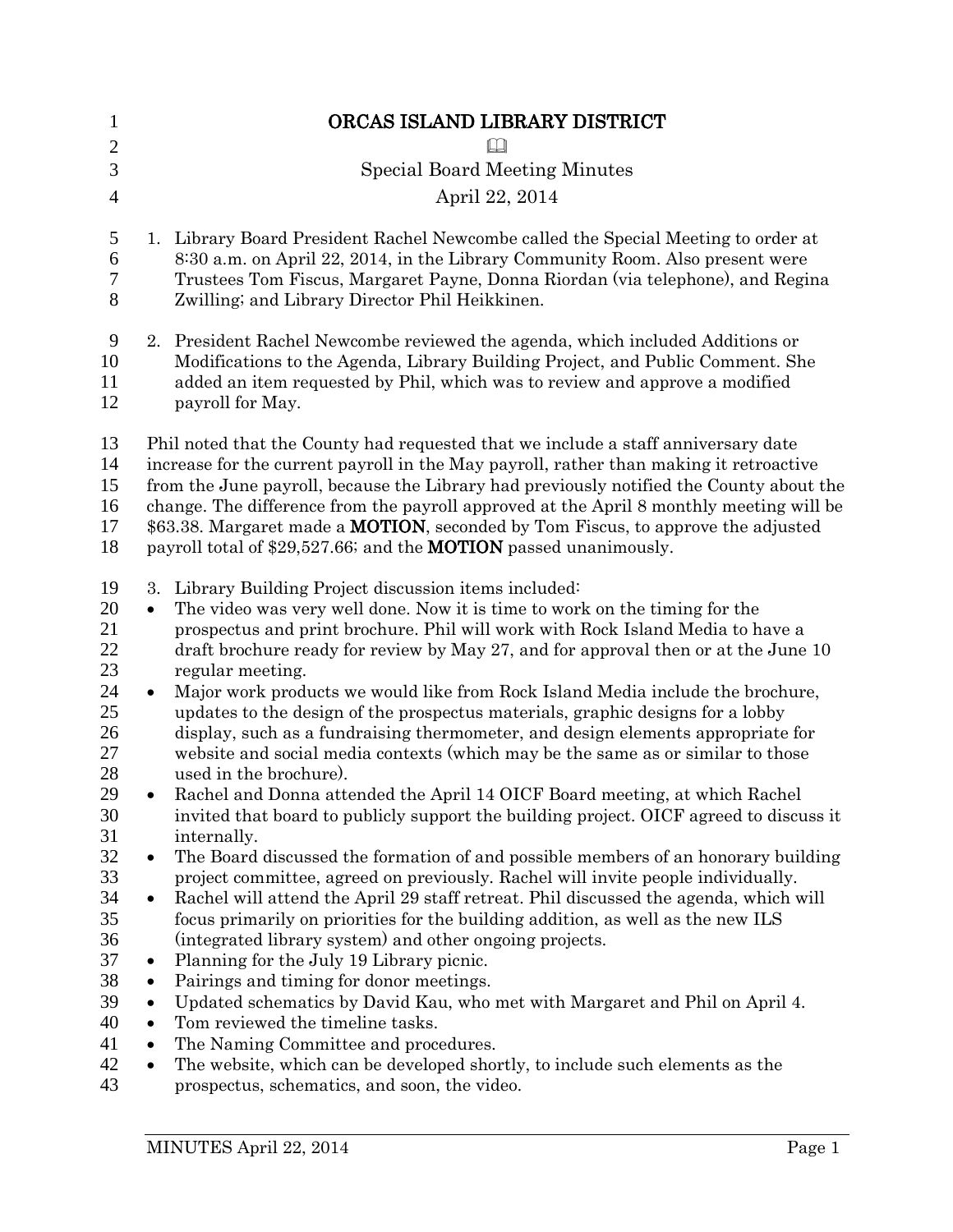- 44 We can work on a limited video rollout beginning with the honorary committee,<br>45 video participants, staff, Friends Board members, and Library Board at an upco
- video participants, staff, Friends Board members, and Library Board at an upcoming 46 reception.
- 47 Tom and Phil reviewed their meeting with Bob Lundeen in Lake Oswego and plans 48 for following up.<br>49 • Discussion of pos
- 49 Discussion of possible future events.<br>50 Future attendance at a San Juan Co
- 50 Future attendance at a San Juan County Council meeting, most likely one held on 51 Orcas Island.
- 52 4. Public Comment: there was none.
- 53 5. Other: none.
- 54 6. Adjournment: there being no further discussion, the meeting was adjourned by the 55 President at 9:50 a.m.
- 56 Submitted by Phil Heikkinen.
- 57 Approved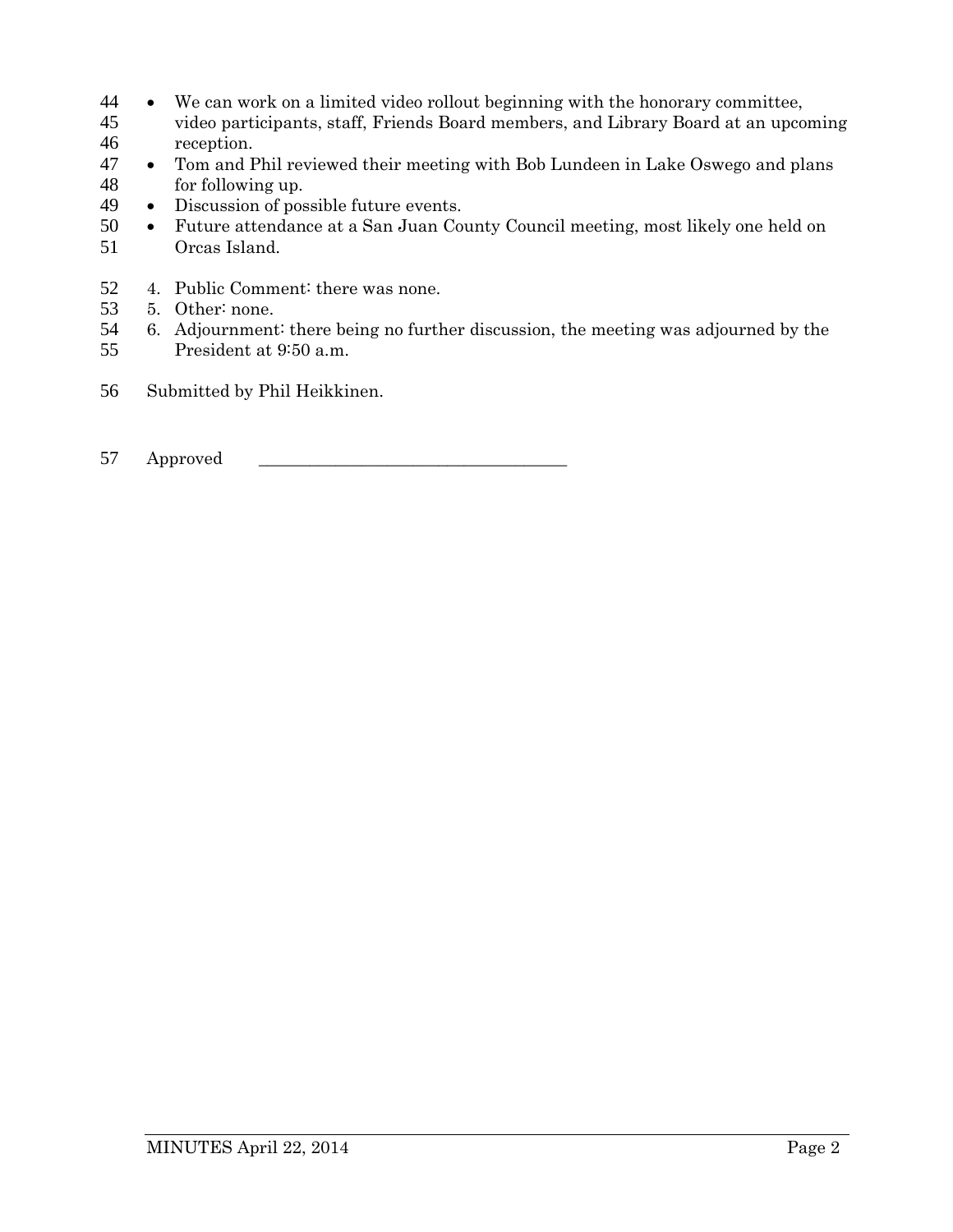| 1                    |                        | ORCAS ISLAND LIBRARY DISTRICT                                                                                                                                                                                                                                                                                         |
|----------------------|------------------------|-----------------------------------------------------------------------------------------------------------------------------------------------------------------------------------------------------------------------------------------------------------------------------------------------------------------------|
| $\mathbf{2}$<br>3    |                        | <b>Special Board Meeting Minutes</b>                                                                                                                                                                                                                                                                                  |
| $\overline{4}$       |                        | April 29, 2014                                                                                                                                                                                                                                                                                                        |
| 5<br>6<br>7<br>8     |                        | 1. Library Board President Rachel Newcombe called the Special Meeting to order at<br>8:32 a.m. on April 29, 2014, in the Library Community Room. Also present were<br>Trustees Tom Fiscus, Margaret Payne, and Library Director Phil Heikkinen; and a<br>community member.                                            |
| 9<br>10<br>11        |                        | 2. President Rachel Newcombe reviewed the agenda, which included Additions or<br>Modifications to the Agenda, Library Building Project, and Public Comment. There<br>were no changes.                                                                                                                                 |
| 12<br>13<br>14       | 3.<br>$\bullet$        | Library Building Project discussion items included:<br>Tom and Phil's follow-up phone call with Bob Lundeen, with no further<br>developments.                                                                                                                                                                         |
| 15                   | $\bullet$              | Rachel invited Phyllis Henigson to join the honorary committee.                                                                                                                                                                                                                                                       |
| 16<br>17             | $\bullet$              | We will hold a reception for the honorary committee, the video participants,<br>Trustees, staff, and Friends Board members. Tom will check into the availability of                                                                                                                                                   |
| 18                   |                        | the Grange Hall at 6 pm on May 13.                                                                                                                                                                                                                                                                                    |
| 19<br>20             | $\bullet$              | Review of the Rock Island Media (RIM) work on the brochure; Phil confirmed the<br>arrangements.                                                                                                                                                                                                                       |
| 21<br>22             | $\bullet$              | Rachel and Phil met with Harvey Himelfarb about to discuss next steps for creating<br>naming opportunities. Harvey suggested creation of a tribute book about the                                                                                                                                                     |
| 23<br>24<br>25       | $\bullet$              | building project.<br>Rachel, Margaret, and Tom will attend the May 8 Susan Howlett training at the<br>Parish Hall, organized by OICF.                                                                                                                                                                                 |
| 26                   | $\bullet$              | Phil will continue working with RIM.                                                                                                                                                                                                                                                                                  |
| 27<br>28<br>29<br>30 | $\bullet$<br>$\bullet$ | Rachel will send the list of pairs who will work with various potential donors.<br>Phil and Tom talked about their sense that in several if not most instances, we will<br>need to build relationships with potential donors to the building project over time,<br>especially those not as familiar with the Library. |
| 31<br>32<br>33<br>34 | $\bullet$              | Martin Arnold is developing the Library's website to support the building project.<br>How best to make the payment options clear? The choices will be OICF (with an<br>option to be anonymous), Library District, and Friends of the Library (which is a<br>$501(c)(3)$ .                                             |
| 35                   | $\bullet$              | We will schedule donor meetings at the May 13 meeting.                                                                                                                                                                                                                                                                |
| 36<br>37             | 4.                     | Public Comment: Kevin Sloan discussed possible naming opportunities and the<br>importance of landscaping elements in the project.<br>Other: none.                                                                                                                                                                     |
| 38<br>39<br>40       | 5.<br>6.               | Adjournment: there being no further discussion, the meeting was adjourned by the<br>President at 9:40 a.m.                                                                                                                                                                                                            |
| 41                   |                        | Submitted by Phil Heikkinen.                                                                                                                                                                                                                                                                                          |

Approved \_\_\_\_\_\_\_\_\_\_\_\_\_\_\_\_\_\_\_\_\_\_\_\_\_\_\_\_\_\_\_\_\_\_\_\_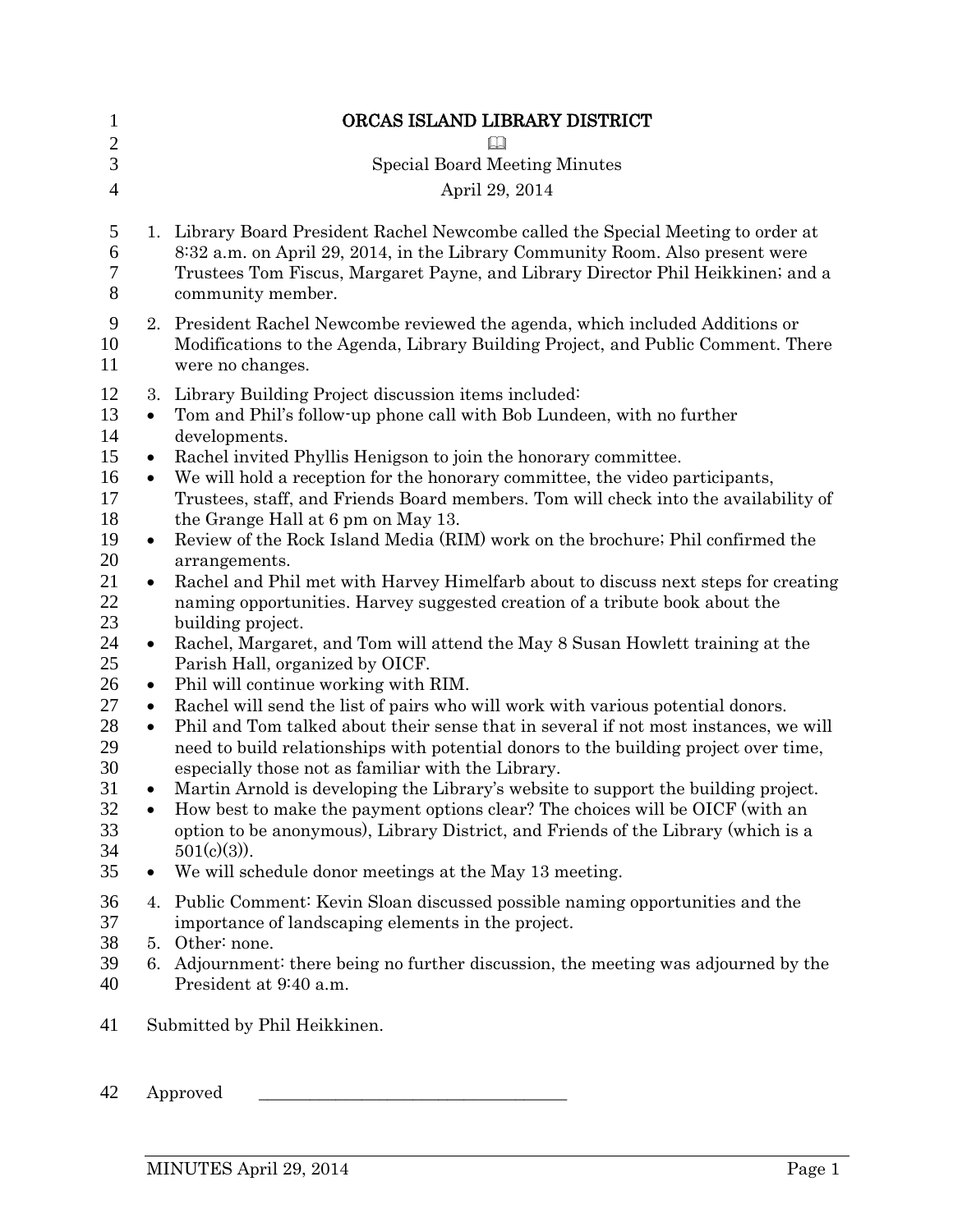| $\mathbf{1}$<br>$\mathbf{2}$           | ORCAS ISLAND LIBRARY DISTRICT                                                                                                                                                                                                                                                                                                                                                                                                                                                                                                        |
|----------------------------------------|--------------------------------------------------------------------------------------------------------------------------------------------------------------------------------------------------------------------------------------------------------------------------------------------------------------------------------------------------------------------------------------------------------------------------------------------------------------------------------------------------------------------------------------|
| 3                                      | <b>Regular Board Meeting</b>                                                                                                                                                                                                                                                                                                                                                                                                                                                                                                         |
| $\overline{4}$                         | May 13, 2014                                                                                                                                                                                                                                                                                                                                                                                                                                                                                                                         |
| 5<br>6<br>7<br>8                       | Library Board President Rachel Newcombe convened the meeting at 8:31 a.m. in the Community<br>Room of the Library. Also attending were Trustees Tom Fiscus, Margaret Payne, Donna Riordan,<br>and Regina Zwilling; Library Director Phil Heikkinen, Friends Treasurer Lynn Carter, and<br>community member Kathi Ciskowski.                                                                                                                                                                                                          |
| 9                                      | <b>WELCOME &amp; INTRODUCTIONS - Rachel welcomed everyone.</b>                                                                                                                                                                                                                                                                                                                                                                                                                                                                       |
| 10                                     | ADDITIONS OR MODIFICATIONS TO THE AGENDA - None.                                                                                                                                                                                                                                                                                                                                                                                                                                                                                     |
| 11                                     | <b>ROUTINE MATTERS</b>                                                                                                                                                                                                                                                                                                                                                                                                                                                                                                               |
| 12<br>13<br>14<br>15<br>16<br>17       | Minutes: The Board reviewed the minutes from regular and special meetings. Donna made<br>a <b>MOTION</b> to approve the minutes from the April 8 Regular Meeting minutes; Margaret seconded,<br>and the <b>MOTION</b> passed unanimously. Donna made a <b>MOTION</b> to approve the April 22 Special<br>Meeting minutes; Margaret seconded, and the <b>MOTION</b> passed unanimously. Donna made a<br><b>MOTION</b> to approve the April 29 Special Meeting minutes; Margaret seconded, and the <b>MOTION</b><br>passed unanimously. |
| 18<br>19                               | Vouchers and Payroll: Regina said she had reviewed the payroll and invoices, and<br>recommends approval.                                                                                                                                                                                                                                                                                                                                                                                                                             |
| 20<br>21<br>22<br>23<br>24<br>25<br>26 | 4/8/2014 Invoice Accounting Report<br>\$9,542.82<br>4/15/2014 Invoice Accounting Report<br>\$2,185.90<br>4/22/2014 Invoice Accounting Report<br>\$4,133.84<br>4/29/2014 Invoice Accounting Report<br>\$2,778.95<br>5/5/2014 Invoice Accounting Report<br>\$4,052.70<br>4/8/2014 Invoice Accounting Report (Building Fund)<br>\$525.00<br>4/22/2014 Invoice Accounting Report (Building Fund)<br>\$2,500.00                                                                                                                           |
| 27                                     | May 2014 Payroll<br>\$27,128.18                                                                                                                                                                                                                                                                                                                                                                                                                                                                                                      |
| 28<br>29<br>30<br>31<br>32             | Regina made a <b>MOTION</b> to approve all payments from the General Fund invoice accounting<br>reports; Tom seconded, and the MOTION passed unanimously. Regina made a MOTION to<br>approve all payments from the Building Fund invoice accounting reports, Donna seconded; and the<br><b>MOTION</b> passed unanimously. Donna made a <b>MOTION</b> to approve the regular May payroll; Tom<br>seconded, and the <b>MOTION</b> passed unanimously.                                                                                  |
| 33<br>34                               | <b>PUBLIC COMMENT</b> – Lynn Carter thanked the Board for moving forward with the building<br>project.                                                                                                                                                                                                                                                                                                                                                                                                                               |
| $\sim$ $\sim$                          | $\mathbf{m} \cdot \mathbf{r}$ o $\mathbf{m} \cdot \mathbf{r}$                                                                                                                                                                                                                                                                                                                                                                                                                                                                        |

35 PLANNING & PRIORITIES

36 Library Building Expansion Discussion: Discussion items included:

- 37 Tonight's reception at the Grange at 6 pm. This will be a social event to thank the honorary 38 committee, staff, and actors in the promotional video. No Library business will be conducted.<br>39 • We will continue our contacts with existing donors, and start to make contacts with potential
- <sup>39</sup> We will continue our contacts with existing donors, and start to make contacts with potential new donors to the project. new donors to the project.
- 41 The all-day Susan Howlett fundraising seminar last Thursday, which Margaret, Rachel, and 42 Tom attended, was very helpful. Some of the key points included to:
- 43 o Build relationships with donors, including uncovering matching values.<br>44 o Listen well.
- o Listen well.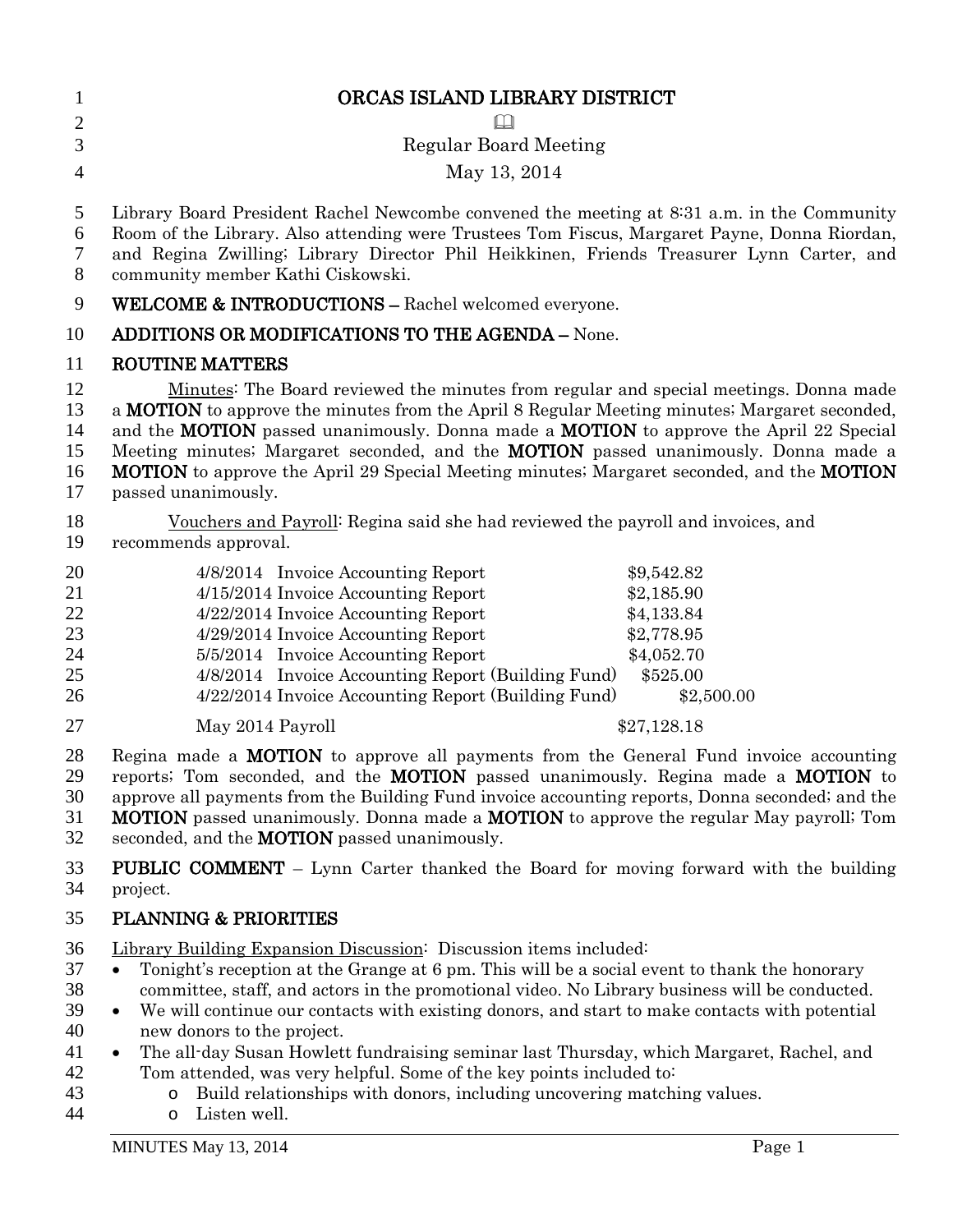- o Use stories and donor profiles. 46 o Host small events around shared areas of interest.<br>47 o Build a circle of involvement including meeting wit o Build a circle of involvement including meeting with advisors, sharing information, and meeting with volunteers and potential donors. 49 o Remove painful terminology around fundraising.<br>50 o Focus efforts on smaller groups, such as current d 50 o Focus efforts on smaller groups, such as current donors, past donors, and people closely<br>51 involved with the organization—people with whom we already have relationships; and involved with the organization—people with whom we already have relationships; and stay in contact with them. 53 consider the "radical hospitality" concept, in which everyone feels welcomed,<br>54 speciated, and understands that they have made an impact, and has a sens appreciated, and understands that they have made an impact, and has a sense of belonging and community.
	-
- 56 o Ask people to do small, individual things to support the project.<br>57 Everyone will think of at least one salon that they can host; bring ideas Everyone will think of at least one salon that they can host; bring ideas to the June meeting.
- Focus on bringing people on board.
- Plan an event for the volunteers to make sure they are invited to get involved.
- Upcoming Sounder items will include the Holly King interview, with Tony upcoming; Diane Berreth's letter in May, and Kathi Ciskowski's in June.
- Rock Island Media, after a short delay, is working on the print brochure.
- The Naming Committee will meet and develop the list of options.
- Website: Martin is working on posting information and developing the donation page.
- Phil will develop the staffing and expense profile with an expanded building.
- Preparing for and practicing conversations with community members about the expansion, our financial planning, and our incremental design strategy.

## The Board took a break from 9:40 to 9:45.

## NEW BUSINESS

 Relevant News and Issues: Donna talked about attending a planning meeting for upcoming 18-minute TedX talks to be recorded on Orcas Island, likely scheduled around the first week of November, perhaps focused on the theme of small-island living as a microcosm of America. She suggested that the role of the public library would be an excellent topic. The Board agreed, and will start considering how best to be involved.

 Director's Report: Phil talked about the recent WLA Conference, the April 29 staff retreat that included lengthy discussion about building needs, the upcoming July 4 Museum Fair at which we can have a booth, raising the annual non-resident card registration fee from \$75 to \$100; and the Film Festival project for students.

- Friends of the Library: Friends Board Member Lynn Carter shared that the board is starting to plan the August 9 Library Fair.
- REPORTS FROM ACTIVE COMMITTEES
- Collection Management: We continue an active weeding program, and now have few bottom shelves in use.
- Community Relations: Tom suggested that we invite Friends members to an event about the building project. Phil suggested that we start thinking about community potlucks in
- Deer Harbor, West Sound, Olga, and Doe Bay.
- Facilities & Systems: Margaret said that the plantings look great. Donna suggested that soon, as we start looking at FY2015, we start looking at maintenance items that we can roll into the building project, for example energy systems.
- Finance: None.
- 91 Policy & Personnel: We are working on front-desk and receiving procedures in response to our recent audit recommendations.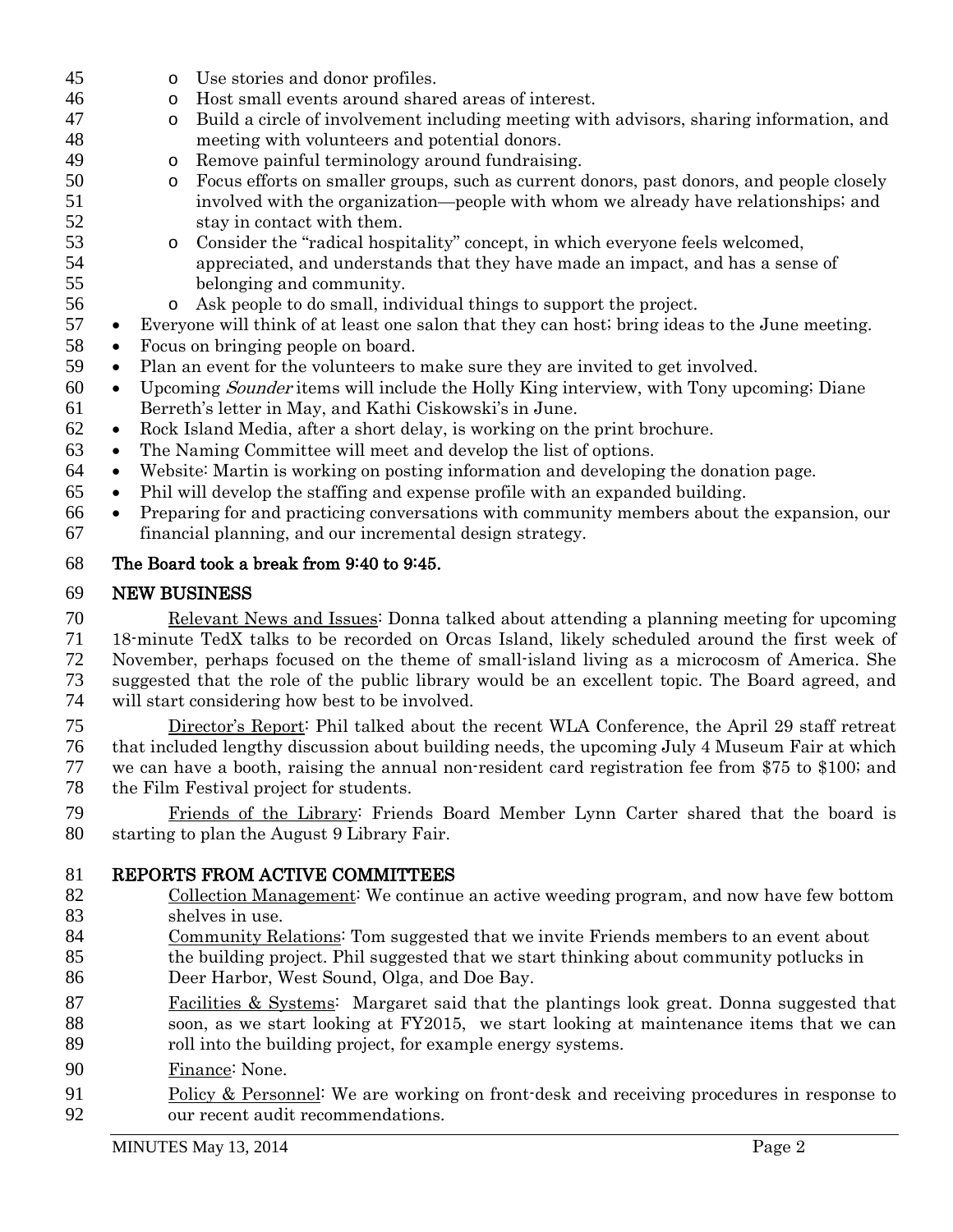- 93 PUBLIC COMMENT Kathi Ciskowski talked about her upcoming letter to The Sounder. She
- 94 will be focusing on what the Library means to her, personally.
- 95 OTHER None
- 96 There being no further business, the Meeting was adjourned at 10:25 a.m.
- 97 Submitted by Phil Heikkinen
- 98 Approved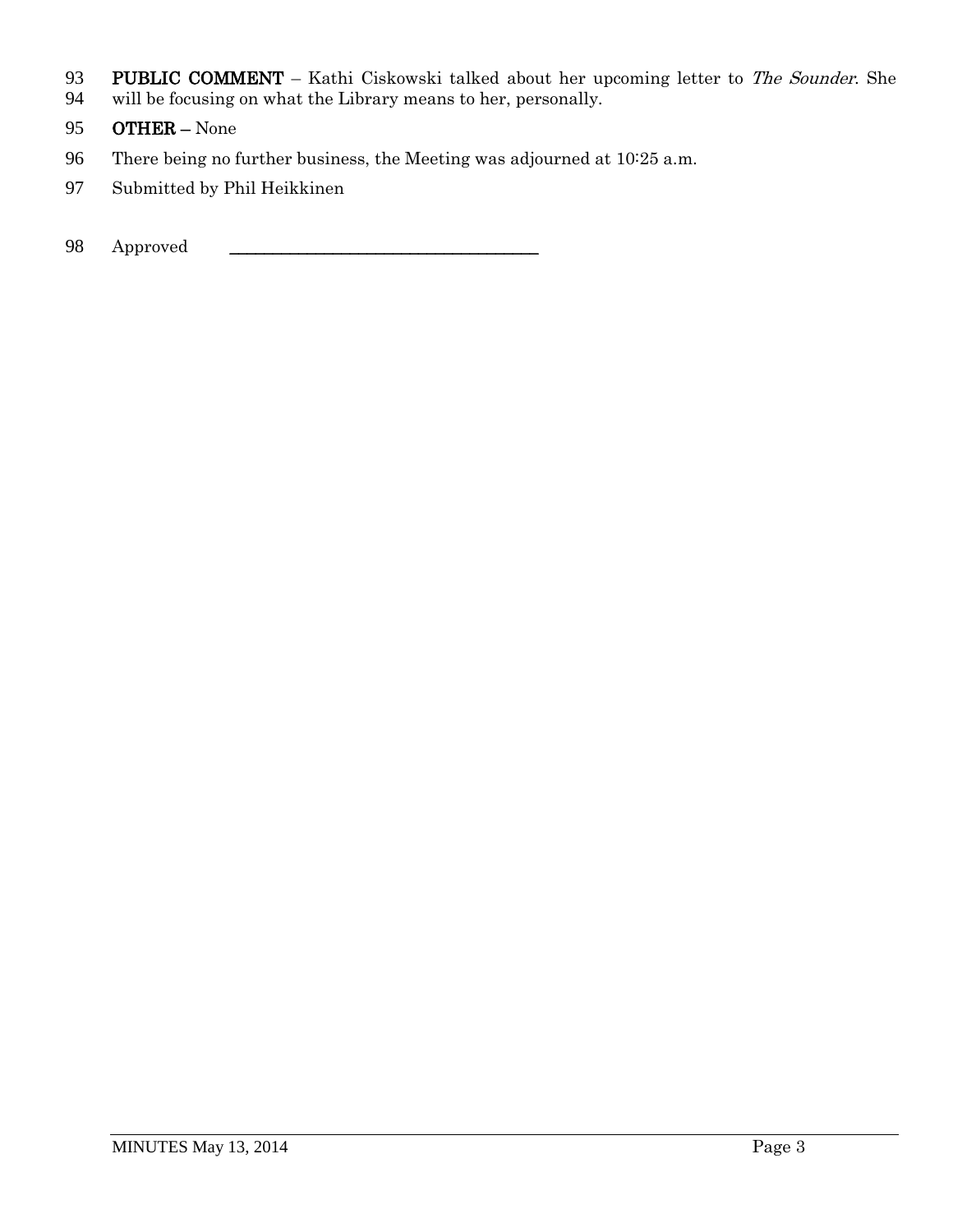| 1              |           | ORCAS ISLAND LIBRARY DISTRICT                                                                  |
|----------------|-----------|------------------------------------------------------------------------------------------------|
| $\overline{c}$ |           | $\Box$                                                                                         |
| 3              |           | <b>Special Board Meeting Minutes</b>                                                           |
| $\overline{4}$ |           | May 27, 2014                                                                                   |
| 5              |           | 1. Library Board President Rachel Newcombe called the Special Meeting to order at              |
| 6              |           | 8:32 a.m. on May 27, 2014, in the Library Community Room. Also present were                    |
| 7              |           | Trustees Tom Fiscus (via telephone), Margaret Payne, and Donna Riordan;                        |
| 8              |           | Consultant Sue Kimball; and Library Director Phil Heikkinen.                                   |
| 9              |           | 2. President Rachel Newcombe reviewed the agenda, which included Introductions,                |
| 10             |           | Additions or Modifications to the Agenda, Library Building Project, and Public                 |
| 11             |           | Comment. There were no changes.                                                                |
| 12             | 3.        | Library Building Project discussion items included:                                            |
| 13             | $\bullet$ | The logo ideas that we received from Rock Island Media are interesting; however, the           |
| 14             |           | Board felt that making a change at this time was not necessary, would require                  |
| 15             |           | significant focus, and would distract us from the building project. Phil will ask RIM          |
| 16             |           | to put this on hold.                                                                           |
| 17             | $\bullet$ | The tri-fold brochure: the Board will share further feedback via email with Phil, who          |
| 18             |           | will communicate with RIM. Some of the feedback was that it was too busy/chaotic;              |
| 19             |           | colors are a bit sharp/harsh; some of the text is hard to read due to lack of color            |
| 20             |           | contrast; and we should use a different cover photo.                                           |
| 21             | $\bullet$ | Donna and Tom attended the May 20 SJC Council meeting held on Orcas Island.                    |
| 22             |           | Donna shared an overview of the project, and said that the Council was supportive.             |
| 23             | $\bullet$ | The Friends of the Library will likely not pursue the June 19 Jimmy Buffet                     |
| 24             |           | simulcast, which had been offered by Rick Hughes.                                              |
| 25             | $\bullet$ | The new Library website design shared by Martin Arnold looks good. Phil will share             |
| 26<br>27       |           | the color palette with RIM for use in the brochure and prospectus.                             |
| 28             | $\bullet$ | Attendees felt that the May 13 advance screening and reception was very successful<br>and fun. |
| 29             | $\bullet$ | Phil will work with staff on creating a lobby poster to welcome part-time residents            |
| 30             |           | and visitors.                                                                                  |
| 31             |           | Rachel and Margaret will attend a meeting with Library volunteers on June 3, from              |
| 32             |           | 1:30 to 3 p.m. to thank them, share new information about the building project, ask            |
| 33             |           | for feedback, and talk about how we would like to involve them in the future.                  |
| 34             | $\bullet$ | We will share a booth with the Friends at the July 4 and 5 Historical Days/Parade              |
| 35             |           | events at the Village Green. Phil has reserved space with the Museum.                          |
| 36             | $\bullet$ | We will work on some new t-shirt ideas.                                                        |
| 37             | $\bullet$ | The Library Picnic on July 19 is scheduled tentatively from noon to 2:30 p.m.,                 |
| 38             |           | including ice cream and maybe cake; the bouncy house; music; striped aprons; and               |
| 39             |           | the building project video.                                                                    |
| 40             | $\bullet$ | Phil will draft and email to the Board a letter that we will share with prospective            |
| 41             |           | major donors in advance of our meetings.                                                       |
| 42             | ٠         | Rachel and Phil will meet with Harvey Himelfarb to develop naming options.                     |
| 43             | $\bullet$ | We will look into scheduling a dinner event at Christina Orchid's Red Rabbit Farm.             |
| 44             | $\bullet$ | Tom reviewed our action items and timeline.                                                    |
| 45             | 4.        | Public Comment: none.                                                                          |
| 46             | 5.        | Other: none.                                                                                   |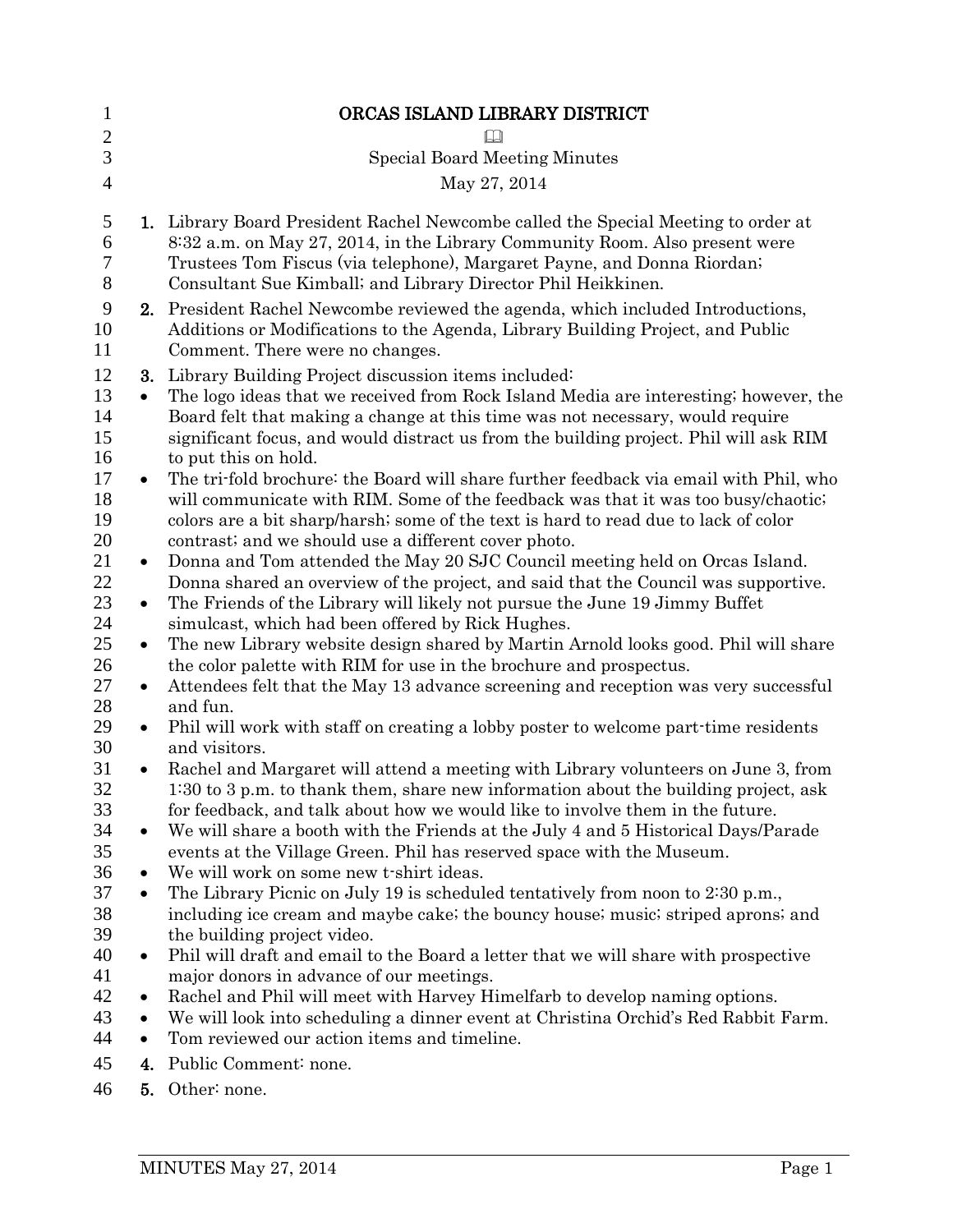- 47 **6.** Adjournment: there being no further discussion, the meeting was adjourned by the President at 9:57 a.m.
- President at 9:57 a.m.
- 49 Submitted by Phil Heikkinen.

50 Approved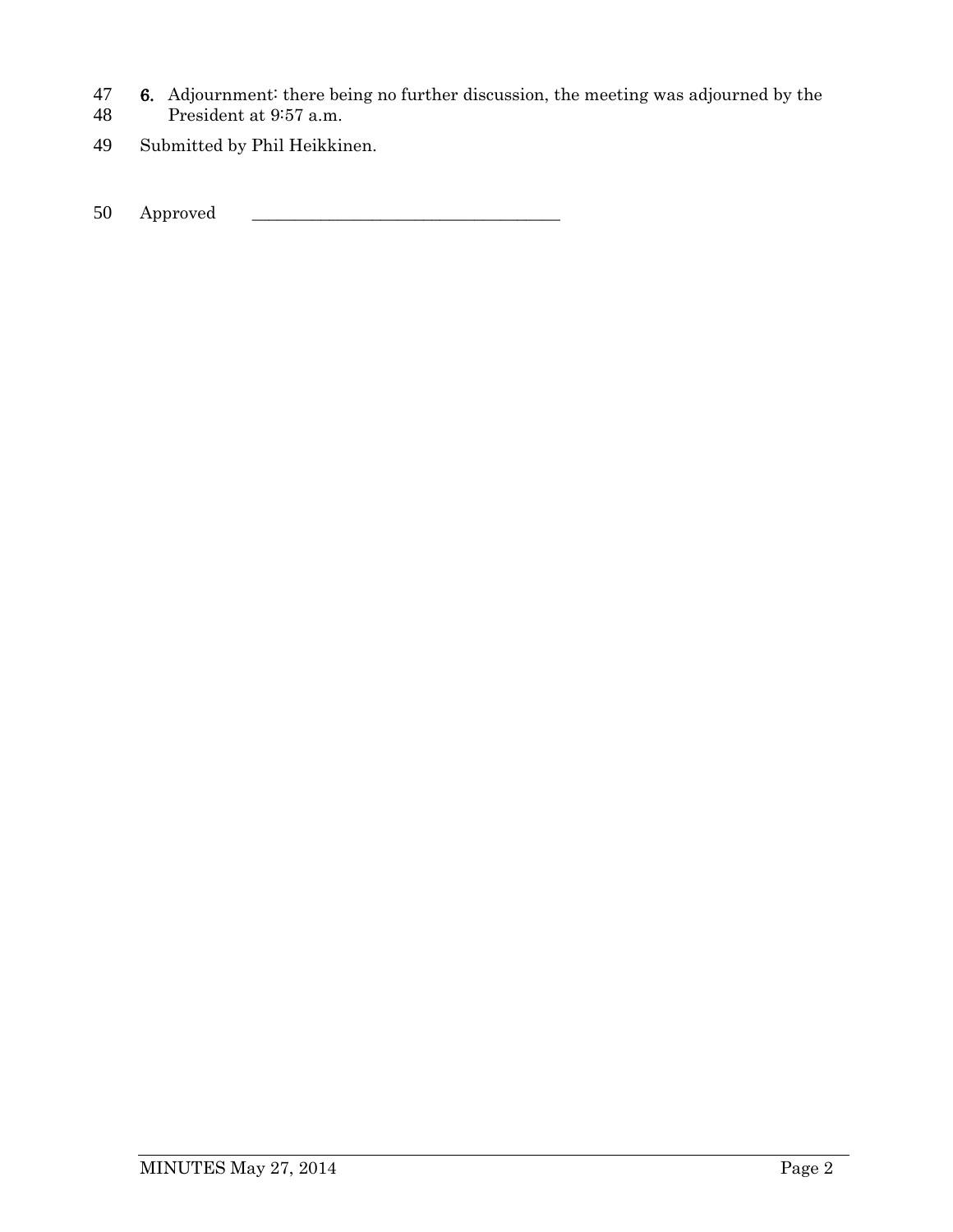| 1<br>$\overline{c}$                                | ORCAS ISLAND LIBRARY DISTRICT<br>$\Box$                                                                                                                                                                                                                                                                                                                                                                                                                                                                                                                                                                                          |                                                                                   |
|----------------------------------------------------|----------------------------------------------------------------------------------------------------------------------------------------------------------------------------------------------------------------------------------------------------------------------------------------------------------------------------------------------------------------------------------------------------------------------------------------------------------------------------------------------------------------------------------------------------------------------------------------------------------------------------------|-----------------------------------------------------------------------------------|
| $\overline{3}$                                     | <b>Regular Board Meeting</b>                                                                                                                                                                                                                                                                                                                                                                                                                                                                                                                                                                                                     |                                                                                   |
| $\overline{4}$                                     | June 10, 2014                                                                                                                                                                                                                                                                                                                                                                                                                                                                                                                                                                                                                    |                                                                                   |
| 5<br>6<br>$\boldsymbol{7}$<br>8                    | Library Board President Rachel Newcombe convened the meeting at 8:33 a.m. in the Community<br>Room of the Library. Also attending were Trustees Tom Fiscus, Margaret Payne, Donna Riordan, and<br>Regina Zwilling; Library Director Phil Heikkinen and staff member Mary Pugh, and community<br>member Sue Kimball.                                                                                                                                                                                                                                                                                                              |                                                                                   |
| 9                                                  | <b>WELCOME &amp; INTRODUCTIONS - Rachel welcomed everyone.</b>                                                                                                                                                                                                                                                                                                                                                                                                                                                                                                                                                                   |                                                                                   |
| 10<br>11                                           | <b>ADDITIONS OR MODIFICATIONS TO THE AGENDA – Donna said she needed to leave by</b><br>10:15 a.m.                                                                                                                                                                                                                                                                                                                                                                                                                                                                                                                                |                                                                                   |
| 12                                                 | <b>ROUTINE MATTERS</b>                                                                                                                                                                                                                                                                                                                                                                                                                                                                                                                                                                                                           |                                                                                   |
| 13<br>14<br>15<br>16                               | Minutes: The Board reviewed the Minutes from regular and special meetings. Margaret made<br>a MOTION to approve the May 13 Regular Meeting Minutes; Tom seconded, and the MOTION<br>passed unanimously. Donna made a <b>MOTION</b> to approve the May 27 Special Meeting Minutes;<br>Margaret seconded, and the <b>MOTION</b> passed unanimously.                                                                                                                                                                                                                                                                                |                                                                                   |
| 17<br>18                                           | Vouchers and Payroll: Regina said she had reviewed the payroll and invoices, and<br>recommends approval.                                                                                                                                                                                                                                                                                                                                                                                                                                                                                                                         |                                                                                   |
| 19<br>20<br>21<br>22<br>23<br>24                   | 5/5/2014 Invoice Accounting Report<br>5/14/2014 Invoice Accounting Report<br>5/19/2014 Invoice Accounting Report<br>5/28/2014 Invoice Accounting Report<br>6/3/2014 Invoice Accounting Report<br>6/2/2014 Invoice Accounting Report (Building Fund)                                                                                                                                                                                                                                                                                                                                                                              | \$4,052.70<br>\$10,798.49<br>\$2,833.06<br>\$3,973.13<br>\$6,529.44<br>\$2,021.25 |
| 25                                                 | June 2014 Payroll                                                                                                                                                                                                                                                                                                                                                                                                                                                                                                                                                                                                                | \$29,850.17                                                                       |
| 26<br>27<br>28                                     | Regina made a <b>MOTION</b> to approve all payments from the General Fund invoice accounting reports;<br>Margaret seconded, and the MOTION passed unanimously. Regina made a MOTION to approve the<br>Building Fund invoice accounting report, Tom seconded; and the <b>MOTION</b> passed unanimously.                                                                                                                                                                                                                                                                                                                           |                                                                                   |
| 29<br>30                                           | Donna made a <b>MOTION</b> to approve the June payroll; Tom seconded, and the <b>MOTION</b> passed<br>unanimously.                                                                                                                                                                                                                                                                                                                                                                                                                                                                                                               |                                                                                   |
| 31                                                 | <b>PUBLIC COMMENT - None.</b>                                                                                                                                                                                                                                                                                                                                                                                                                                                                                                                                                                                                    |                                                                                   |
| 32                                                 | <b>PLANNING &amp; PRIORITIES</b>                                                                                                                                                                                                                                                                                                                                                                                                                                                                                                                                                                                                 |                                                                                   |
| 33<br>34<br>35<br>36<br>37<br>38<br>39<br>40<br>41 | <b>Library Building Expansion Discussion:</b> Discussion items included:<br>Phil's meeting with Harvey Himelfarb on the naming opportunity matrix.<br>$\bullet$<br>The feedback from the volunteer focus group on the prospectus.<br>$\bullet$<br>Edits to the video presentation.<br>$\bullet$<br>Prospectus edits and updates.<br>$\bullet$<br>Accepting credit cards for donations by spontaneous and impulse donors.<br>$\bullet$<br>Review the July 19 Ice Cream Social public campaign kickoff.<br>$\bullet$<br>Ideas for "salon" meetings with prospective donors.<br>$\bullet$<br>Edits to the major donor letters.<br>٠ |                                                                                   |

• Large size prints of the preliminary plans.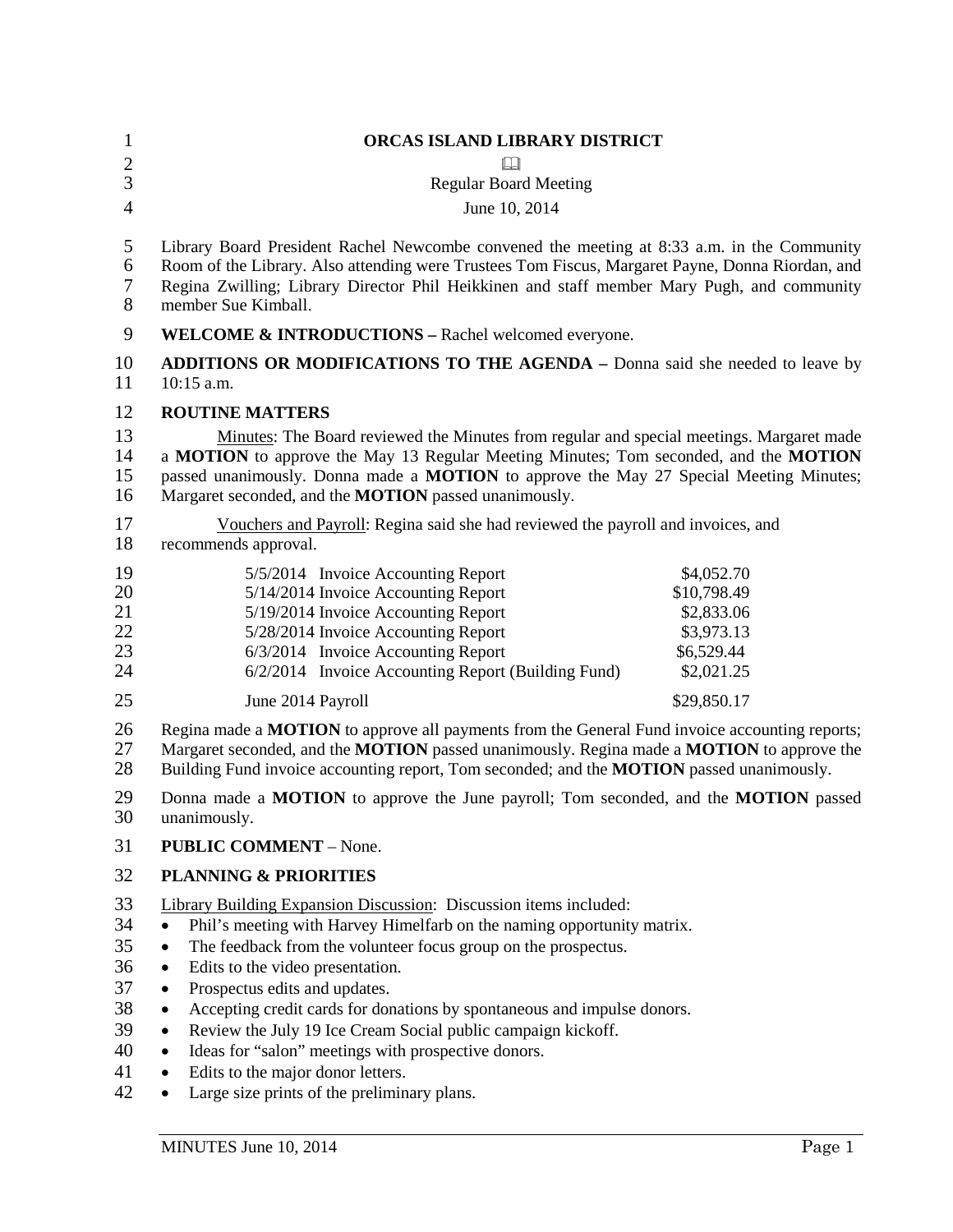### **NEW BUSINESS**

Relevant News and Issues: None.

 New Washington State Training Requirements: Phil explained the new requirements for Trustee training on the Open Public Meetings and Public Records Act and records retention. Rachel and Donna had previous training with Adina Cunningham's presentation to the Board in 2012. Tom, 48 Regina and Margaret will need training. Phil said the Attorney General Office has a tutorial on<br>49 OPMA that will qualify for the training. They will each watch the video and note their participation 49 OPMA that will qualify for the training. They will each watch the video and note their participation<br>50 for the minutes in an uncoming meeting. for the minutes in an upcoming meeting.

- 51 Director's Report: Phil noted the closing of the OISD School Library for remodeling. He also<br>52 covered the migration of the ILS software from Horizon to TLC. Other items included information on covered the migration of the ILS software from Horizon to TLC. Other items included information on a energy audit and the possibility of installing an information sign in the Village Green.
- Friends of the Library: Tom will be the Library representative at the Friends Meeting.

### **REPORTS FROM ACTIVE COMMITTEES**

- 56 Collection Management: None.<br>57 Community Relations: None.
- Community Relations: None.
- Facilities & Systems: None.
- Finance: None.
- Policy & Personnel: None.
- **PUBLIC COMMENT** None.
- **OTHER –** None
- There being no further business, the Meeting was adjourned at 10:16 a.m.
- Submitted by Mary Pugh.

### Approved **\_\_\_\_\_\_\_\_\_\_\_\_\_\_\_\_\_\_\_\_\_\_\_\_\_\_\_\_\_\_\_\_\_\_\_\_**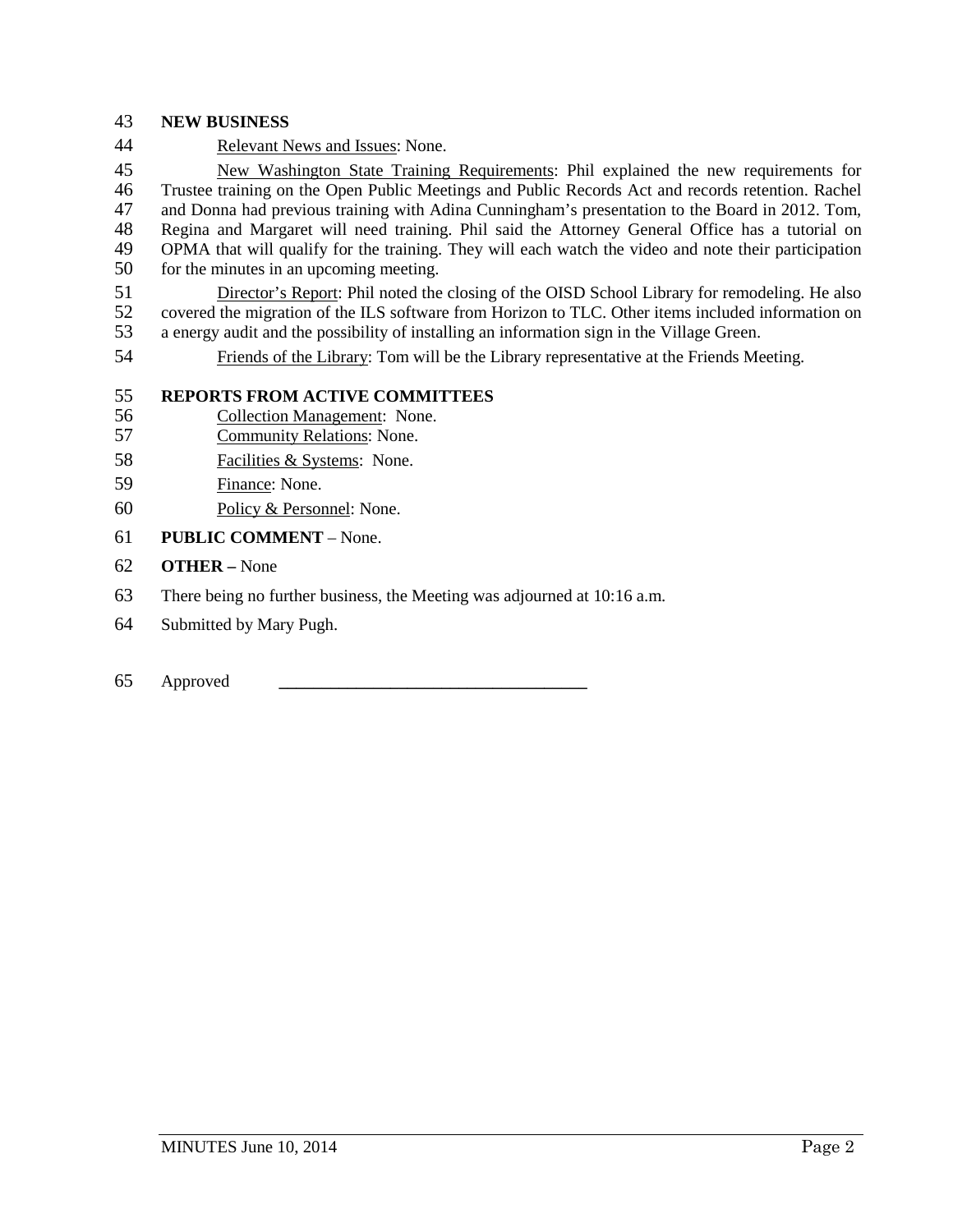|   | ORCAS ISLAND LIBRARY DISTRICT |  |
|---|-------------------------------|--|
| 2 |                               |  |
| 3 | Special Board Meeting Minutes |  |
| 4 | June 24, 2014                 |  |
|   |                               |  |
|   |                               |  |

- 5 **1.** Library Board President Rachel Newcombe called the Special Meeting to order at 8:30 a.m. on June 6 24, 2014, in the Library Community Room. Also present were Trustees Tom Fiscus and Margaret 7 Payne; and Consultant Sue Kimball.
- 8 **2.** President Rachel Newcombe reviewed the agenda, which included Introductions, Additions or Modifications to the Agenda. Library Building Project, and Public Comment. There were no Modifications to the Agenda, Library Building Project, and Public Comment. There were no 10 changes.
- 11 **3.** Library Building Project discussion items included:
- $\bullet$  Details for Ice cream social on July  $19<sup>th</sup>$ , including arranging of musical guests
- 13 Signing of letters for donors
- 14 Follow up with donor letters
- 15 Review of Ask meetings
- 16 Margaret put forth ideas about a salon series
- 17 Sue will contact Victoria Parker to come to the July 8th Library Board meeting
- 18 Rachel and Margaret to meet 6/25 to follow up on ice cream social details
- 19 **4.** Public Comment: none.
- 20 **5.** Other: none.
- 21 **6.** Adjournment: there being no further discussion, the meeting was adjourned by the President at 9:45 a.m. a.m.
- 23 Submitted by Rachel Newcombe.
- 24 Approved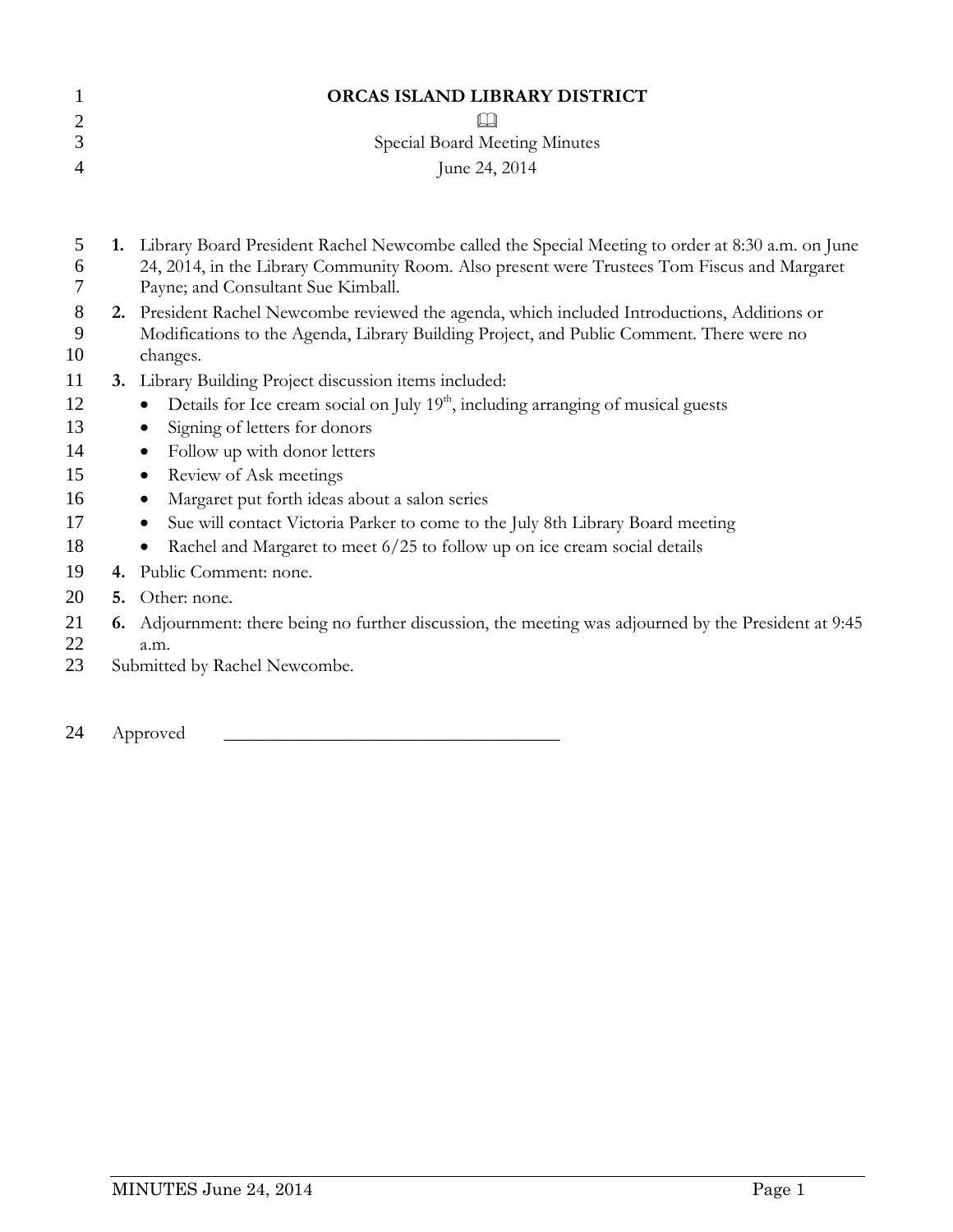| 1                                                                    | ORCAS ISLAND LIBRARY DISTRICT                                                                                                                                                                                                                                                                                                                                                                                                                                                                                                                                                                                                                                                                                                                                                                                                                                                                                                                                                                                                                                                               |                                         |  |
|----------------------------------------------------------------------|---------------------------------------------------------------------------------------------------------------------------------------------------------------------------------------------------------------------------------------------------------------------------------------------------------------------------------------------------------------------------------------------------------------------------------------------------------------------------------------------------------------------------------------------------------------------------------------------------------------------------------------------------------------------------------------------------------------------------------------------------------------------------------------------------------------------------------------------------------------------------------------------------------------------------------------------------------------------------------------------------------------------------------------------------------------------------------------------|-----------------------------------------|--|
| $\overline{c}$                                                       | $\Box$                                                                                                                                                                                                                                                                                                                                                                                                                                                                                                                                                                                                                                                                                                                                                                                                                                                                                                                                                                                                                                                                                      |                                         |  |
| $\overline{3}$                                                       | <b>Regular Board Meeting</b>                                                                                                                                                                                                                                                                                                                                                                                                                                                                                                                                                                                                                                                                                                                                                                                                                                                                                                                                                                                                                                                                |                                         |  |
| $\overline{4}$                                                       | July 8, 2014                                                                                                                                                                                                                                                                                                                                                                                                                                                                                                                                                                                                                                                                                                                                                                                                                                                                                                                                                                                                                                                                                |                                         |  |
| 5<br>6<br>7<br>8                                                     | Library Board President Rachel Newcombe convened the meeting at 8:31 a.m. in the Community<br>Room of the Library. Also attending were Trustees Tom Fiscus, Margaret Payne, Donna Riordan, and<br>Regina Zwilling; Library Director Phil Heikkinen and staff member Mary Pugh, and former Library<br>Director Victoria Parker and consultant Sue Kimball.                                                                                                                                                                                                                                                                                                                                                                                                                                                                                                                                                                                                                                                                                                                                   |                                         |  |
| 9                                                                    | WELCOME & INTRODUCTIONS - Rachel welcomed everyone.                                                                                                                                                                                                                                                                                                                                                                                                                                                                                                                                                                                                                                                                                                                                                                                                                                                                                                                                                                                                                                         |                                         |  |
| 10<br>11                                                             | <b>ADDITIONS OR MODIFICATIONS TO THE AGENDA - Donna asked to talk about the ALA</b><br>conference and Rachel will talk about a "Best Library" award opportunity.                                                                                                                                                                                                                                                                                                                                                                                                                                                                                                                                                                                                                                                                                                                                                                                                                                                                                                                            |                                         |  |
| 12                                                                   | <b>ROUTINE MATTERS</b>                                                                                                                                                                                                                                                                                                                                                                                                                                                                                                                                                                                                                                                                                                                                                                                                                                                                                                                                                                                                                                                                      |                                         |  |
| 13<br>14<br>15<br>16                                                 | Minutes: The Board reviewed the Minutes from regular and special meetings. Margaret made<br>a MOTION to approve the June 10 Regular Meeting Minutes; Tom seconded, and the MOTION<br>passed unanimously. Margaret made a <b>MOTION</b> to approve the June 24 Special Meeting Minutes;<br>Tom seconded, and the <b>MOTION</b> passed unanimously.                                                                                                                                                                                                                                                                                                                                                                                                                                                                                                                                                                                                                                                                                                                                           |                                         |  |
| 17<br>18                                                             | Vouchers and Payroll: Regina said she had reviewed the payroll and invoices, and<br>recommends approval.                                                                                                                                                                                                                                                                                                                                                                                                                                                                                                                                                                                                                                                                                                                                                                                                                                                                                                                                                                                    |                                         |  |
| 19<br>20<br>21                                                       | 6/9/2014 Invoice Accounting Report<br>6/17/2014 Invoice Accounting Report<br>6/25/2014 Invoice Accounting Report                                                                                                                                                                                                                                                                                                                                                                                                                                                                                                                                                                                                                                                                                                                                                                                                                                                                                                                                                                            | \$11,622.73<br>\$1,364.71<br>\$3,239.31 |  |
| 22                                                                   | 6/2/2014 Invoice Accounting Report (Building Fund)                                                                                                                                                                                                                                                                                                                                                                                                                                                                                                                                                                                                                                                                                                                                                                                                                                                                                                                                                                                                                                          | \$511.36                                |  |
| 23                                                                   | July 2014 Payroll                                                                                                                                                                                                                                                                                                                                                                                                                                                                                                                                                                                                                                                                                                                                                                                                                                                                                                                                                                                                                                                                           | \$29,101.80                             |  |
| 24<br>25<br>26                                                       | Regina made a <b>MOTION</b> to approve all payments from the General Fund invoice accounting reports;<br>Donna seconded, and the MOTION passed unanimously. Regina made a MOTION to approve the<br>Building Fund invoice accounting report, Tom seconded; and the MOTION passed unanimously.                                                                                                                                                                                                                                                                                                                                                                                                                                                                                                                                                                                                                                                                                                                                                                                                |                                         |  |
| 27<br>28                                                             | Regina made a MOTION to approve the July 2014 payroll; Donna seconded, and the MOTION<br>passed unanimously.                                                                                                                                                                                                                                                                                                                                                                                                                                                                                                                                                                                                                                                                                                                                                                                                                                                                                                                                                                                |                                         |  |
| 29                                                                   | <b>PUBLIC COMMENT - None.</b>                                                                                                                                                                                                                                                                                                                                                                                                                                                                                                                                                                                                                                                                                                                                                                                                                                                                                                                                                                                                                                                               |                                         |  |
| 30                                                                   | <b>PLANNING &amp; PRIORITIES</b>                                                                                                                                                                                                                                                                                                                                                                                                                                                                                                                                                                                                                                                                                                                                                                                                                                                                                                                                                                                                                                                            |                                         |  |
| 31<br>32<br>33<br>34<br>35<br>36<br>37<br>38<br>39<br>40<br>41<br>42 | Library Building Expansion Discussion: The Board asked former Library Director Victoria<br>Parker to give her impressions of the project to date and offer advice. Discussion items included:<br>Update website with project information ASAP.<br>$\bullet$<br>Have current information on website, ie. updated Technology Plan.<br>$\bullet$<br>The original building project had three community committees: finance, building design, and<br>$\bullet$<br>fund raising programs. However, the Library Board kept leadership of the project<br>The building committee looked at service and needs, anticipating future needs.<br>$\bullet$<br>The Director was the owner's representative in all phases of the project.<br>$\bullet$<br>Victoria said the Library had a perceived insiders group, with a "come to us" attitude. She said<br>$\bullet$<br>they worked very hard to go out into the community with focus groups and presentations.<br>Make sure the staff is on board and ready to be spokespersons.<br>$\bullet$<br>They had a two to two-one-half years project calendar. |                                         |  |
| 43                                                                   | She said the original project was anticipated to need an addition.                                                                                                                                                                                                                                                                                                                                                                                                                                                                                                                                                                                                                                                                                                                                                                                                                                                                                                                                                                                                                          |                                         |  |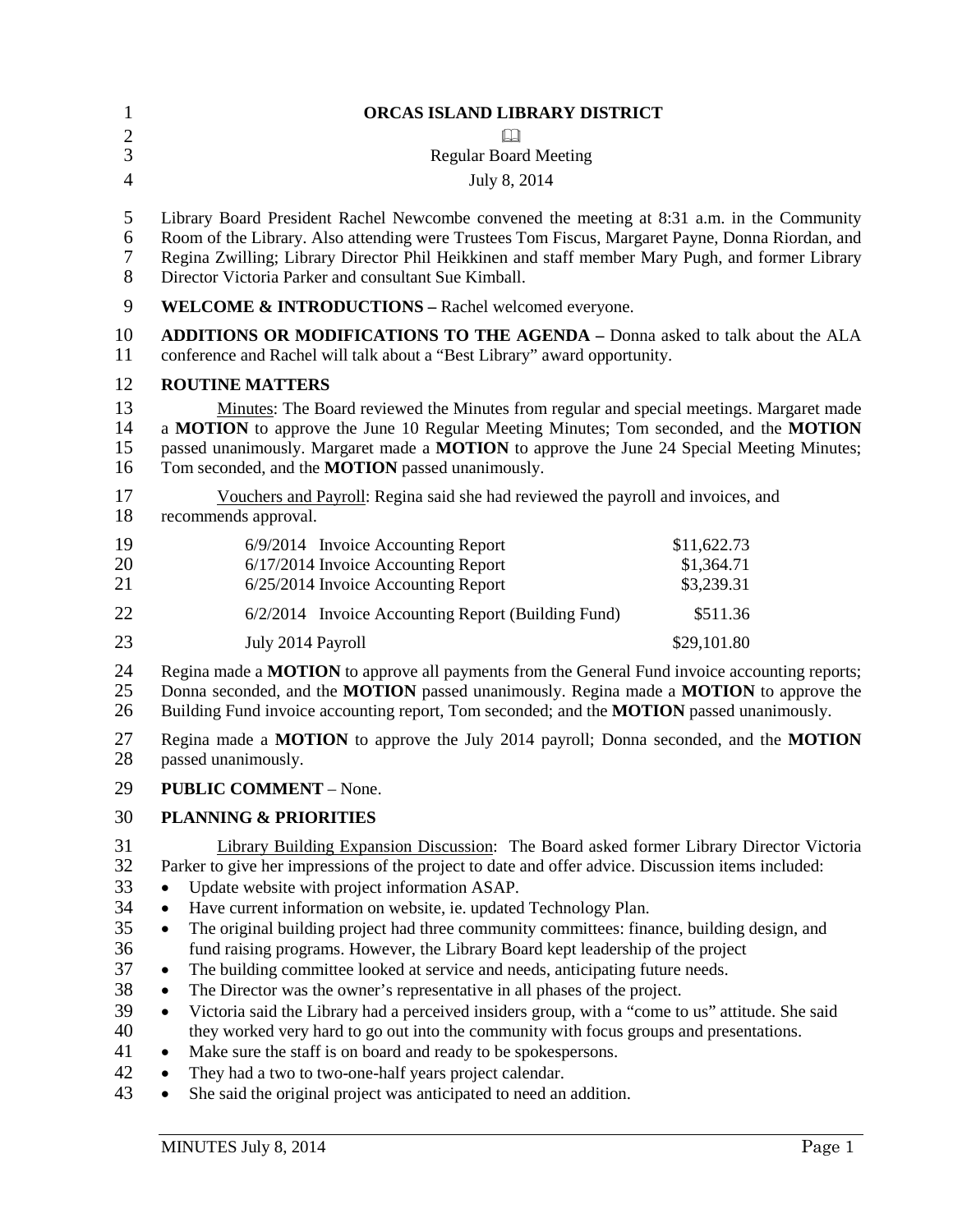- The building committee and PLA design fundamentals originally had a 12.000 square foot recommendation.
- She called the Board "Stewards of the future."
- List all financial and "in-kind" donors.
- 48 The finance committee had a pie chart showing the shared commitment throughout the community. The project was a true collaborative. community. The project was a true collaborative.
- Also used a jigsaw puzzle graphic to represent all participants, is. LSTA Grant, Friends, large donors, small donors, and in-kind donors.
- 52 Phil discussed salon events and how Library programs are free events. The Board discussed<br>53 different ways to work as separate supporters. Donna will discuss with the Friends how they mig

53 different ways to work as separate supporters. Donna will discuss with the Friends how they might<br>54 help sponsor events. Tom will update the calendar: Donna suggested a teen user interview, saying

- help sponsor events. Tom will update the calendar; Donna suggested a teen user interview, saying Sky Bear Aguilar would be a good subject.
- **The Board took a break from 9:51 a.m. to 9:56 a.m.**
- Each Trustee is developing a fundraising salon, and gave updates on their projects. Phil updated the Board on the website activation, pledge envelopes, naming opportunities.

### **Regina left the meeting at 10:22 a.m.**

60 ALA Conference Update: Donna relayed her experiences at ALA; her overall impression is that 61 OIPL is doing so many things right. She would like to find a way to bring more programming into the 61 OIPL is doing so many things right. She would like to find a way to bring more programming into the Library, with lectures and discussion groups. Library, with lectures and discussion groups.

Best Library Award Application: Rachel suggested we look into submitting an entry.

### **NEW BUSINESS**

Relevant News and Issues: None.

66 New Washington State Training Requirements: Phil and Mary discussed the definition of a<br>67 necord and how a records request might impact the Trustees. Mary will send out the web links. record and how a records request might impact the Trustees. Mary will send out the web links.

- 68 Director's Report: Phil discussed the Small and Rural Libraries Conference is in Tacoma,<br>69 September 4-7: Final tee shirt design and ordering. September 4-7; Final tee shirt design and ordering.
- Friends of the Library: Donna will be the Library representative at the Friends Meeting.

# **REPORTS FROM ACTIVE COMMITTEES**

- 72 Collection Management: None.<br>73 Community Relations: None.
- Community Relations: None.
- Facilities & Systems: None.
- Finance: None.

76 Policy & Personnel: Phil had a draft of the procedures for cash, mail, and shipment handling as requested by the State Auditor. He has also added more detail to the credit card policy regarding

- travel.
- **PUBLIC COMMENT** None.
- **OTHER –** None
- There being no further business, the Meeting was adjourned at 10:50 a.m.
- Submitted by Mary Pugh.
- Approved **\_\_\_\_\_\_\_\_\_\_\_\_\_\_\_\_\_\_\_\_\_\_\_\_\_\_\_\_\_\_\_\_\_\_\_\_**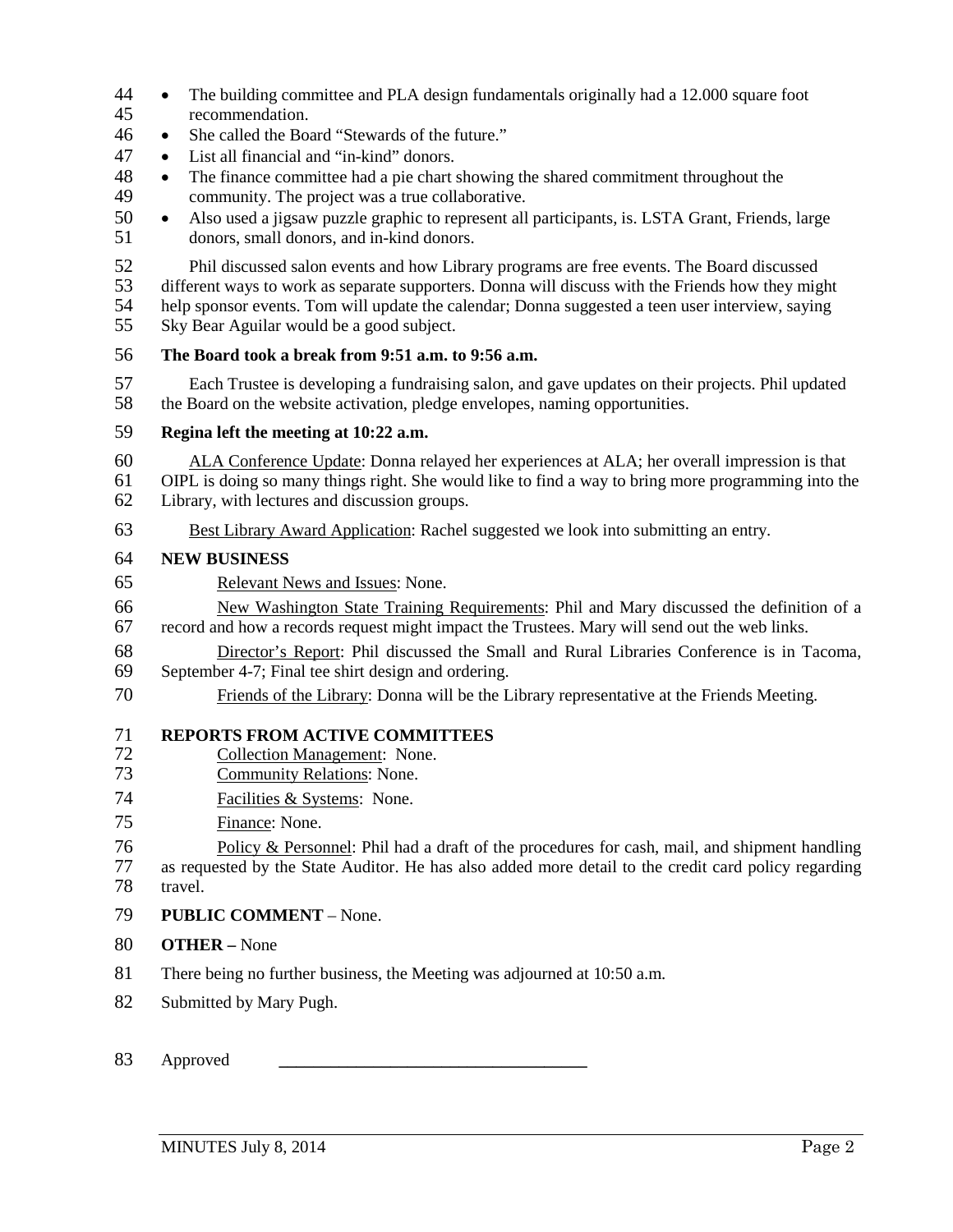|                | ORCAS ISLAND LIBRARY DISTRICT |
|----------------|-------------------------------|
|                |                               |
|                | Special Board Meeting Minutes |
| $\overline{A}$ | July 22, 2014                 |

| 5<br>6<br>7               |    | 1. Library Board President Rachel Newcombe called the Special Meeting to order at 8:30 a.m. on<br>July 22, 2014, at the Port of Orcas Conference Room. Also present were Trustees Tom Fiscus,<br>Margaret Payne, and Donna Riordan; staff member Mary Pugh; and Consultant Sue Kimball. |
|---------------------------|----|-----------------------------------------------------------------------------------------------------------------------------------------------------------------------------------------------------------------------------------------------------------------------------------------|
| $8\phantom{1}$<br>9<br>10 | 2. | President Rachel Newcombe reviewed the agenda, which included Introductions, Additions or<br>Modifications to the Agenda, Library Building Project, and Public Comment. There were no<br>changes.                                                                                       |
| 11                        |    | 3. Library Building Project discussion items included:                                                                                                                                                                                                                                  |
| 12                        |    | Review of the Ice cream social on July 19 <sup>th</sup>                                                                                                                                                                                                                                 |
| 13<br>14                  |    | Use remaining ice cream at Library Fair with building fund donation jar; coordinate with<br>$\bullet$<br>Friends                                                                                                                                                                        |
| 15                        |    | Decision to use Carla Stanley's design of a fundraising thermometer<br>$\bullet$                                                                                                                                                                                                        |
| 16                        |    | Finalize design of donation envelope; coordinate with Friends<br>$\bullet$                                                                                                                                                                                                              |
| 17                        |    | Rollout of website ASAP<br>$\bullet$                                                                                                                                                                                                                                                    |
| 18                        |    | Use of promotional and donation material at all Library functions<br>$\bullet$                                                                                                                                                                                                          |
| 19                        |    | Who responds to online comments<br>$\bullet$                                                                                                                                                                                                                                            |
| 20                        |    | Acknowledgement of significant donations<br>$\bullet$                                                                                                                                                                                                                                   |
| 21                        |    | Update donor spreadsheet<br>$\bullet$                                                                                                                                                                                                                                                   |
| 22                        |    | New round of donor parings and letters<br>$\bullet$                                                                                                                                                                                                                                     |
| 23                        |    | Postpone Red Rabbit Farms' dinner event until Fall<br>$\bullet$                                                                                                                                                                                                                         |
| 24<br>25                  |    | FOTL will help facilitate and fund startup costs for events; develop reimbursement<br>$\bullet$<br>procedures                                                                                                                                                                           |
| 26                        |    | Review comments from Ice Cream Social<br>$\bullet$                                                                                                                                                                                                                                      |
| 27                        |    | Further develop legacy gift program<br>$\bullet$                                                                                                                                                                                                                                        |
| 28                        |    | Update Congressman Ranker and Council Member Hughes on progress<br>$\bullet$                                                                                                                                                                                                            |
| 29                        |    | Setup building expansion donation jar inside Library<br>$\bullet$                                                                                                                                                                                                                       |
| 30                        |    | Look into having face painting at Library Fair<br>$\bullet$                                                                                                                                                                                                                             |
| 31                        |    | 4. Public Comment: none.                                                                                                                                                                                                                                                                |
| 32                        | 5. | Other: none.                                                                                                                                                                                                                                                                            |
| 33<br>34                  | 6. | Adjournment: there being no further discussion, the meeting was adjourned by the President<br>at 9:54 a.m.                                                                                                                                                                              |
| 35                        |    | Submitted by Mary Pugh.                                                                                                                                                                                                                                                                 |
| 36                        |    | Approved                                                                                                                                                                                                                                                                                |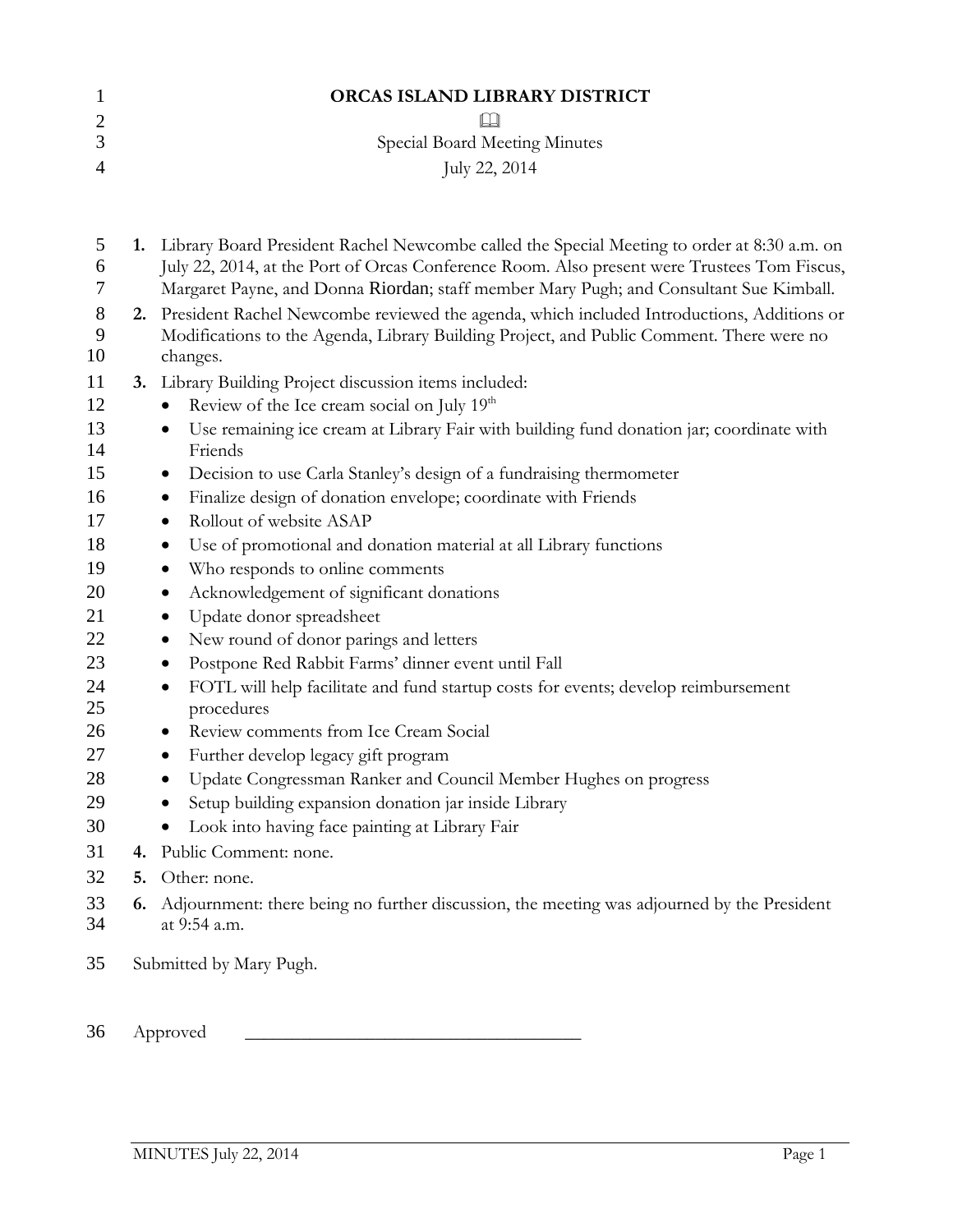| $\mathbf{1}$               | ORCAS ISLAND LIBRARY DISTRICT                                                                                                                                                                                                                                                                                                                                                                 |                                                                  |
|----------------------------|-----------------------------------------------------------------------------------------------------------------------------------------------------------------------------------------------------------------------------------------------------------------------------------------------------------------------------------------------------------------------------------------------|------------------------------------------------------------------|
| $rac{2}{3}$                | Ш                                                                                                                                                                                                                                                                                                                                                                                             |                                                                  |
|                            | <b>Regular Board Meeting</b>                                                                                                                                                                                                                                                                                                                                                                  |                                                                  |
| $\overline{4}$             | August 12, 2014                                                                                                                                                                                                                                                                                                                                                                               |                                                                  |
| 5<br>6<br>$\tau$<br>8      | Library Board President Rachel Newcombe convened the meeting at 8:35 a.m. in the Community<br>Room of the Library. Also attending were Trustees Margaret Payne, Donna Riordan, and Regina<br>Zwilling; Library Director Phil Heikkinen and staff member Mary Pugh, and consultant Sue Kimball.<br>Trustee Tom Fiscus arrived at 8:38 a.m.                                                     |                                                                  |
| $\mathbf{9}$               | WELCOME & INTRODUCTIONS - Rachel welcomed everyone.                                                                                                                                                                                                                                                                                                                                           |                                                                  |
| 10<br>11                   | <b>ADDITIONS OR MODIFICATIONS TO THE AGENDA – Rachel moved the budget discussion</b><br>before the building expansion discussion.                                                                                                                                                                                                                                                             |                                                                  |
| 12                         | <b>ROUTINE MATTERS</b>                                                                                                                                                                                                                                                                                                                                                                        |                                                                  |
| 13<br>14<br>15<br>16       | Minutes: The Board reviewed the Minutes from regular and special meetings. Donna made a<br>MOTION to approve the July 8 Regular Meeting Minutes; Regina seconded, and the MOTION<br>passed unanimously. Donna made a MOTION to approve the July 22 Special Meeting Minutes;<br>Margaret seconded, and the <b>MOTION</b> passed unanimously.                                                   |                                                                  |
| 17<br>18                   | Vouchers and Payroll: Regina said she had reviewed the payroll and invoices, and<br>recommends approval.                                                                                                                                                                                                                                                                                      |                                                                  |
| 19<br>20<br>21<br>22<br>23 | 7/1/2014 Invoice Accounting Report<br>7/8/2014 Invoice Accounting Report<br>7/14/2014 Invoice Accounting Report<br>7/22/2014 Invoice Accounting Report<br>7/28/2014 Invoice Accounting Report                                                                                                                                                                                                 | \$2,598.82<br>\$2,912.21<br>\$2,391.14<br>\$5,151.73<br>\$405.60 |
| 24<br>25<br>26             | 7/7/2014 Invoice Accounting Report (Bldg Fund)<br>7/22/2014 Invoice Accounting Report (Bldg Fund)                                                                                                                                                                                                                                                                                             | \$124.86<br>\$222.91                                             |
| 27                         | August 2014 Payroll                                                                                                                                                                                                                                                                                                                                                                           | \$27,794.82                                                      |
| 28<br>29<br>30<br>31       | Regina made a <b>MOTION</b> to approve all payments from the General Fund invoice accounting reports;<br>Margaret seconded, and the MOTION passed unanimously. Regina made a MOTION to approve the<br>Building Fund invoice accounting report, Margaret seconded; and the <b>MOTION</b> passed<br>unanimously.                                                                                |                                                                  |
| 32<br>33                   | Regina made a <b>MOTION</b> to approve the August 2014 payroll; Margaret seconded, and the<br><b>MOTION</b> passed unanimously.                                                                                                                                                                                                                                                               |                                                                  |
| 34                         | <b>PUBLIC COMMENT - None.</b>                                                                                                                                                                                                                                                                                                                                                                 |                                                                  |
| 35                         | TOM FISCUS ARRIVED AT 8:38 a.m.                                                                                                                                                                                                                                                                                                                                                               |                                                                  |
| 36                         | <b>PLANNING &amp; PRIORITIES</b>                                                                                                                                                                                                                                                                                                                                                              |                                                                  |
| 37<br>38<br>39<br>40       | 2014 Draft Budgets: General Fund: Regina and Phil presented the draft of the 2015 General<br>Fund Budget noting a 2.2% COLA and 2% standard increase. Donna questioned the personnel cost<br>increase and Phil said the COLA begins January 1 whereas the standard increase is based on<br>anniversary date, which for half of the staff is in September or November. The Board discussed new |                                                                  |

41 construction revenues and tax reserves, training, Sunday schedule rotation, a paid intern position, travel, professional services, collection spending and management, and the need for additional staff. 42 travel, professional services, collection spending and management, and the need for additional staff.<br>43 The Board reached a consensus on using the 2.2% COLA and 2% standard increase for 2015.

43 The Board reached a consensus on using the 2.2% COLA and 2% standard increase for 2015.<br>44 Margaret, Donna and Rachel talked about having Phil working desk shifts in the midst of a building Margaret, Donna and Rachel talked about having Phil working desk shifts in the midst of a building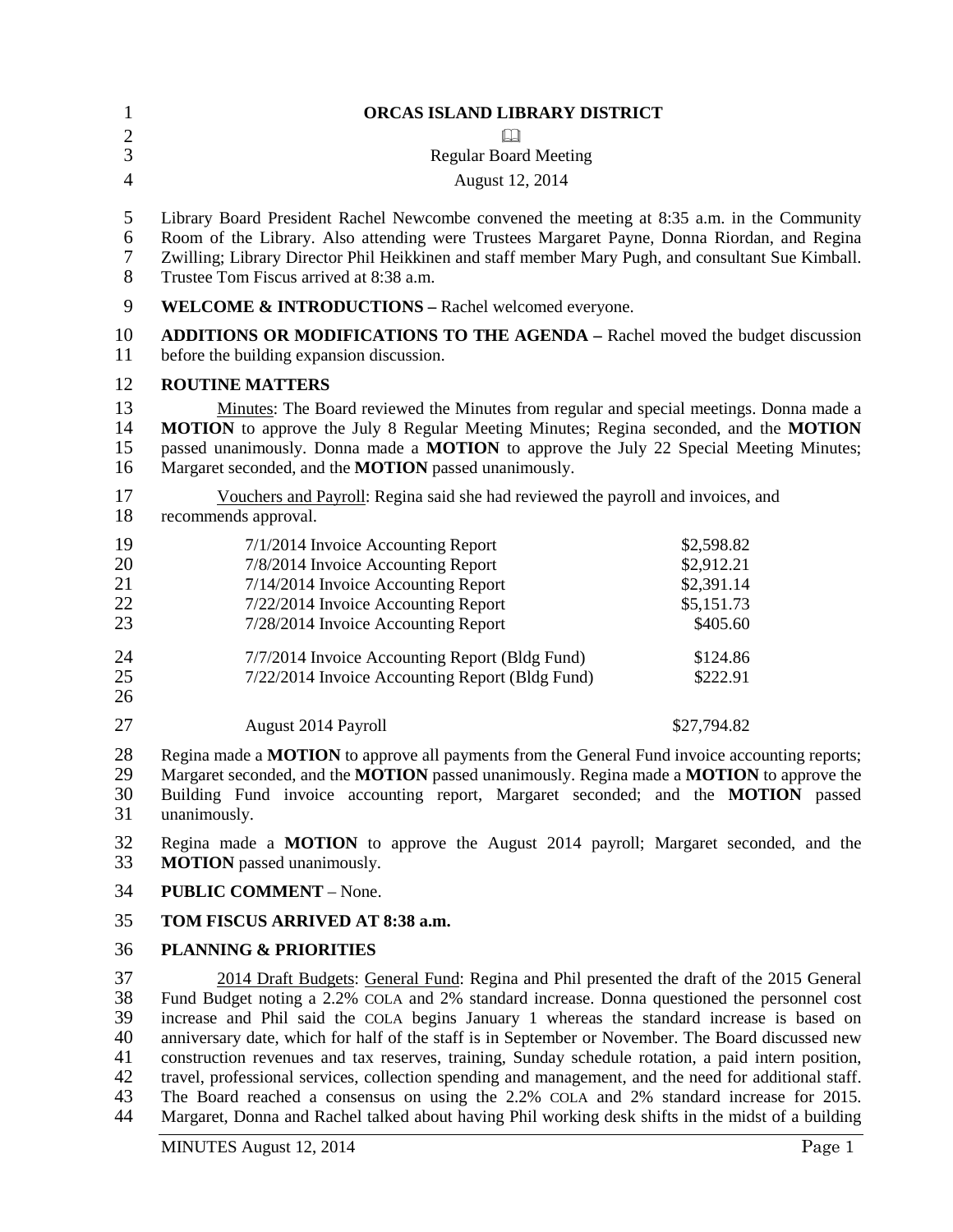- 45 project. It was agreed that the Director's time would be better spent for managing the project. The 46 Board requested a proposal to add a part-time staff person who would cover desk shifts. Phil will
- Board requested a proposal to add a part-time staff person who would cover desk shifts. Phil will
- have information for the September meeting. Donna suggested that some maintenance expenses could
- be delayed and addressed at the time of construction.

 Building Fund: Phil noted the addition of account numbers (BARS) to further refine the 50 expense categories. The Board asked about the donation estimates, reserves, professional services, and the new BARS. and the new BARS.

## **The Board took a break from 9:41 a.m. to 9:45 a.m.**

 Library Building Expansion Discussion: OICF Discussion: Donna reviewed her meeting the Hilary Canty, Executive Director of OICF. They had discussed optional revenue vehicles including stock transfers and transfer of real property. Phil said he would review the pledge sheet to see if an additional "Other" category could be added.

57 Margaret went over her meeting with Bob Maynard and Gordon Walker about the building<br>58 design and how they might help. She suggested a more defined and finished daylight basement and 58 design and how they might help. She suggested a more defined and finished daylight basement and<br>59 showed an example from the architects, estimating an additional \$500,000. It was agreed that it could 59 showed an example from the architects, estimating an additional \$500,000. It was agreed that it could solve several issues, but the additional cost was a concern. Margaret said it could be unfinished until solve several issues, but the additional cost was a concern. Margaret said it could be unfinished until additional funding was received, noting that it was unfeasible to add it after construction. Donna expressed her concern of the jump in project cost from 1.3 to 1.8 million and would like to see a firmer construction cost estimate.

### **Regina left the meeting at 10:20 a.m.**

- Additional discussion items included:
- Upcoming interviews.
- A second round of letters.

### **NEW BUSINESS**

- Relevant News and Issues: None.
- Director's Report: Phil's report was noted.
- Friends of the Library: There will be no August Friends meeting.

## 72 **REPORTS FROM ACTIVE COMMITTEES**<br>73 **Collection Management: None.**

- 73 Collection Management: None.<br>74 Community Relations: None.
- Community Relations: None.
- Facilities & Systems: None.
- Finance: None.
- Policy & Personnel: Rachel would like to start the Trustee recruitment process for her replacement.
- **PUBLIC COMMENT** None.
- **OTHER –** None
- There being no further business, the Meeting was adjourned at 10:50 a.m.
- Submitted by Mary Pugh.
- Approved **\_\_\_\_\_\_\_\_\_\_\_\_\_\_\_\_\_\_\_\_\_\_\_\_\_\_\_\_\_\_\_\_\_\_\_\_**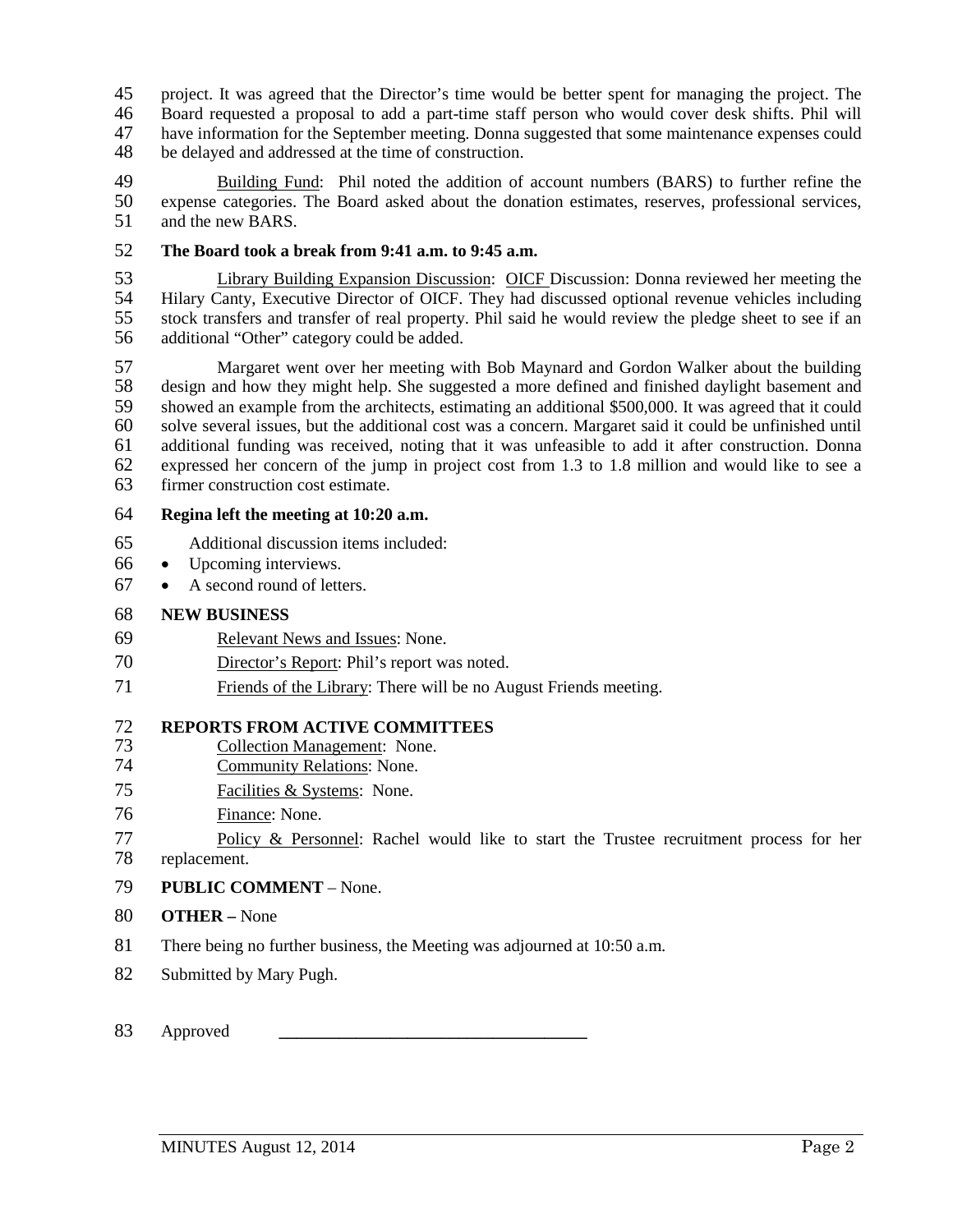|   | ORCAS ISLAND LIBRARY DISTRICT |
|---|-------------------------------|
| 2 | Ш                             |
|   | Special Board Meeting Minutes |
| 4 | August 26, 2014               |
|   |                               |

| 5<br>6         | Library Board President Rachel Newcombe called the Special Meeting to order at 8:30 a.m.<br>on July 22, 2014, in the Library Conference Room. Also present were Trustees Tom Fiscus, |
|----------------|--------------------------------------------------------------------------------------------------------------------------------------------------------------------------------------|
| $\overline{7}$ | Margaret Payne, and Donna Riordan; staff member Mary Pugh; and Consultant Sue Kimball.                                                                                               |
| 8              | Guests Margie Doyle and JoEllen Moldoff.                                                                                                                                             |
| 9              | Additions or Modifications to the Agenda: There were no changes.                                                                                                                     |
| 10             | Library Building Project: Discussion items included:                                                                                                                                 |
| 11             | Review of Donor meeting. Some will not be as interested in the building design as much as<br>$\bullet$                                                                               |
| 12             | what the Library is doing and who are we serving.                                                                                                                                    |
| 13             | Bring passion to meetings; why it matters to you.<br>$\bullet$                                                                                                                       |
| 14             | Hosting a dinner or cocktail hour.<br>$\bullet$                                                                                                                                      |
| 15             | Revise ask letter.<br>$\bullet$                                                                                                                                                      |
| 16             | Include naming opportunities in packets.<br>$\bullet$                                                                                                                                |
| 17             | Have more packets made up.<br>$\bullet$                                                                                                                                              |
| 18             | Use of Library email address.<br>$\bullet$                                                                                                                                           |
| 19             | Timing of the bulk mailing.<br>$\bullet$                                                                                                                                             |
| 20             | Keep up momentum.<br>$\bullet$                                                                                                                                                       |
| 21             | Build enthusiasm.<br>$\bullet$                                                                                                                                                       |
| 22             | Bring school administration, teachers, and student into events.<br>$\bullet$                                                                                                         |
| 23             | JoEllen suggested bringing children in by utilizing a poster project.<br>$\bullet$                                                                                                   |
| 24             | Communicate to the public the updated scope and cost of the project.<br>$\bullet$                                                                                                    |
| 25             | Develop a Board "Challenge" campaign.<br>$\bullet$                                                                                                                                   |
| 26             | Donna will attend the upcoming School Board meeting.<br>$\bullet$                                                                                                                    |
| 27             | Rachel will develop a new donor letter and the Board "Challenge" letter.<br>$\bullet$                                                                                                |
| 28             | Tom will work on a status update press release<br>$\bullet$                                                                                                                          |
| 29             | Public Comment: none.                                                                                                                                                                |
| 30             | Other: none.                                                                                                                                                                         |
| 31             | Adjournment: there being no further discussion, the meeting was adjourned by the                                                                                                     |
| 32             | President at 9:56 a.m.                                                                                                                                                               |
| 33             | Submitted by Mary Pugh.                                                                                                                                                              |
| 34             | Approved                                                                                                                                                                             |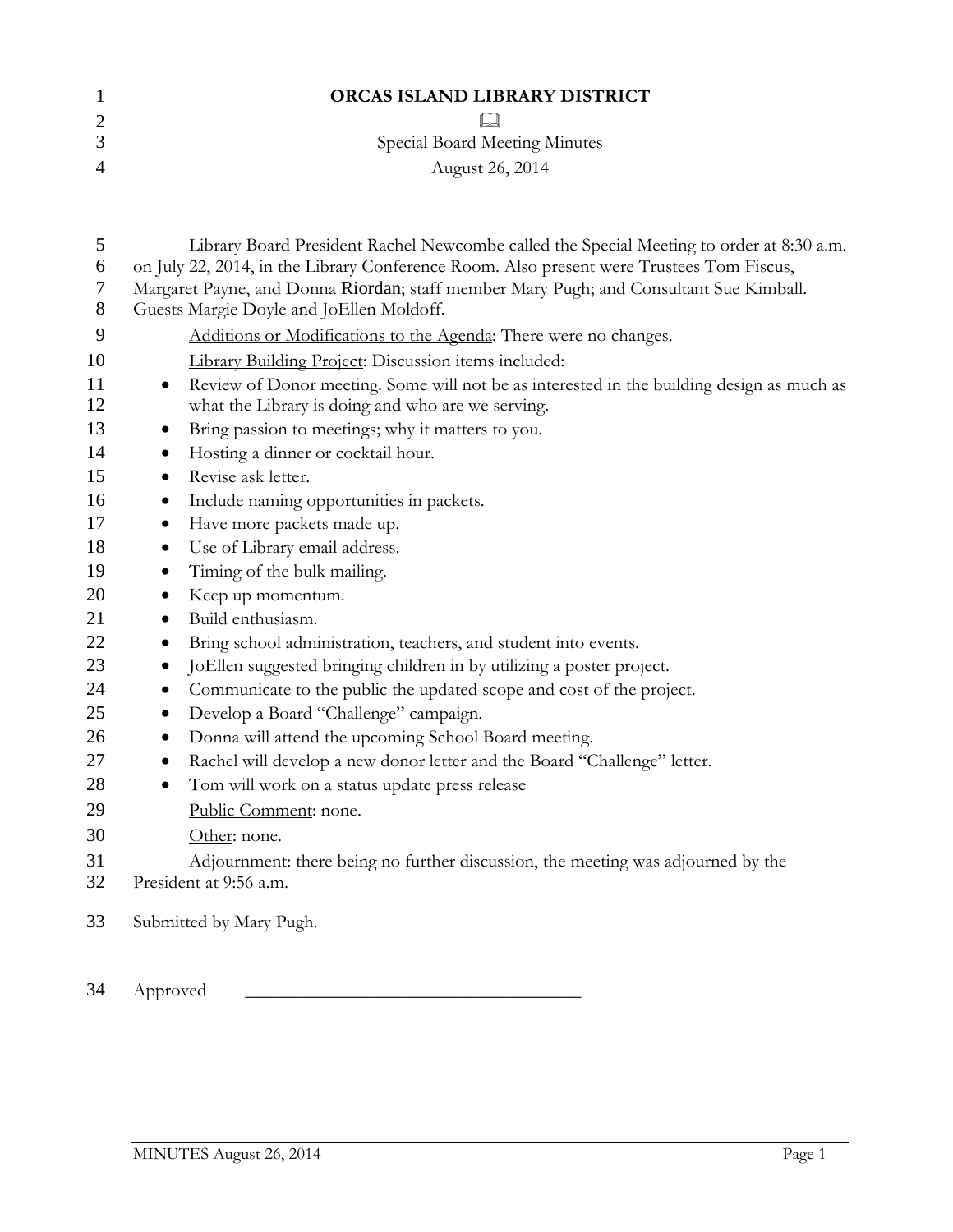| 1<br>$\overline{2}$<br>3<br>$\overline{4}$ | ORCAS ISLAND LIBRARY DISTRICT<br><b>Regular Board Meeting</b><br>September 9, 2014                                                                                                                                                                                                                                                                             |                                                       |
|--------------------------------------------|----------------------------------------------------------------------------------------------------------------------------------------------------------------------------------------------------------------------------------------------------------------------------------------------------------------------------------------------------------------|-------------------------------------------------------|
| 5<br>6<br>$\tau$                           | Library Board President Rachel Newcombe convened the meeting at 8:30 a.m. in the Community<br>Room of the Library. Also attending were Trustees Tom Fiscus, Margaret Payne, Donna Riordan, and<br>Regina Zwilling; Library Director Phil Heikkinen and staff member Mary Pugh.                                                                                 |                                                       |
| $8\,$<br>9                                 | <b>WELCOME &amp; INTRODUCTIONS</b> – Rachel welcomed Regina back and the Board gave<br>congratulations on the birth of her daughter.                                                                                                                                                                                                                           |                                                       |
| 10<br>11                                   | <b>ADDITIONS OR MODIFICATIONS TO THE AGENDA - Rachel added Trustee Recruitment to</b><br>New Business.                                                                                                                                                                                                                                                         |                                                       |
| 12                                         | <b>ROUTINE MATTERS</b>                                                                                                                                                                                                                                                                                                                                         |                                                       |
| 13<br>14<br>15<br>16                       | Minutes: The Board reviewed the Minutes from regular and special meetings. Donna made a<br>MOTION to approve the August 12 Regular Meeting Minutes; Tom seconded, and the MOTION<br>passed unanimously. Donna made a MOTION to approve the August 26 Special Meeting Minutes;<br>Regina seconded, and the MOTION passed unanimously.                           |                                                       |
| 17<br>18                                   | Vouchers and Payroll: Donna said she had reviewed the payroll and invoices, noting the<br>annual property and liability insurance renewals. She recommends approval of all items processed.                                                                                                                                                                    |                                                       |
| 19<br>20<br>21<br>22                       | 8/6/2014 Invoice Accounting Report<br>8/13/2014 Invoice Accounting Report<br>8/18/2014 Invoice Accounting Report<br>8/26/2014 Invoice Accounting Report                                                                                                                                                                                                        | \$7,195.14<br>\$12,218.67<br>\$2,458.40<br>\$3,201.56 |
| 23<br>24<br>25<br>26                       | 8/6/2014 Invoice Accounting Report (Bldg Fund)<br>8/13/2014 Invoice Accounting Report (Bldg Fund)<br>8/20/2014 Invoice Accounting Report (Bldg Fund)                                                                                                                                                                                                           | \$3,522.43<br>\$1,240.02<br>\$330.87                  |
| 27                                         | September 2014 Payroll                                                                                                                                                                                                                                                                                                                                         | \$29,855.00                                           |
| 28<br>29                                   | Donna made a MOTION to approve the September 2014 payroll; Margaret seconded, and the<br><b>MOTION</b> passed unanimously.                                                                                                                                                                                                                                     |                                                       |
| 30<br>31<br>32<br>33                       | Donna made a <b>MOTION</b> to approve the August Building Fund invoice accounting reports totaling<br>\$5093.32. Regina seconded, and the MOTION passed unanimously. Donna made a MOTION to<br>approve all payments from the August General Fund invoice accounting reports totaling \$25,073.77;<br>Regina seconded, and the <b>MOTION</b> passed unanimously |                                                       |
| 34                                         | <b>PUBLIC COMMENT - None.</b>                                                                                                                                                                                                                                                                                                                                  |                                                       |
| 35                                         | <b>PLANNING &amp; PRIORITIES</b>                                                                                                                                                                                                                                                                                                                               |                                                       |
| 36<br>37<br>$\Omega$                       | 2014 Draft Budgets: General Fund: Phil presented the revised 2015 budget with changes<br>based on Board recommendations at the August meeting. Changes to payroll, consultant, and travel                                                                                                                                                                      |                                                       |

 were made. Phil said he updated the narrative, which will be shared during the public hearing at the 39 October meeting. The Board discussed the cost and benefits of an additional part-time support staff<br>40 person. They requested Phil to begin the process with the start date of December or January, noting 40 person. They requested Phil to begin the process with the start date of December or January, noting the time demands on the Director in the coming months. the time demands on the Director in the coming months.

42 Donna discussed with the Board the large transfer from reserves into the 2015 budget and the 43 options to increase revenue or reduce expenses. She said the Library has been operating a lean budget 43 options to increase revenue or reduce expenses. She said the Library has been operating a lean budget<br>44 and take a look to find additional cuts. Phil said a volunteer could be used for some maintenance and take a look to find additional cuts. Phil said a volunteer could be used for some maintenance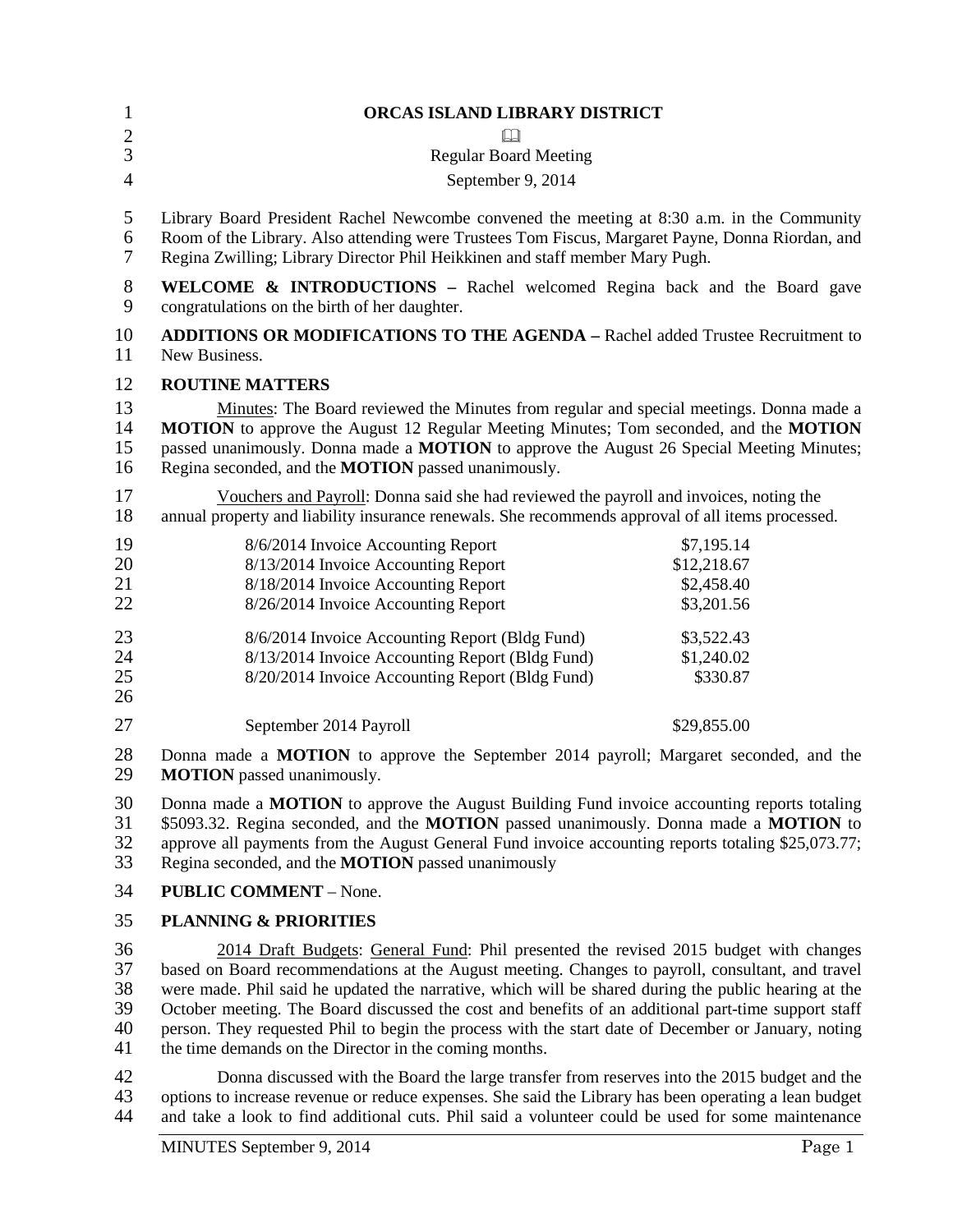45 expenses. However, salary and benefits are the largest percentage of the budget. Phil said increasing<br>46 revenues from an annual fundraising campaign would be tricky while fundraising for a building revenues from an annual fundraising campaign would be tricky while fundraising for a building expansion. Donna noted that the building expansion has its own budget and is not cutting into operating expenses. She said that expenses have outpaced revenue increases for a while.

49 Building Fund: There are no changes to the draft from the August meeting. Account numbers 50 (BARS) will be updated to further refine the expense categories.

51 Library Building Expansion Discussion: The Board discussed the fundraising thermometer,<br>52 cost per square foot estimates, and donor information. 52 cost per square foot estimates, and donor information.

53 Margaret talked about the feasibility of incorporating a lower level into the design. It could be 54 added as a 'phase 2' plan. She noted it makes more sense to plan 10 or 15 years out. This "park<br>55 level" addition could have 2000 square feet of flexible space. Donna is worried about project creep 55 level" addition could have 2000 square feet of flexible space. Donna is worried about project creep 56 and transparency with the community about the cost. Rachel noted that the public might distrust the 57 project if amounts kept changing. Margaret said it could not be done without major donor support, but should be presented to the public as an option. should be presented to the public as an option.

59 Regina talked about two different types of users, electronic versus books. The community<br>60 will want to know how the Library will adapt and manage more digital content, and whether we need will want to know how the Library will adapt and manage more digital content, and whether we need 61 more space if we go with digital. She said the Board should give an exciting vision and lead with the 62 vision.

63 Donna suggested preparing the community; it is a tough question and answering it can take a 64 massive amount of time. She said it might be possible to build the infrastructure for later. Tom said 65 there is the option to just build at grade level. Regina said the Library could receive public comment 66 while moving forward; but to cut off at some point and decide. Donna suggested raising the \$1.3<br>67 million with the public on board and asking the state for the additional cost. Tom agreed with asking 67 million with the public on board and asking the state for the additional cost. Tom agreed with asking<br>68 the state to fund the park level. Regina felt the donors would respond to an exciting vision and a small the state to fund the park level. Regina felt the donors would respond to an exciting vision and a small 69 number of donors would suffice.

## 70 **The Board took a break from 9:43 a.m. to 9:48 a.m.**

71 Rachel said she received advice to "not be shy" and to ask for a dollar amount. Donna felt it<br>72 would be confusing to develop plans for a park level before reaching the goal. Margaret said it was 72 would be confusing to develop plans for a park level before reaching the goal. Margaret said it was<br>73 important to respond to current and future needs. Rachel suggested asking Gordon Walker and David 73 important to respond to current and future needs. Rachel suggested asking Gordon Walker and David<br>74 Kau to help with a design: Margaret agreed that multiple designs would send a confusing message. Kau to help with a design; Margaret agreed that multiple designs would send a confusing message.

75 The Board discussed an upcoming event at Rosario, the community broadcast mailing, a 76 guest editorial in the paper, a Medina Foundation application, and naming opportunities.

## 77 **NEW BUSINESS**

78 Relevant News and Issues: None.

## 79 **Regina left the meeting at 10:17 a.m.**

80 Director's Report: Phil's report was noted. Discussion items were YMCA summer visits, 81 public school library, Sky Bear's article in the Sounder, and "Ask Orcas" online and in-person community hub services. community hub services.

83 The Board and Phil discussed the request by members of the Jehovah Witnesses to, once a<br>84 week, have display materials on a study table. Discussion included freedom of information and ideas, week, have display materials on a study table. Discussion included freedom of information and ideas, 85 religious and political materials, the meeting room as a more appropriate space, and active patron 86 engagement. Rachel would like information from ALA and a review of Library policy.

87 Friends of the Library: The Friends annual meeting will be September 21 with Tom Welch as 88 the speaker.

## 89 **Rachel left the meeting at 10:50 a.m.**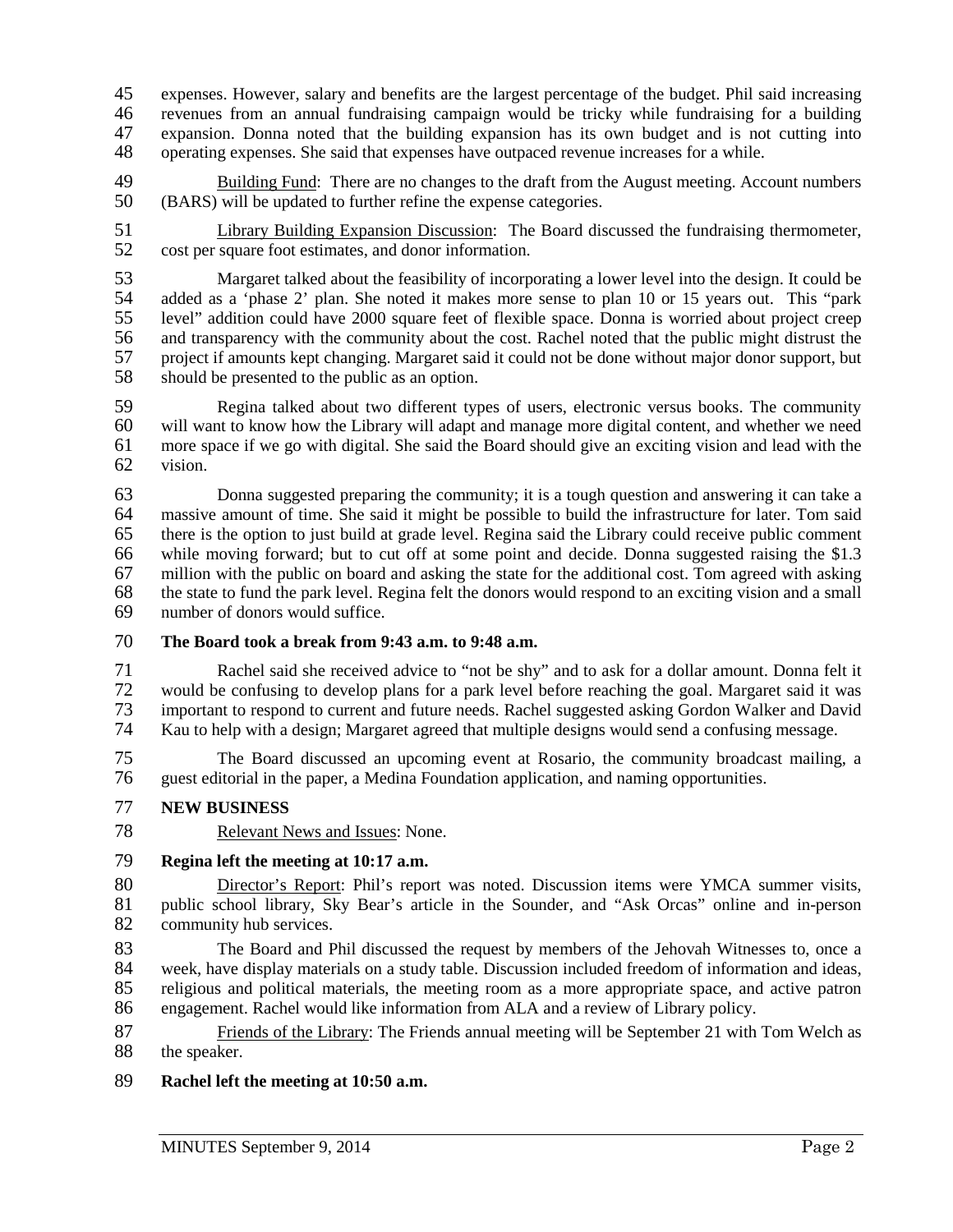# 90 **REPORTS FROM ACTIVE COMMITTEES**<br>91 **Collection Management: None.**

- Collection Management: None.
- 92 Community Relations: None.
- 93 Facilities & Systems: Margaret asked about the progress on roof gutter repair.
- 94 Finance: Donna noted some expenses above par for the month.
- 95 Policy & Personnel:
- 96 **PUBLIC COMMENT** None.
- 97 **OTHER –** None
- 98 There being no further business, the Meeting was adjourned at 10:56 a.m.
- 99 Submitted by Mary Pugh.
- 100 Approved **\_\_\_\_\_\_\_\_\_\_\_\_\_\_\_\_\_\_\_\_\_\_\_\_\_\_\_\_\_\_\_\_\_\_\_\_**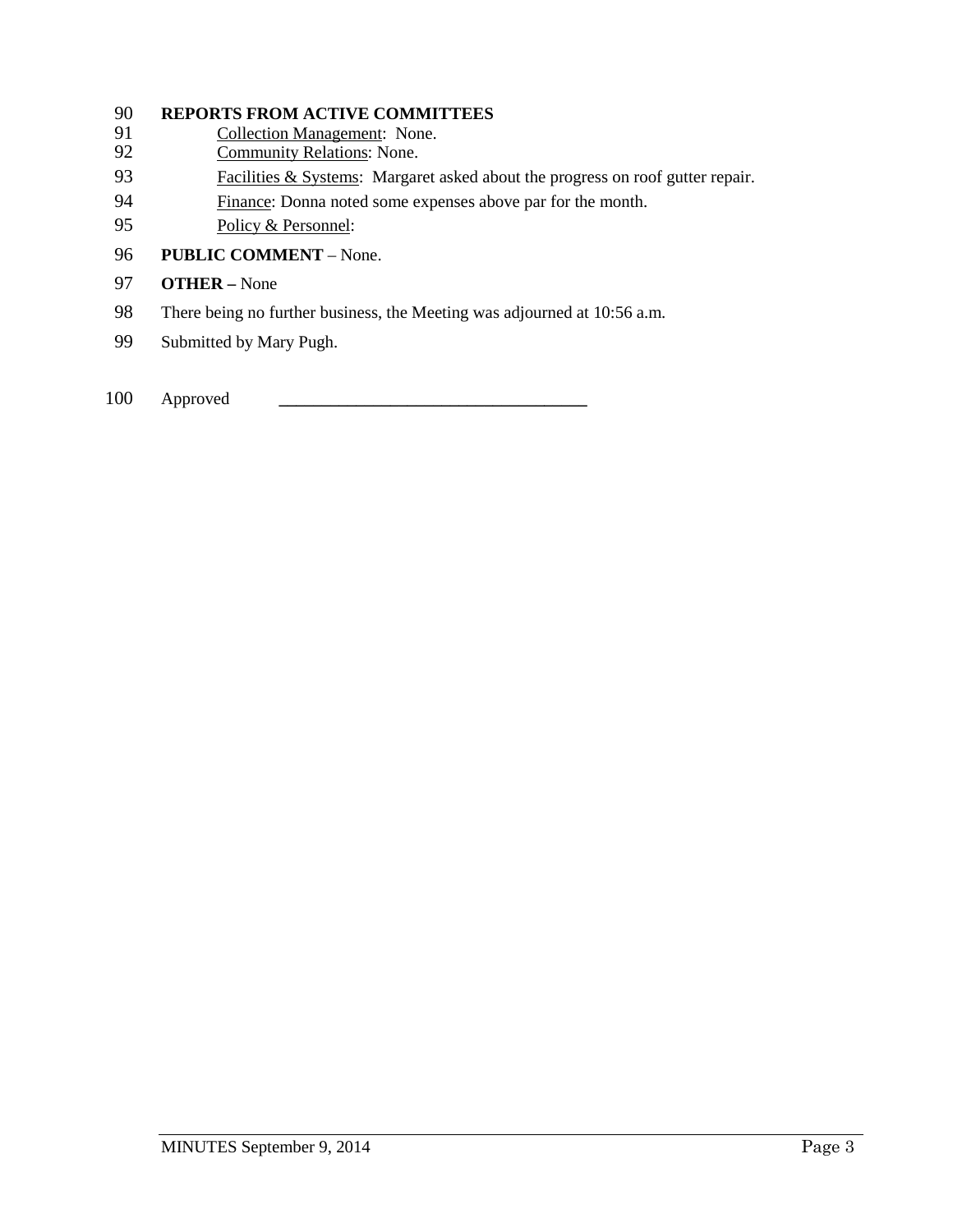|                | <b>ORCAS ISLAND LIBRARY DISTRICT</b> |
|----------------|--------------------------------------|
|                |                                      |
|                | Special Board Meeting Minutes        |
| $\overline{4}$ | September 23, 2014                   |

| 5  | Library Board President Rachel Newcombe called the Special Meeting to order at 8:31 a.m.         |  |  |  |
|----|--------------------------------------------------------------------------------------------------|--|--|--|
| 6  | on September 23, 2014, in the Library Conference Room. Also present were Trustees Tom Fiscus,    |  |  |  |
| 7  | Margaret Payne, and Donna Riordan; Library Director Phil Heikkinen and staff member Mary         |  |  |  |
| 8  | Pugh.                                                                                            |  |  |  |
| 9  | Additions or Modifications to the Agenda: There were no changes.                                 |  |  |  |
| 10 | <b>Library Building Project: Discussion items included:</b>                                      |  |  |  |
| 11 | Postpone the meet and greet reception at Rosario.<br>$\bullet$                                   |  |  |  |
| 12 | JoEllen Moldoff's art exhibit and reception that will benefit the building project on            |  |  |  |
| 13 | October 8 at Mia's Restaurant.                                                                   |  |  |  |
| 14 | Follow-up with the Warren Foundation, Heningson estate, Win Rhodes, Fred Whitridge.<br>$\bullet$ |  |  |  |
| 15 | Project fundraising thermometer.<br>$\bullet$                                                    |  |  |  |
| 16 | Mary's discussion with former Library Trustee Audrey Stupke.                                     |  |  |  |
| 17 | Review draft letters.<br>$\bullet$                                                               |  |  |  |
| 18 | Letter of intent to the Medina Foundation.<br>$\bullet$                                          |  |  |  |
| 19 | Formalizing the naming committee, response by October 12 meeting. Donation amounts<br>$\bullet$  |  |  |  |
| 20 | for naming opportunities.                                                                        |  |  |  |
| 21 | Application for economic development funds from San Juan County.<br>$\bullet$                    |  |  |  |
| 22 | Trustee recruitment.<br>$\bullet$                                                                |  |  |  |
| 23 | Guest opinion or letter in the Sounder for trustee recruitment<br>$\bullet$                      |  |  |  |
| 24 | Public Comment: none.                                                                            |  |  |  |
| 25 | Other: none.                                                                                     |  |  |  |
| 26 | Adjournment: there being no further discussion, the meeting was adjourned by the                 |  |  |  |
| 27 | President at 10:10 a.m.                                                                          |  |  |  |
| 28 | Submitted by Mary Pugh.                                                                          |  |  |  |

29 Approved \_\_\_\_\_\_\_\_\_\_\_\_\_\_\_\_\_\_\_\_\_\_\_\_\_\_\_\_\_\_\_\_\_\_\_\_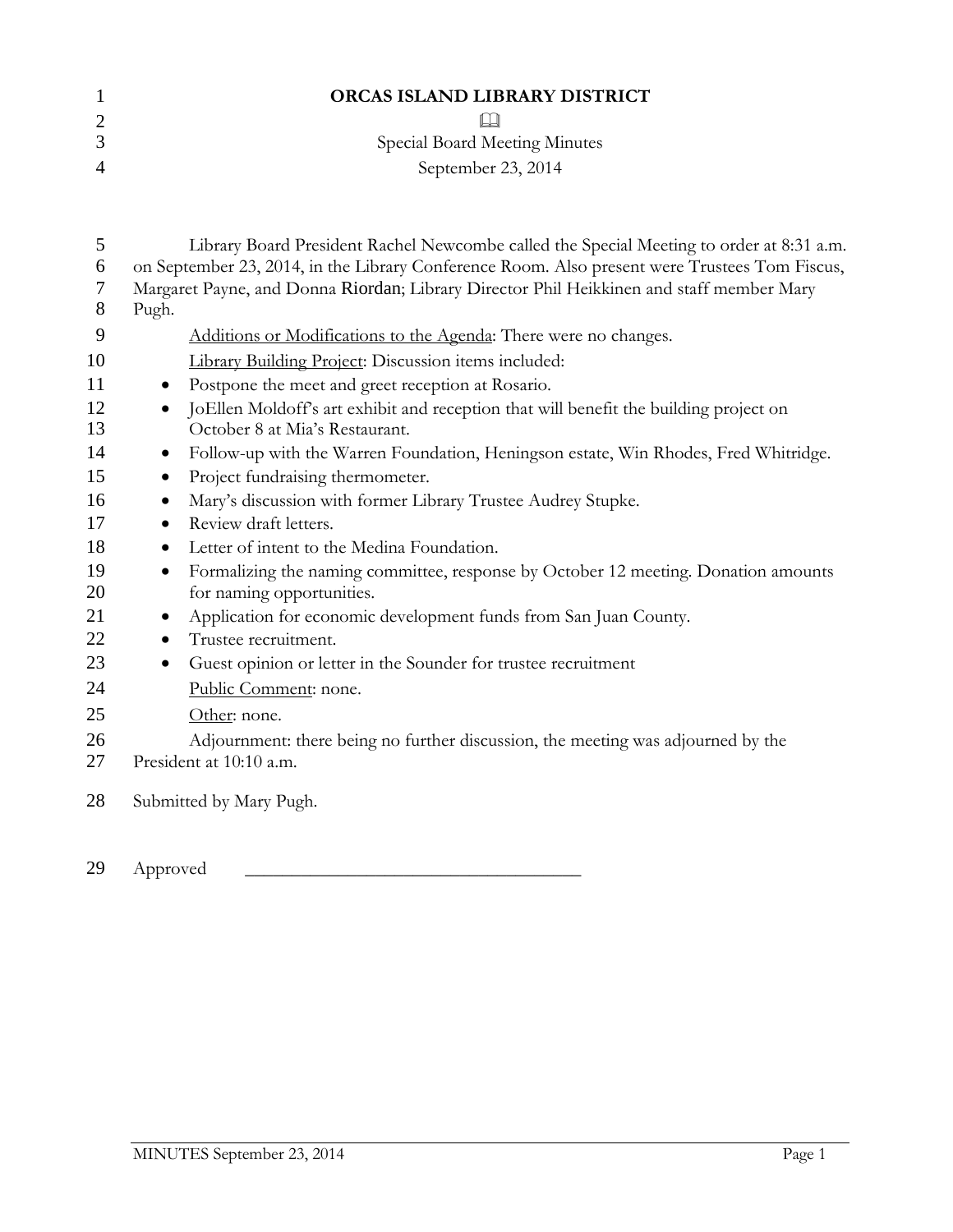| $\mathbf{1}$               | ORCAS ISLAND LIBRARY DISTRICT                                                                                                                                                                                                                                       |  |  |  |
|----------------------------|---------------------------------------------------------------------------------------------------------------------------------------------------------------------------------------------------------------------------------------------------------------------|--|--|--|
| $\overline{c}$             | Ш                                                                                                                                                                                                                                                                   |  |  |  |
| 3                          | Regular Board Meeting and Budget Hearing                                                                                                                                                                                                                            |  |  |  |
| $\overline{4}$             | October 14, 2014                                                                                                                                                                                                                                                    |  |  |  |
| 5                          | Library Board President Rachel Newcombe convened the meeting at 8:34 a.m. in the Community                                                                                                                                                                          |  |  |  |
| 6                          | Room of the Library. Also attending were Trustees Tom Fiscus, Margaret Payne, and Regina                                                                                                                                                                            |  |  |  |
| $\boldsymbol{7}$           | Zwilling; Donna Riordan attended via telephone from 8:50 to 10:30. Library Director Phil Heikkinen                                                                                                                                                                  |  |  |  |
| $8\,$                      | also attended. Guest Michael Riordan attended for a portion of the meeting.                                                                                                                                                                                         |  |  |  |
| 9                          | <b>WELCOME &amp; INTRODUCTIONS</b> – Rachel welcomed everyone and noted that Donna hoped to                                                                                                                                                                         |  |  |  |
| 10                         | join us by 8:45.                                                                                                                                                                                                                                                    |  |  |  |
| 11                         | <b>ADDITIONS OR MODIFICATIONS TO THE AGENDA - Phil noted that Donna had asked that,</b>                                                                                                                                                                             |  |  |  |
| 12                         | in New Business, the description Possible Lecture Series be changed to Possible New Programming.                                                                                                                                                                    |  |  |  |
| 13                         | Rachel moved this agenda item up to allow our guest to leave the meeting earlier.                                                                                                                                                                                   |  |  |  |
| 14                         | <b>ROUTINE MATTERS</b>                                                                                                                                                                                                                                              |  |  |  |
| 15                         | Minutes: The Board reviewed the Minutes from regular and special meetings. Tom made a                                                                                                                                                                               |  |  |  |
| 16                         | MOTION to approve the September 9 Regular Meeting Minutes; Regina seconded, and the                                                                                                                                                                                 |  |  |  |
| 17                         | <b>MOTION</b> passed unanimously. Regina made a <b>MOTION</b> to approve the September 23 Special                                                                                                                                                                   |  |  |  |
| 18                         | Meeting Minutes; Tom seconded, and the <b>MOTION</b> passed unanimously.                                                                                                                                                                                            |  |  |  |
| 19                         | Vouchers and Payroll: Regina said she had reviewed the payroll and invoices for the General                                                                                                                                                                         |  |  |  |
| 20                         | Fund and Building Fund. She recommends approval of all items processed. She noted that the                                                                                                                                                                          |  |  |  |
| 21                         | signature page did not include the 9/29/2014 Invoicing Accounting Report totaling \$1,174.48; Phil                                                                                                                                                                  |  |  |  |
| 22                         | said that he and Mary Pugh would make the correction, possibly by adding it to the November                                                                                                                                                                         |  |  |  |
| 23                         | signature page. In the meantime, the Trustees initialed the 9/29/2014 Invoice Accounting Report                                                                                                                                                                     |  |  |  |
| 24                         | itself.                                                                                                                                                                                                                                                             |  |  |  |
| 25<br>26<br>27<br>28<br>29 | 9/3/2014 Invoice Accounting Report<br>\$4,322.46<br>9/9/2014 Invoice Accounting Report<br>\$5,000.00<br>9/17/2014 Invoice Accounting Report<br>\$2,208.77<br>9/24/2014 Invoice Accounting Report<br>\$3,376.19<br>9/29/2014 Invoice Accounting Report<br>\$1,174.48 |  |  |  |
| 30<br>31<br>32<br>33       | 5/21/2014 Invoice Accounting Report (Bldg Fund)<br>\$120.00<br>9/3/2014 Invoice Accounting Report (Bldg Fund)<br>\$674.80<br>9/10/2014 Invoice Accounting Report (Bldg Fund)<br>\$1,170.10<br>9/17/2014 Invoice Accounting Report (Bldg Fund)<br>\$398.00           |  |  |  |
| 34                         | \$27,564.28<br>October 2014 Payroll                                                                                                                                                                                                                                 |  |  |  |
| 35                         | Margaret made a MOTION to approve the September Building Fund invoice accounting reports                                                                                                                                                                            |  |  |  |
| 36                         | totaling \$2,362.90; Tom seconded. Margaret and Rachel noted that we were being careful with                                                                                                                                                                        |  |  |  |
| 37                         | expenses related to the building project. The MOTION passed unanimously.                                                                                                                                                                                            |  |  |  |
| 38                         | Regina made a <b>MOTION</b> to approve all payments from the September General Fund invoice                                                                                                                                                                         |  |  |  |
| 39                         | accounting reports totaling \$14,907.42; plus the 9/29/2014 Invoice Accounting Report in the amount                                                                                                                                                                 |  |  |  |
| 40                         | of \$1,174.48; Rachel seconded, and the <b>MOTION</b> passed unanimously                                                                                                                                                                                            |  |  |  |
| 41                         | Regina made a <b>MOTION</b> to approve the October 2014 payroll totaling \$27,564.28; Margaret                                                                                                                                                                      |  |  |  |
| 42                         | seconded, and the <b>MOTION</b> passed unanimously.                                                                                                                                                                                                                 |  |  |  |

## **FY 2015 BUDGET DISCUSSION WITH PUBLIC TESTIMONY**–

2015 General Fund Budget: There are no changes from the draft presented at last month's<br>45 meeting. The Board noted that people seem confident in the Library's budget performance. Margar meeting. The Board noted that people seem confident in the Library's budget performance. Margaret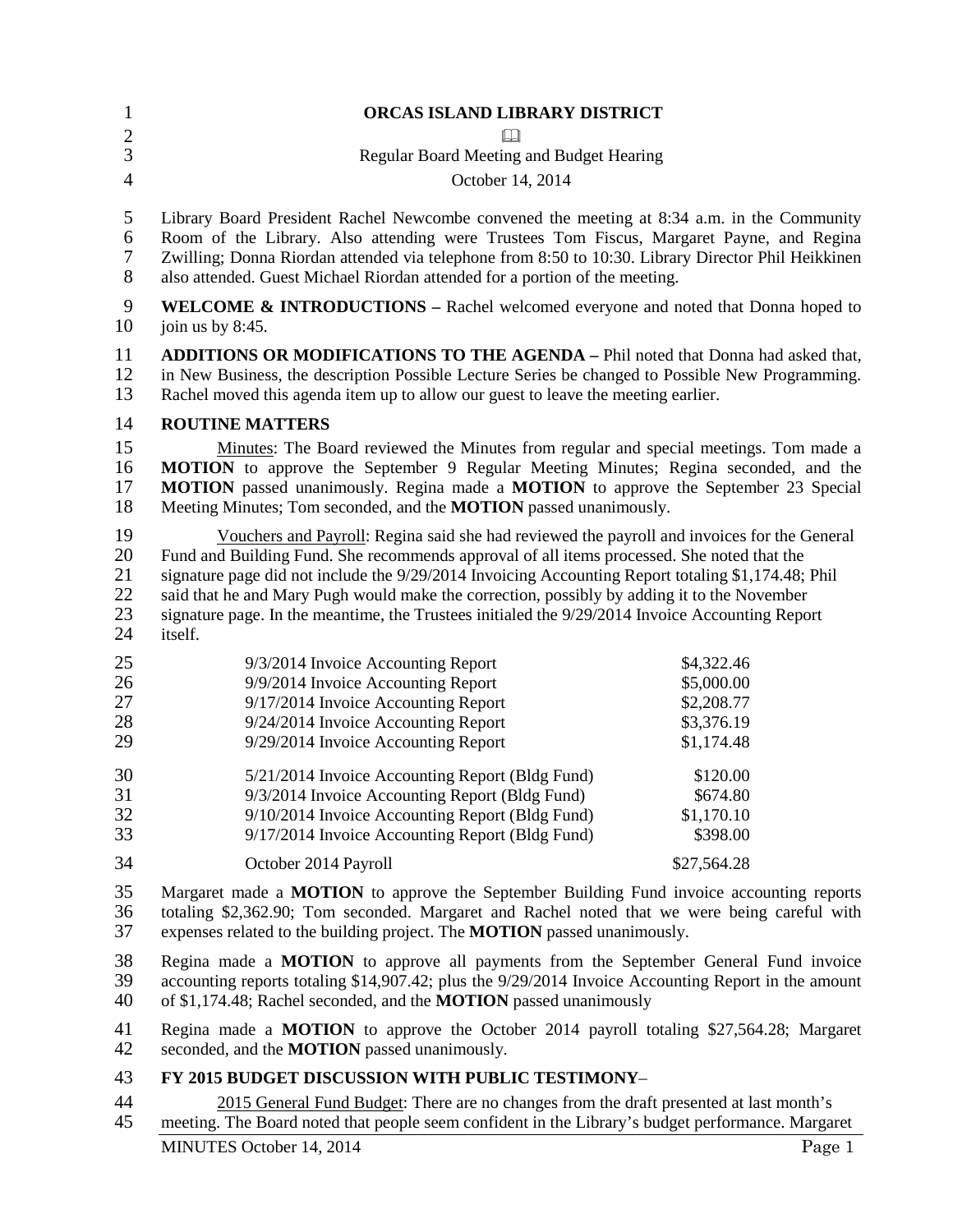- 46 noted the landscaping report from Pierrette Guimond, who has saved Library funds for several years.<br>47 Regina asked about whether the Library plantings are safe for bees; and Margaret said she would
- Regina asked about whether the Library plantings are safe for bees; and Margaret said she would
- 48 research this.

## 49 **Donna Riordan joined the meeting by phone at 8:50.**

- 50 Phil talked about a possible change to the COLA by the time of the November meeting, when he
- 51 would make adjustments if necessary, per Library policy. Also, he discussed timing for a new hire in the Support Staff position.
- 52 the Support Staff position.<br>53 Guest Michael Riordan join
- Guest Michael Riordan joined the meeting at 8:55.
- 54 2015 Building Fund Budget: There was no discussion.

### 55 **PLANNING & PRIORITIES**

 Possible New Programming (moved up from New Business): At Rachel's invitation, guest 57 Michael Riordan discussed his proposal for a new series of lectures, seminars, and discussions, suggesting the name "Orcas Currents Learning Series on Science, Technology, and Culture." 58 suggesting the name "Orcas Currents Learning Series on Science, Technology, and Culture."<br>59 Elements could involve a volunteer committee: free lectures and other programs: some Library 59 Elements could involve a volunteer committee; free lectures and other programs; some Library<br>60 expenses related to the presenters' on-island costs: varying venues depending on anticipated expenses related to the presenters' on-island costs; varying venues depending on anticipated attendance; and making sure to appeal to young people. Further discussion included such items as how to treat the Culture component; whether to incorporate other Library programs within this series or standalone; including the word Library somewhere in the title as part of the branding for the series; making sure we reduce any potential for tension with the existing Orcas Crossroads lecture series; the composition of the committee, for example making sure to represent young people's interests when choosing topics and organizing the programs; whether the Board has enough time to focus on this in light of the building expansion project priority; and how to publicize it, for example through our planned email newsletter, and communicating directly to the schools. Michael, Phil, and others will develop a presentation for the December 9 meeting to address the initial description, philosophy, composition of the committee, and other items. Michael Riordan left the meeting.

71 Trustee Recruitment: The Board discussed skill set; timeframe for accepting applications;<br>72 beginning interviews with the two existing applicants. Some of the ideal qualities would include 72 beginning interviews with the two existing applicants. Some of the ideal qualities would include<br>73 development/fundraising experience, understanding the place of libraries in a digital age; having 73 development/fundraising experience, understanding the place of libraries in a digital age; having<br>74 enough time and energy to work on the expansion project; having a team approach; a strong vision for 74 enough time and energy to work on the expansion project; having a team approach; a strong vision for 75 the role of our library in our community; and ability to articulate important issues, for example our 76 budget and need for a levy lid lift within a few years. Phil will place another notice in *Orcas Issues* 77 and *The Islands Sounder* inviting further applications; Margaret and Tom will contact and interview<br>78 the two current applicants; and Margaret asked for input on interview questions. the two current applicants; and Margaret asked for input on interview questions.

79 Library Building Expansion: The Board discussed recent donations; the October 29 meeting 80 of former trustees, making sure to solicit their input about fundraising and to ask for their help in<br>81 broadening our circle of contacts. Margaret and Donna can attend; Regina possibly; and not Rachel 81 broadening our circle of contacts. Margaret and Donna can attend; Regina possibly; and not Rachel<br>82 and Tom. Regarding donations from former trustees, the Board formed the idea of inviting a 2-to-1 82 and Tom. Regarding donations from former trustees, the Board formed the idea of inviting a 2-to-1<br>83 match to donations from current Trustees. Also, we will approach OICF's anonymous donor with a 83 match to donations from current Trustees. Also, we will approach OICF's anonymous donor with a<br>84 proposal to match a second \$25,000 raised by current and former trustees. Phil will ask Gordon 84 proposal to match a second \$25,000 raised by current and former trustees. Phil will ask Gordon 85 Walker and David Kau whether they will be able to share some new design ideas by the November 11 86 meeting. We will develop budget proposals for the State and County. Regina, Margaret, Phil, and 87 staff will discuss content and format for the upcoming Library email newsletter, including the 88 possibility of offering a single newsletter or multiple single-focus options.

### 89 **Donna (by phone) left the meeting at 10:30 a.m.**

90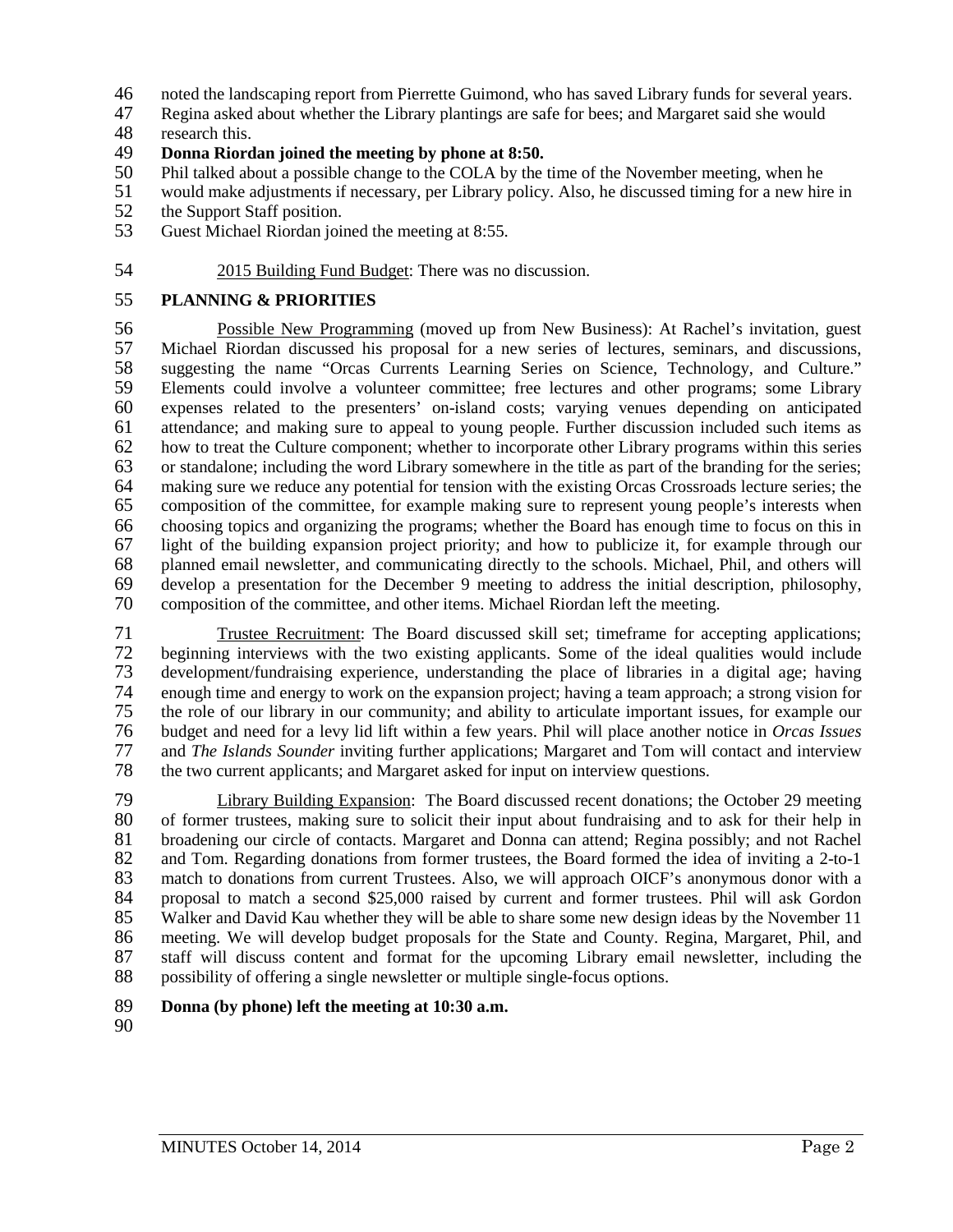### 91 **NEW BUSINESS**

92 Relevant News and Issues: None.

93 Director's Report: Phil's written report was noted. Phil talked about his attempt to restore a 94 regular Chess Club schedule, with OIPRD (Orcas Island Park and Recreation Department) as a 95 partner.

96 Friends of the Library: No Friends Board member was present. Tom said he would try to attend today's 3:30 p.m. Friends Board meeting. attend today's 3:30 p.m. Friends Board meeting.

## 98 **REPORTS FROM ACTIVE COMMITTEES**<br>99 **Collection Management: None.**

- Collection Management: None.
- 100 Community Relations: None.
- 101 Facilities & Systems: None.
- 102 Finance: None.

103 Policy & Personnel: Rachel asked for an update on the Jehovah's Witnesses using the Library<br>104 for distributing free books and other literature: Phil said that they had reserved the meeting room on 104 for distributing free books and other literature; Phil said that they had reserved the meeting room on<br>105 one day last month, but had not returned vet. Rachel shared her conversation with an ALA staff one day last month, but had not returned yet. Rachel shared her conversation with an ALA staff member about appropriate use of library space; and the consensus was that the meeting room was the best choice, due to space constraints and making sure the Library was not seen as advocating for any particular groups.

- 109 **PUBLIC COMMENT** None.
- 110 **OTHER –** None
- 111 There being no further business, the Meeting was adjourned at 10:38 a.m.
- 112 Submitted by Phil Heikkinen.
- 113 Approved **\_\_\_\_\_\_\_\_\_\_\_\_\_\_\_\_\_\_\_\_\_\_\_\_\_\_\_\_\_\_\_\_\_\_\_\_**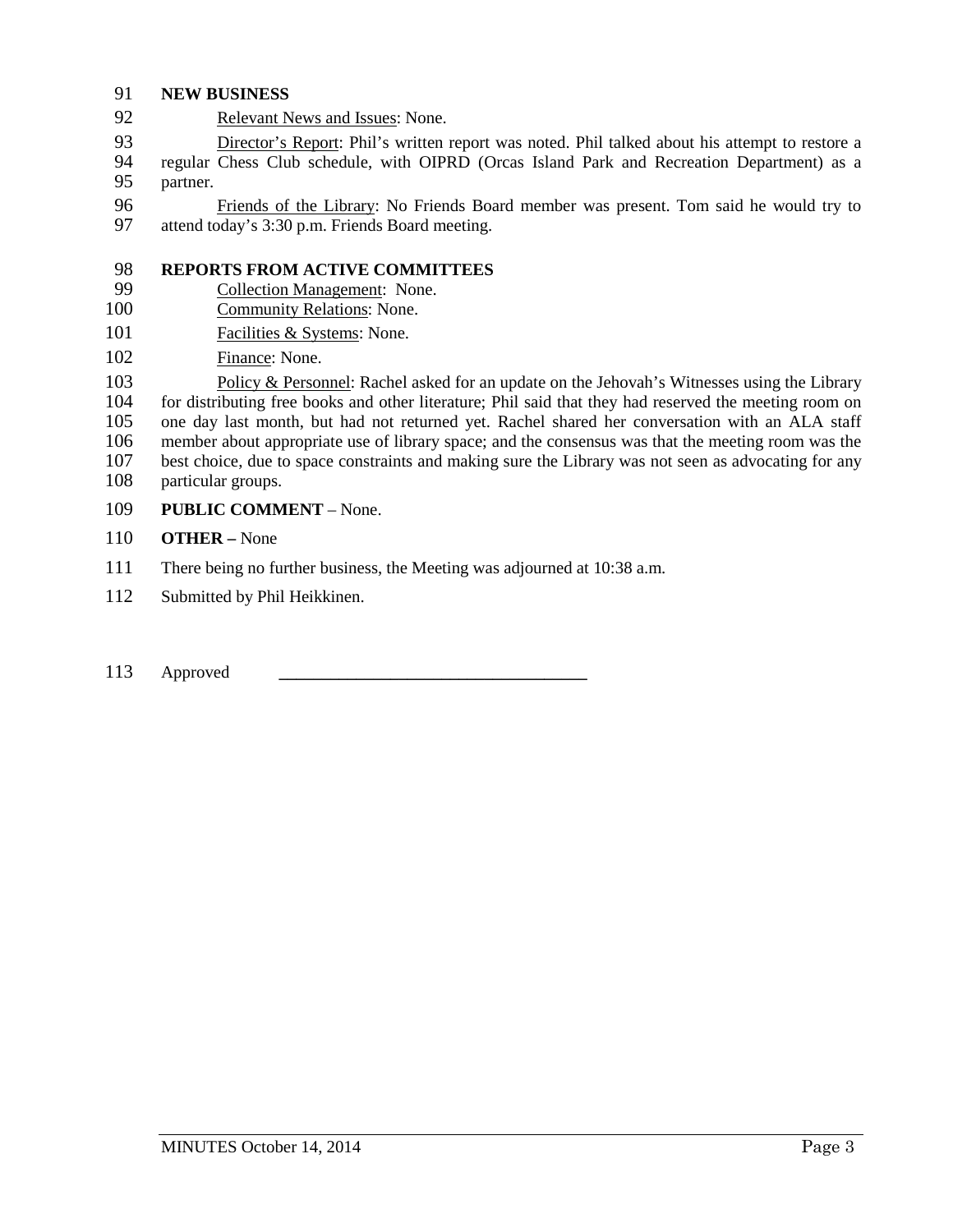| $\mathbf{1}$        | ORCAS ISLAND LIBRARY DISTRICT                                                                                                                 |  |  |
|---------------------|-----------------------------------------------------------------------------------------------------------------------------------------------|--|--|
| $\overline{c}$      |                                                                                                                                               |  |  |
| 3                   | Special Board Meeting Minutes                                                                                                                 |  |  |
| $\overline{4}$      | October 7, 2014                                                                                                                               |  |  |
| 5                   | Library Board President Rachel Newcombe called the Special Meeting to order at 8:35 a.m. on                                                   |  |  |
| 6                   | October 7, 2014, in the Library Meeting Room. Also present were Trustees Tom Fiscus, Margaret                                                 |  |  |
| 7<br>$8\phantom{1}$ | Payne, and Regina Zwilling. Trustee Donna Riordan attended the meeting via telephone; Library<br>Director Phil Heikkinen was also present.    |  |  |
| 9                   | Additions or Modifications to the Agenda: There were no changes.                                                                              |  |  |
| 10                  | <b>Library Building Project: Discussion items included:</b>                                                                                   |  |  |
| 11                  | Phil reviewed the 90-minute phone call he and Mary Pugh had with consultant Karla                                                             |  |  |
| 12                  | Kurtz, following up a webinar that Mary attended. She emphasized the importance of                                                            |  |  |
| 13                  | developing and maintaining relationships with potential donors. Start with an inner circle                                                    |  |  |
| 14                  | of Trustees, Friends of the Library, and volunteers.                                                                                          |  |  |
| 15<br>16            | The October 29 meeting with former trustees: we will ask them to reach out to others they<br>$\bullet$<br>know who might be potential donors. |  |  |
| 17                  | October 8 art opening at Mia's: JoEllen Moldoff, Michelle Reed, and B.J. Arnold will<br>$\bullet$                                             |  |  |
| 18                  | donate a portion of sales to the building project. We will have packets available.                                                            |  |  |
| 19<br>20            | We will ask potential major donors to consider hosting small events for other potential<br>major donors.                                      |  |  |
| 21                  | Our main message is to ask people to help us open doors.<br>$\bullet$                                                                         |  |  |
| 22                  | We will have an event for the honorary Committee at 9 a.m. on November 12.                                                                    |  |  |
| 23<br>24            | When meeting with groups or individuals for the first time, we will nurture a sense of<br>٠<br>passion about the project.                     |  |  |
| 25                  | On October 29, Margaret, Donna, Phil, and possibly Regina will attend.<br>$\bullet$                                                           |  |  |
| 26<br>27            | Rachel will check with Kevin Ranker about the timeframe for submitting a capital budget<br>٠<br>request to the State.                         |  |  |
| 28                  | Rachel, Donna, and Phil will work on a grant application to San Juan County.<br>$\bullet$                                                     |  |  |
| 29                  | Rachel will send former trustees an invitation to the October 29 meeting.<br>$\bullet$                                                        |  |  |
| 30                  | Rachel, Tom, and Donna will work on a grant request to the Medina Foundation.                                                                 |  |  |
| 31                  | Upcoming Library Board meetings: October 8 and November 11.                                                                                   |  |  |
| 32                  | We will work on using the Library's email contacts with library users to send out<br>٠                                                        |  |  |
| 33                  | information about programs, events, and the building project. Margaret, Tom, Phil, and                                                        |  |  |
| 34                  | Library staff will work on it.                                                                                                                |  |  |
| 35                  |                                                                                                                                               |  |  |
| 36<br>37            | Adjournment: there being no further discussion, the meeting was adjourned by the President at<br>9:35 a.m.                                    |  |  |
|                     |                                                                                                                                               |  |  |
| 38                  | Submitted by Phil Heikkinen                                                                                                                   |  |  |
|                     |                                                                                                                                               |  |  |
|                     |                                                                                                                                               |  |  |

Approved \_\_\_\_\_\_\_\_\_\_\_\_\_\_\_\_\_\_\_\_\_\_\_\_\_\_\_\_\_\_\_\_\_\_\_\_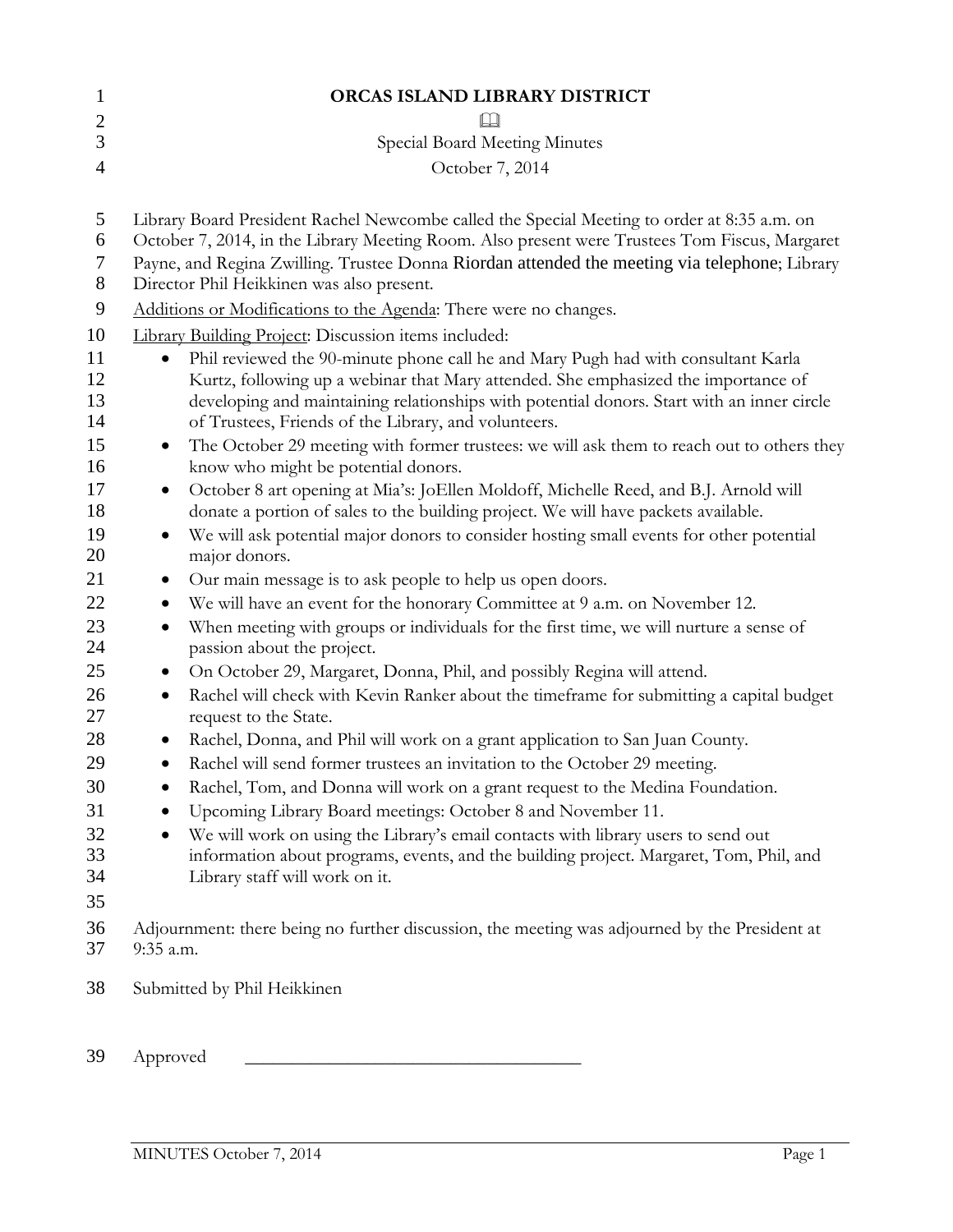|        | ORCAS ISLAND LIBRARY DISTRICT                                                                                                                                                                                                                                                                                                    |  |  |
|--------|----------------------------------------------------------------------------------------------------------------------------------------------------------------------------------------------------------------------------------------------------------------------------------------------------------------------------------|--|--|
| $\Box$ |                                                                                                                                                                                                                                                                                                                                  |  |  |
|        | Special Board Meeting Minutes                                                                                                                                                                                                                                                                                                    |  |  |
|        | October 28, 2014                                                                                                                                                                                                                                                                                                                 |  |  |
|        | Library Board Vice-President Donna Riordan called the Special Meeting to order at 8:34 a.m. on October<br>28, 2014, in the Library Meeting Room. Also present were Trustees Tom Fiscus and Margaret Payne.<br>President Rachel Newcombe attended the meeting via telephone; Library Director Phil Heikkinen was also<br>present. |  |  |
|        | Additions or Modifications to the Agenda: Rachel and Donna reviewed the agenda. There were no changes.                                                                                                                                                                                                                           |  |  |
|        | <b>Library Building Project:</b>                                                                                                                                                                                                                                                                                                 |  |  |
|        | Tom said he is waiting for details on proceeds from the Henigson trust gift to the Friends.                                                                                                                                                                                                                                      |  |  |
|        | Tom suggested that we check in with San Juan County on any possible site-related issues for a building<br>٠<br>expansion. Phil will follow up with San Juan County and others.                                                                                                                                                   |  |  |
|        | Phil will continue looking into a possible phone meeting with Reps. Lytton and Morris.<br>٠                                                                                                                                                                                                                                      |  |  |
|        | Rachel is following up on invitations to the November 12 meeting of the Honorary Committee.<br>٠                                                                                                                                                                                                                                 |  |  |
|        | Rachel and Phil will work on a grant application to the County, due early in 2015.<br>٠                                                                                                                                                                                                                                          |  |  |
|        | Donna will finalize a draft narrative for the Washington Women's Foundation grant, due this Friday;<br>$\bullet$<br>Phil will submit.                                                                                                                                                                                            |  |  |
|        | Rachel is working on a Medina Foundation grant, with a December 1 target.<br>$\bullet$                                                                                                                                                                                                                                           |  |  |
|        | Phil will contact Bob Lundeen before the November 11 meeting.<br>٠                                                                                                                                                                                                                                                               |  |  |
|        | Attendees discussed the status of various donations and pledges.<br>٠                                                                                                                                                                                                                                                            |  |  |
|        | The Friends will follow up on a possible OICF Holiday Gift Catalog entry.<br>٠                                                                                                                                                                                                                                                   |  |  |
|        | At tomorrow's meeting of former trustees, we will ask for help in extending our circles of potential<br>$\bullet$                                                                                                                                                                                                                |  |  |
|        | donors; also, we will share an update, talk about our personal commitments, and ask for their feedback.<br>We will follow up with a letter, including to those who can't attend the meeting. Audrey Stupke is<br>coming in today to review. We discussed ideas for inviting commitments from former trustees.                    |  |  |
|        | We have received some responses from members of the Honorary Committee about attending the<br>$\bullet$                                                                                                                                                                                                                          |  |  |
|        | November 12 meeting, from 9 to 11 a.m. We will have an approach similar to that planned with the<br>former trustees.                                                                                                                                                                                                             |  |  |
|        | Rachel left the meeting at 9:35.                                                                                                                                                                                                                                                                                                 |  |  |
|        | We reviewed the latest ideas shared by David Kau, with help from Gordon Walker, including a much-<br>$\bullet$<br>enhanced version of the Library Park level.                                                                                                                                                                    |  |  |
|        | We discussed how best to reach people, including the planned email newsletter. Mary Pugh, Regina,<br>$\bullet$<br>Tony Ghazel, Martin Arnold, and Phil will test before the Holiday Tea. We will also explore other<br>means of sharing information.                                                                             |  |  |
|        | Adjournment: there being no further discussion, the meeting was adjourned by the Vice-President at 10:02                                                                                                                                                                                                                         |  |  |
|        | a.m.                                                                                                                                                                                                                                                                                                                             |  |  |
|        | Submitted by Phil Heikkinen                                                                                                                                                                                                                                                                                                      |  |  |
|        |                                                                                                                                                                                                                                                                                                                                  |  |  |
|        | Approved                                                                                                                                                                                                                                                                                                                         |  |  |
|        |                                                                                                                                                                                                                                                                                                                                  |  |  |
|        |                                                                                                                                                                                                                                                                                                                                  |  |  |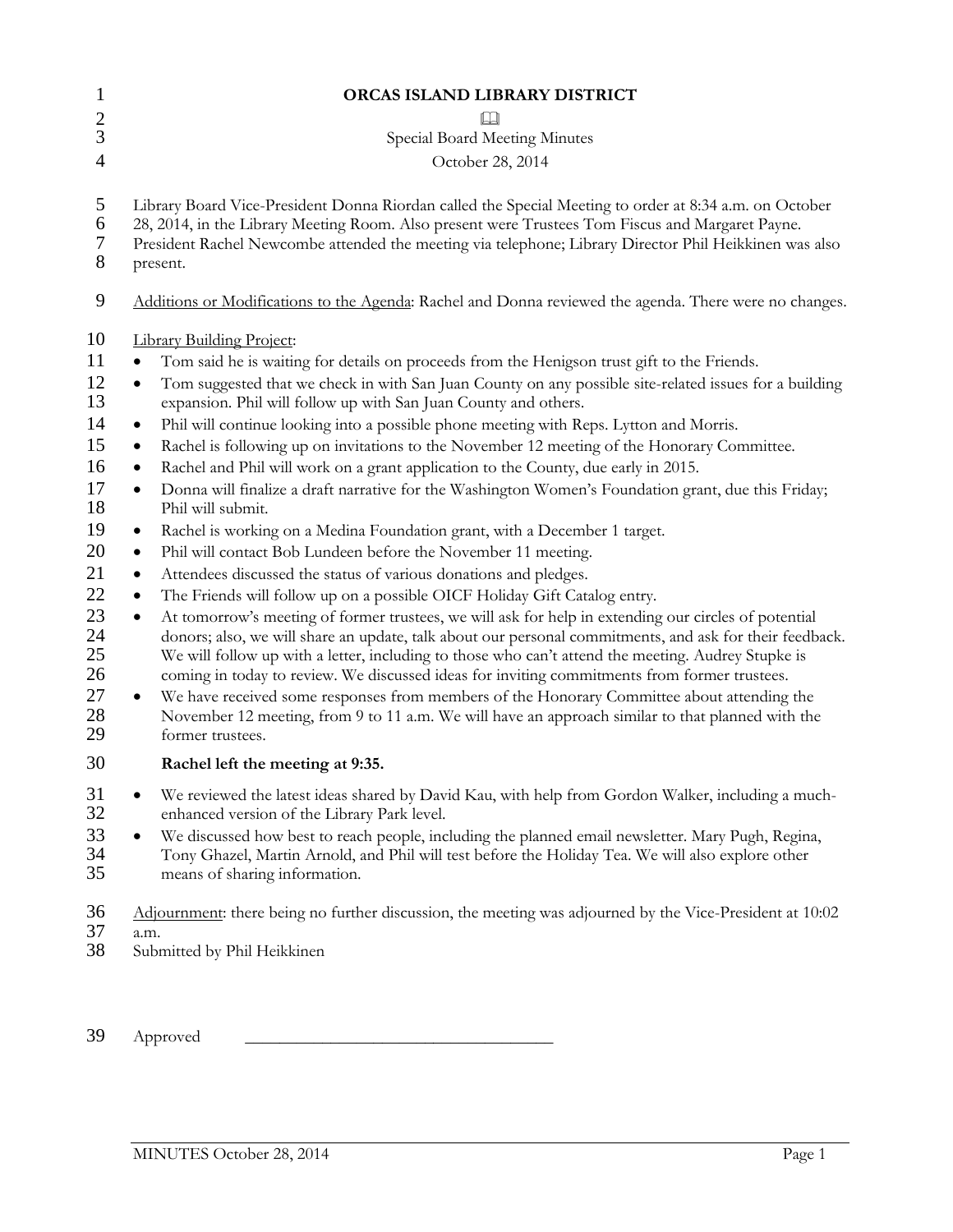| 1                                | ORCAS ISLAND LIBRARY DISTRICT                                                                                                                                                                  |             |  |  |
|----------------------------------|------------------------------------------------------------------------------------------------------------------------------------------------------------------------------------------------|-------------|--|--|
| $\overline{c}$<br>$\overline{3}$ |                                                                                                                                                                                                |             |  |  |
| $\overline{4}$                   | Regular Board Meeting and Budget Hearing                                                                                                                                                       |             |  |  |
|                                  | November 11, 2014                                                                                                                                                                              |             |  |  |
| 5                                | Library Board President Rachel Newcombe convened the meeting at 8:33 a.m. in the Community                                                                                                     |             |  |  |
| 6                                | Room of the Library. Also attending were Trustees Tom Fiscus, Margaret Payne, Donna Riordan, and                                                                                               |             |  |  |
| $\boldsymbol{7}$                 | Regina Zwilling. Library Director Phil Heikkinen, staff member Mary Pugh, and Friends Treasurer                                                                                                |             |  |  |
| 8                                | Lynn Carter also attended. Guest Michael Riordan attended for a portion of the meeting.                                                                                                        |             |  |  |
| 9                                | WELCOME & INTRODUCTIONS - Rachel welcomed everyone. Donna remarked the Veteran's                                                                                                               |             |  |  |
| 10                               | Day holiday and thanked Trustee Tom Fiscus for his service.                                                                                                                                    |             |  |  |
| 11                               | <b>ADDITIONS OR MODIFICATIONS TO THE AGENDA – Rachel added an update from</b>                                                                                                                  |             |  |  |
| 12                               | Michael Riordan after the budget discussions and the annual review of the Director to New Business.                                                                                            |             |  |  |
| 13                               | <b>ROUTINE MATTERS</b>                                                                                                                                                                         |             |  |  |
| 14                               | Minutes: The Board reviewed the Minutes from regular and special meetings. Donna made a                                                                                                        |             |  |  |
| 15                               | MOTION to approve the October 7 Special Meeting Minutes; Tom seconded, and the MOTION                                                                                                          |             |  |  |
| 16                               | passed unanimously. Tom made a MOTION to approve the October 14 Regular Meeting Minutes;                                                                                                       |             |  |  |
| 17                               | Regina seconded, and the MOTION passed unanimously. Margaret made a MOTION to approve the                                                                                                      |             |  |  |
| 18                               | October 28 Special Meeting Minutes; Tom seconded, and the <b>MOTION</b> passed unanimously.                                                                                                    |             |  |  |
| 19                               | Vouchers and Payroll: Donna said she had reviewed the payroll and invoices for the General                                                                                                     |             |  |  |
| 20                               | Fund and Building Fund. She recommends approval of all items processed.                                                                                                                        |             |  |  |
| 21                               | 10/8/2014 Invoice Accounting Report                                                                                                                                                            | \$6,884.07  |  |  |
| 22                               | 10/15/2014 Invoice Accounting Report                                                                                                                                                           | \$4,669.17  |  |  |
| 23                               | 10/22/2014 Invoice Accounting Report                                                                                                                                                           | \$3,973.07  |  |  |
| 24                               | 10/28/2014 Invoice Accounting Report                                                                                                                                                           | \$9,228.99  |  |  |
| 25                               | 10/16/2014 Invoice Accounting Report (Bldg Fund)                                                                                                                                               | \$11.35     |  |  |
| 26                               | 10/22/2014 Invoice Accounting Report (Bldg Fund)                                                                                                                                               | \$227.49    |  |  |
| 27                               | November 2014 Payroll                                                                                                                                                                          | \$28,627.13 |  |  |
| 28                               | Donna made a <b>MOTION</b> to approve the October Building Fund invoice accounting reports totaling                                                                                            |             |  |  |
| 29                               | \$238.84; Margaret seconded and the MOTION passed unanimously.                                                                                                                                 |             |  |  |
| 30<br>31                         | Donna made a <b>MOTION</b> to approve all payments from the October General Fund invoice accounting<br>reports totaling \$24,755.30; Regina seconded, and the <b>MOTION</b> passed unanimously |             |  |  |
| 32                               | Donna made a <b>MOTION</b> to approve the November 2014 payroll totaling \$28,627.13; Tom seconded,                                                                                            |             |  |  |
| 33                               | and the <b>MOTION</b> passed unanimously.                                                                                                                                                      |             |  |  |
| 34                               | FY 2015 BUDGET APPROVALS -                                                                                                                                                                     |             |  |  |
| 35                               | 2015 General Fund Budget: Regina read Resolution 1-2014 Adopting the Tax Levy for 2015.                                                                                                        |             |  |  |
| 36                               | Regina made a MOTION to adopt Resolution 1-2014; Donna seconded and the MOTION passed                                                                                                          |             |  |  |
| 37                               | unanimously. The Board discussed the recent disclosure that a tax levy by the San Juan County Parks                                                                                            |             |  |  |
| 38                               | and Recreation District for incorrectly funded by the Assessor's Office.                                                                                                                       |             |  |  |
| 39                               | Regina presented Resolution 2-2014 Adopting 2015 General Fund Budget. A correction was                                                                                                         |             |  |  |
| 40                               | made to the date of the public hearing on October 14, 2014. There were no other additions or changes.                                                                                          |             |  |  |
| 41                               | Regina made a MOTION to adopt Resolution 2-2014; Tom seconded and the MOTION passed                                                                                                            |             |  |  |
| 42                               | unanimously.                                                                                                                                                                                   |             |  |  |
| 43                               | Regina presented Resolution 3-2014 Adopting the Building Fund Budget for 2015. Regina                                                                                                          |             |  |  |
| 44<br>45                         | made a <b>MOTION</b> to adopt Resolution 3-2014; Donna seconded and the <b>MOTION</b> passed<br>unanimously.                                                                                   |             |  |  |

unanimously.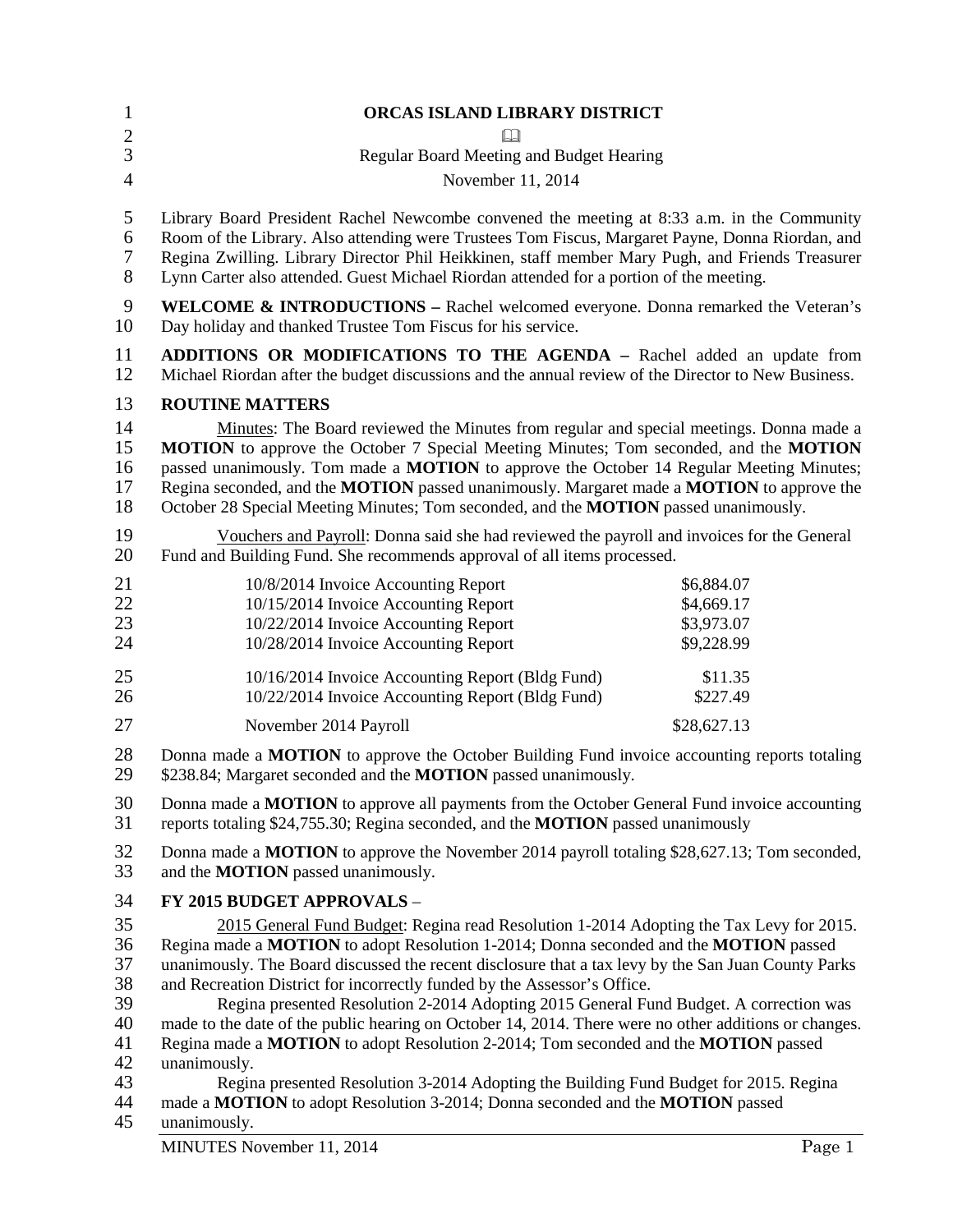### **PLANNING & PRIORITIES**

 Possible New Programming: Michael Riordan discussed additional information on the series. The Board expressed their desire to support the series within the current budget and staff levels. It was stressed that any Library sponsorship would have to include free and open admission to any event.

51 Trustee Recruitment: Margaret and Tom will conduct applicant interviews before the<br>52 November 25 meeting. It is the Board's desire to have a recommendation to submit to the County 52 November 25 meeting. It is the Board's desire to have a recommendation to submit to the County<br>53 Council by the December 9 meeting. Council by the December 9 meeting.

### **The Board took a break from 9:21 to 9:25 a.m.**

55 Library Building Expansion: Margaret and Donna reviewed the October 29 meeting with<br>56 former Library Trustees. It was recommended that the project be expanded to meet more needs and former Library Trustees. It was recommended that the project be expanded to meet more needs and not focus on reducing the size. The atrium design is wonderful and will create excitement in the 58 community and among major donors. The Board agreed on a \$2.2 million project based on revised<br>59 cost estimates and square footage. Rachel has the letter to Kevin Ranker ready for mailing. The Board 59 cost estimates and square footage. Rachel has the letter to Kevin Ranker ready for mailing. The Board<br>60 worked on the letter cannaign, public mailing, grant applications, new resident information packet worked on the letter campaign, public mailing, grant applications, new resident information packet brochure, and updating the preliminary design documents. The Board and Phil discussed whether it was time to commit to a design. Mary recommended having a public comment period on the design. Donna asked for that to be added to the December meeting agenda. Phil said that he would update the prospectus files to include the latest edits.

#### **Regina left the meeting at 10:42 a.m.**

### **NEW BUSINESS**

 Relevant News and Issues: Donna reviewed the TedX program she attended, hosted by the Outlook Inn.

### **Rachel left the meeting at 10:53 a.m.**

 Director's Report: Phil's written report was noted; commenting on a water leak, email newsletter test, and *Boopsie*. Donna asked about Phil's involvement with WLA-PNLA and how it would affect his time commitment with the building project.

Triends of the Library: Friends Treasurer Lynn Carter talked about the December 6 Holiday<br>
The Teather vear-end membership drive the Winter Booksale and future fundraising events Tea, the year-end membership drive, the Winter Booksale, and future fundraising events.

### **REPORTS FROM ACTIVE COMMITTEES**

- 76 Collection Management: None.<br>77 Community Relations: None.
- Community Relations: None.

## 78 Facilities & Systems: None.

 Finance: Phil reviewed the financial report and recommended bringing revenue into the budget, in order to make sure expenses are covered through the end of the year.

81 Policy & Personnel: None.

### **PUBLIC COMMENT** – None.

- **OTHER –** None
- There being no further business, the Meeting was adjourned at 11:25 a.m.
- Submitted by Mary Pugh.

Approved **\_\_\_\_\_\_\_\_\_\_\_\_\_\_\_\_\_\_\_\_\_\_\_\_\_\_\_\_\_\_\_\_\_\_\_\_**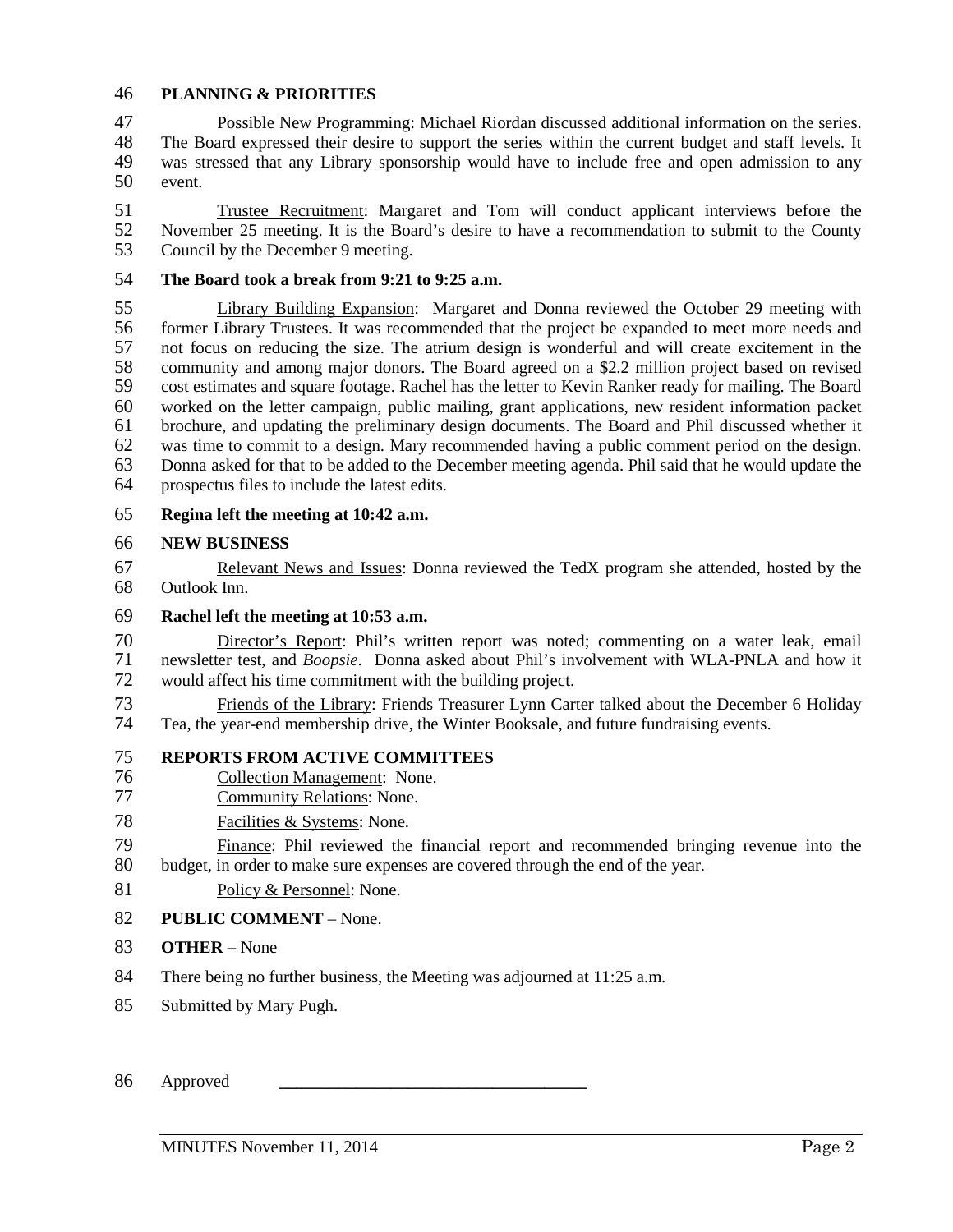|           | ORCAS ISLAND LIBRARY DISTRICT                                                                                                                                                                                                                                                                                                                                                                                                                                                                                  |
|-----------|----------------------------------------------------------------------------------------------------------------------------------------------------------------------------------------------------------------------------------------------------------------------------------------------------------------------------------------------------------------------------------------------------------------------------------------------------------------------------------------------------------------|
|           | <b>Special Board Meeting Minutes</b>                                                                                                                                                                                                                                                                                                                                                                                                                                                                           |
|           |                                                                                                                                                                                                                                                                                                                                                                                                                                                                                                                |
|           | November 25, 2014                                                                                                                                                                                                                                                                                                                                                                                                                                                                                              |
|           | Library Board President Rachel Newcombe called the Special Meeting to order at 8:36 a.m. on<br>November 25, 2014, in the Library Meeting Room. Also present were Trustees Tom Fiscus,<br>Margaret Payne, Donna Riordan, and Regina Zwilling. Library Director Phil Heikkinen was<br>also present.                                                                                                                                                                                                              |
|           | 1. <b>Introductions</b> : Rachel welcomed everyone and reviewed the agenda.                                                                                                                                                                                                                                                                                                                                                                                                                                    |
|           | 2. Additions or Modifications to the Agenda: Rachel moved Trustee Recruitment and<br>Consideration of Art Work Donation above Library Building Project.                                                                                                                                                                                                                                                                                                                                                        |
|           | 3. Trustee Recruitment: Margaret and Tom, who had volunteered to interview candidates,<br>reviewed the process and their interviews with four strong candidates, and made a<br>recommendation. The Board accepted the recommendation, which Rachel will forward to the<br>County Council today. Margaret will thank the other three candidates, invite them to volunteer<br>for anything that interests them, including the building expansion project, and invite them to<br>apply again for future openings. |
|           | 4. Art Donation: Phil reviewed the offer of a cedar wall-mounted relief carving from the estate of<br>Marian Berdan. The Board supported accepting the offer, understanding that the gift is<br>unconditional; and Phil will follow up with the donors.                                                                                                                                                                                                                                                        |
|           | 5. Library Building Project: Rachel and the Board discussed a variety of items, including:<br>Continued meetings with prospective donors<br>$\bullet$<br>Medina Foundation grant application, which Rachel and Donna completed, and which<br>$\bullet$                                                                                                                                                                                                                                                         |
| $\bullet$ | Rachel will submit this week.<br>Local contacts with whom to share information, such as real estate agents. Phil will ask                                                                                                                                                                                                                                                                                                                                                                                      |
| $\bullet$ | staff to create an updated Library information brochure.<br>Rachel will schedule the Library as the host for an upcoming Chamber of Commerce mixer,                                                                                                                                                                                                                                                                                                                                                            |
|           | likely on March 10.<br>We will take part in the December 6 Holiday Tea, including sharing information about the<br>$\bullet$                                                                                                                                                                                                                                                                                                                                                                                   |
|           | expansion project.<br>Margaret will contact Bob Maynard, Gordon Walker, and/or David Kau about progress on an<br>artistic sketch of the proposed Library Park entrance.                                                                                                                                                                                                                                                                                                                                        |
|           | The Henigson gift, with likely distribution by the end of this year.<br>$\bullet$<br>We have submitted a capital funding request to the State, via Senator Kevin Ranker. The<br>$\bullet$<br>2015 session will begin on January 12, and is currently scheduled to end (at least<br>approximately) by April 26.                                                                                                                                                                                                 |
|           | Phil and staff will research contact information for prospective donors.<br>٠<br>Fundraising software: we will add this topic to the December 9 agenda, in order to decide<br>$\bullet$<br>whether to use the new specialized software bought by the Friends, or something more<br>generic such as Excel.                                                                                                                                                                                                      |
|           | 6. <b>Professional Activities</b> : the Board expressed concerns about Phil's potential involvement as a<br>mentor and presenter for upcoming PNLA Leads leadership institutes. Phil will talk with<br>PNLA about a reduced level of participation.                                                                                                                                                                                                                                                            |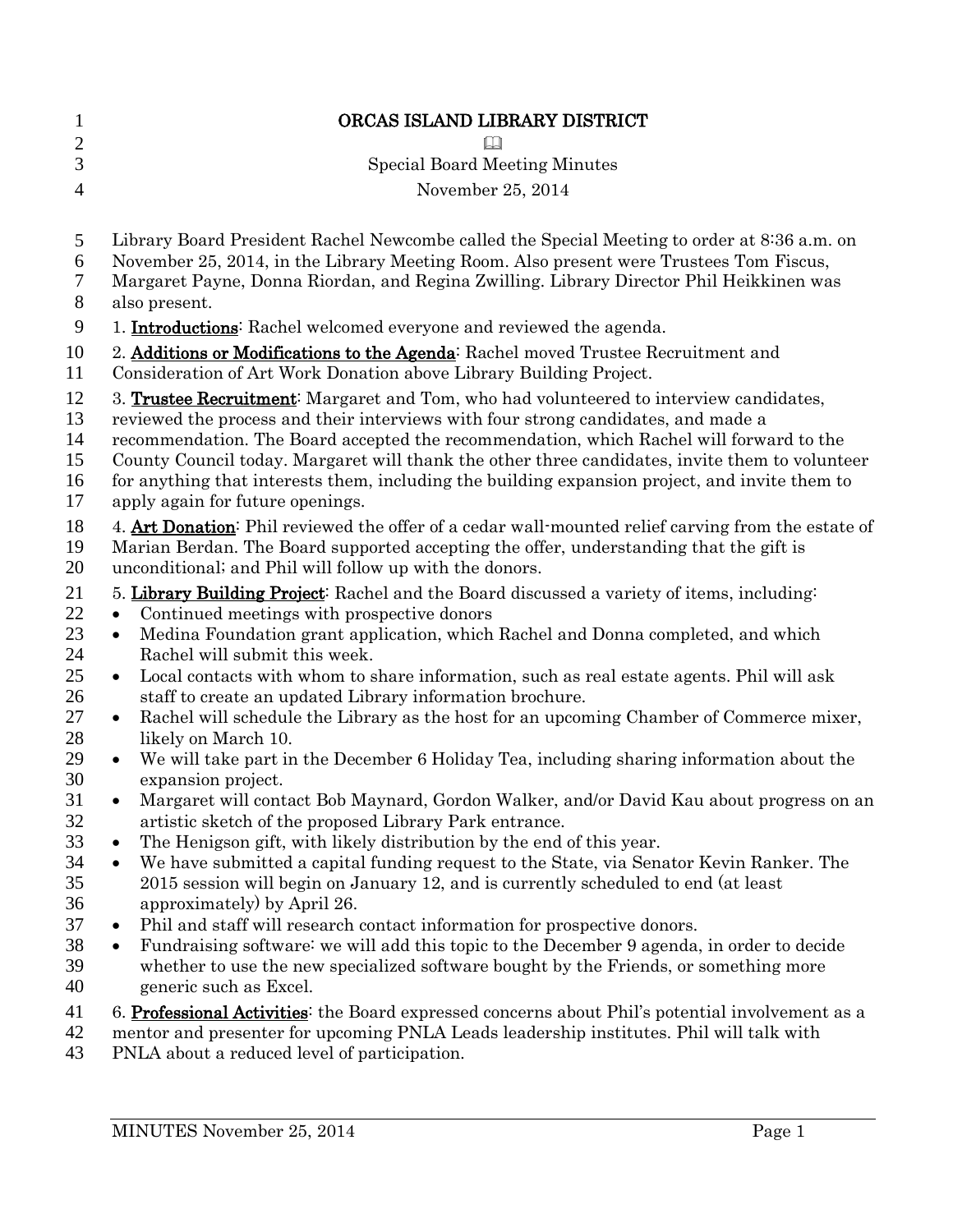7. Budget Amendment: in order to make sure we can cover all upcoming expenses, including for

the Rural Heritage Grant, which was awarded after adoption of the 2014 Budget, we will plan

for a small amendment for discussion and possible adoption at the December 9 meeting.

- 8. Public Comment: none
- 9. Other: none
- 49 10. Executive Session for Review of the Director: the Board entered the session at 10:05 to

 discuss the 2014 review process. The Board returned to general session at 10:35, and took no action.

- Adjournment: there being no further discussion, the meeting was adjourned by the President at 10:35 a.m.
- Submitted by Phil Heikkinen

55 Approved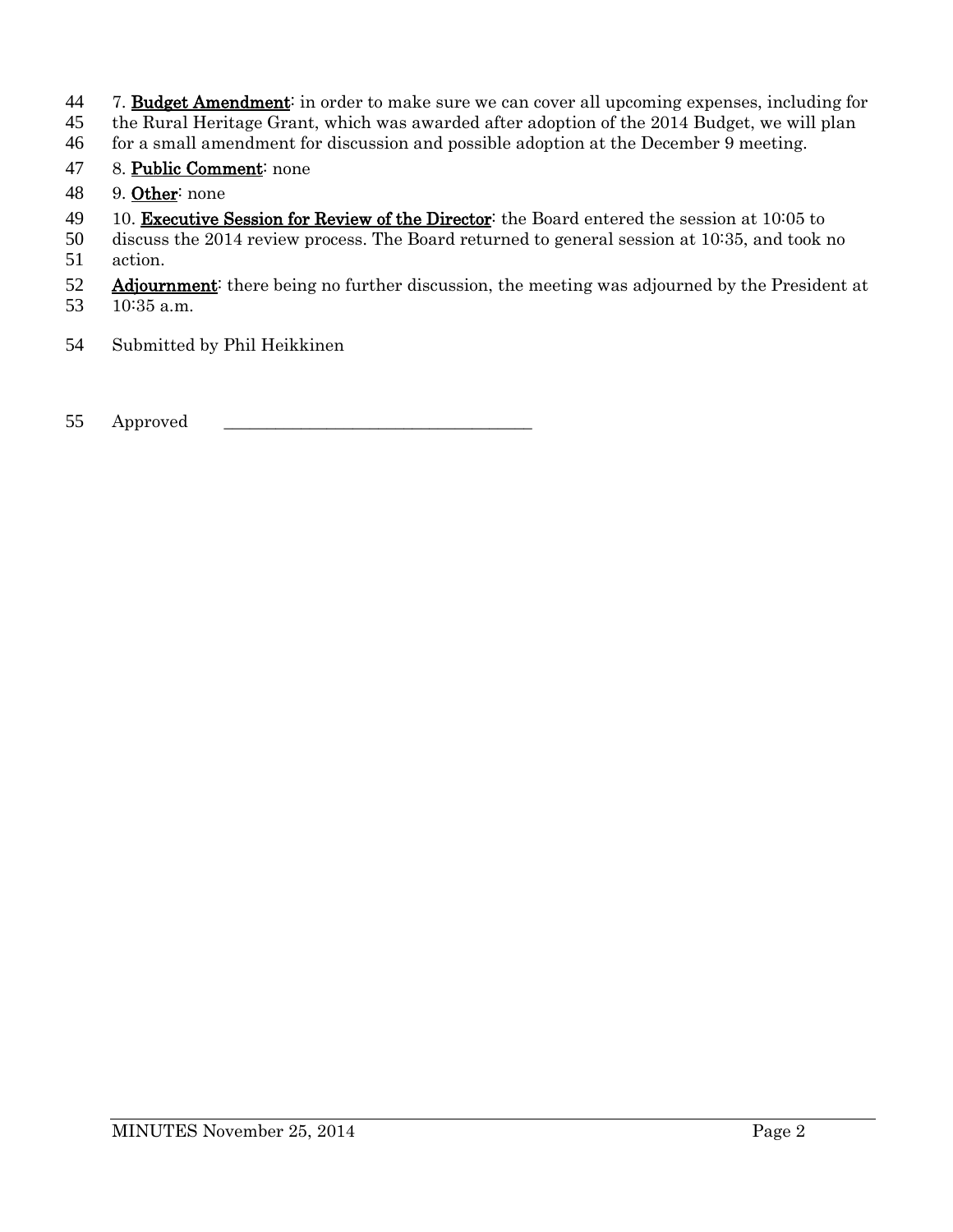| 1                                | ORCAS ISLAND LIBRARY DISTRICT                                                                                                                                                                                                                                                                                                                                                                                                                                    |                                                      |  |
|----------------------------------|------------------------------------------------------------------------------------------------------------------------------------------------------------------------------------------------------------------------------------------------------------------------------------------------------------------------------------------------------------------------------------------------------------------------------------------------------------------|------------------------------------------------------|--|
| $\mathbf{2}$<br>3                | $\Box$                                                                                                                                                                                                                                                                                                                                                                                                                                                           |                                                      |  |
| $\overline{4}$                   | Regular Board Meeting and Budget Hearing<br>December 9, 2014                                                                                                                                                                                                                                                                                                                                                                                                     |                                                      |  |
| 5<br>6<br>$\tau$<br>8<br>9<br>10 | Library Board President Rachel Newcombe convened the meeting at 8:31 a.m. in the<br>Community Room of the Library. Also attending were Trustees Tom Fiscus, Margaret<br>Payne, Donna Riordan, and Regina Zwilling. Library Director Phil Heikkinen, staff<br>member Mary Pugh, and Friends Board Member Sandy Wilson also attended. Guests<br>Michael Riordan, Library Trustee Appointee Moana Kutsche, and Bob Maynard<br>attended for portions of the meeting. |                                                      |  |
| 11<br>12                         | <b>WELCOME &amp; INTRODUCTIONS</b> – Rachel welcomed everyone. She introduced newly<br>appointed Library Trustee Moana Kutsche.                                                                                                                                                                                                                                                                                                                                  |                                                      |  |
| 13<br>14<br>15                   | ADDITIONS OR MODIFICATIONS TO THE AGENDA - Rachel said that Bob<br>Maynard would be stopping by to discuss the building project and will adjust the agenda<br>to accommodate his arrival.                                                                                                                                                                                                                                                                        |                                                      |  |
| 16                               | <b>ROUTINE MATTERS</b>                                                                                                                                                                                                                                                                                                                                                                                                                                           |                                                      |  |
| 17<br>18<br>19<br>20<br>21       | Minutes: The Board reviewed the Minutes from regular and special meetings.<br>Donna made a <b>MOTION</b> to approve the November 11 Regular Meeting Minutes; Tom<br>seconded, and the <b>MOTION</b> passed unanimously. Margaret made a <b>MOTION</b> to<br>approve the November 25 Special Meeting Minutes; Regina seconded, and the <b>MOTION</b><br>passed unanimously.                                                                                       |                                                      |  |
| 22<br>23                         | Vouchers and Payroll: Regina said she had reviewed the payroll and invoices for<br>the General Fund. She recommends approval of all items processed.                                                                                                                                                                                                                                                                                                             |                                                      |  |
| 24<br>25<br>26<br>27             | 9/29/2014 Invoice Accounting Report<br>11/4/2014 Invoice Accounting Report<br>11/10/2014 Invoice Accounting Report<br>11/25/2014 Invoice Accounting Report                                                                                                                                                                                                                                                                                                       | \$1,174.48<br>\$2,865.89<br>\$5,598.63<br>\$2,128.47 |  |
| 28                               | 11/24/2014 Invoice Accounting Report (Bldg Fund)                                                                                                                                                                                                                                                                                                                                                                                                                 | \$2,039.25                                           |  |
| 29                               | December 2014 Payroll                                                                                                                                                                                                                                                                                                                                                                                                                                            | \$28,812.29                                          |  |
| 30<br>31                         | Regina made a <b>MOTION</b> to approve the November Building Fund invoice accounting<br>report totaling \$2,039.25; Margaret seconded and the <b>MOTION</b> passed unanimously.                                                                                                                                                                                                                                                                                  |                                                      |  |
| 32<br>33<br>34                   | Regina made a <b>MOTION</b> to approve all payments from the November General Fund<br>invoice accounting reports totaling \$15,056.26; Margaret seconded, and the <b>MOTION</b><br>passed unanimously                                                                                                                                                                                                                                                            |                                                      |  |
| 35<br>36                         | Regina made a <b>MOTION</b> to approve the December 2014 payroll totaling \$28,812.29;<br>Tom seconded, and the <b>MOTION</b> passed unanimously.                                                                                                                                                                                                                                                                                                                |                                                      |  |
| 37                               | <b>PUBLIC COMMENT - None.</b>                                                                                                                                                                                                                                                                                                                                                                                                                                    |                                                      |  |
| 38                               | <b>PLANNING &amp; PRIORITIES</b>                                                                                                                                                                                                                                                                                                                                                                                                                                 |                                                      |  |

 Library Building Expansion: Phil said he spoke to the County Planning Department to review the permit process for the project, including adequate parking and storm water drainage. The Board discussed whether to have a permit committee; it was decided the design committee could also handle permitting. Rachel updated the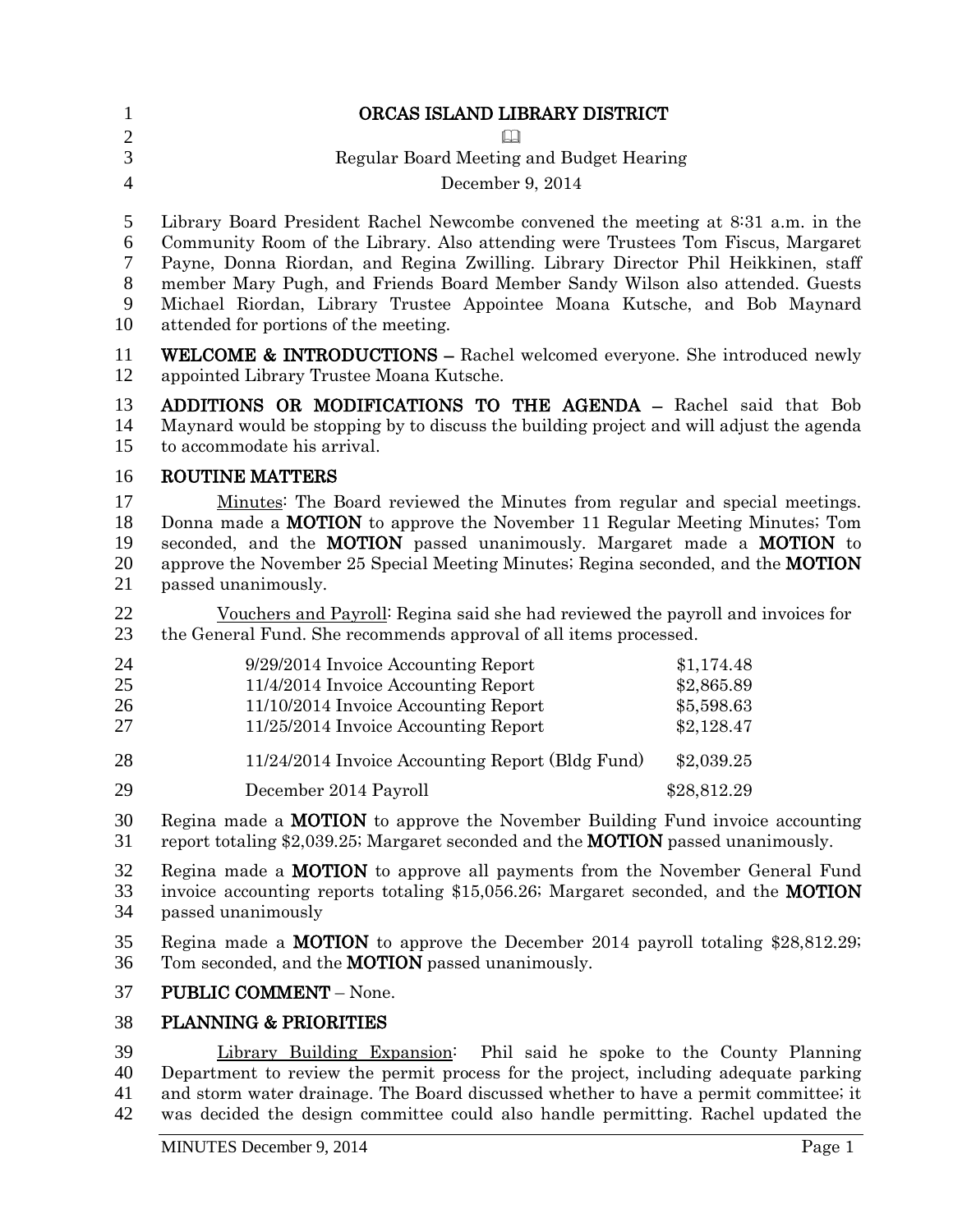Board on grant applications for the Medina Foundation, state funding with Kevin Ranker, and the upcoming Chamber of Commerce mixer. The Board continued planning for a meeting with the honorary committee in Spring.

 Bob Maynard arrived at 10:00 a.m. Rachel and Phil updated him on the progress of the project. Margaret said comments gathered have encouraged the inclusion of a Park Level space and that the Board agreed to move forward with that design. Bob said that the Library is the only public building in Eastsound, and the most significant building on Orcas Island. He said that the Board has a responsibility as stewards to make the best decision to safeguard the design. He agreed that an entrance at the Park Level would add a strong statement to the current design. Bob offered to continue his help in the project.

54 Fundraising Software Alternatives: Donna wanted to discuss whether to use<br>55 time and resources for the NonProfit Easy software. She said the Library does not have time and resources for the NonProfit Easy software. She said the Library does not have traditional stewardship of donors and that the software creates a complex database well above the needs of the Library. Phil said the Board should discuss the philosophy of fundraising. Donna has concerns about confidentiality and security of a cloud-based system. The software was purchased by the Friends and is used by them to track memberships and donations. The Library is also beginning to use the program to track donations. Phil related prior disorganized efforts in tracking Library donations and said that this software could alleviate that. Also, it is feasible to have an annual campaign, especially for endowments that the software is designed for. The Board asked for additional information on security, backups, and encryption.

 Possible New Programming: The Board discussed the proposed Currents' speaker series. Concern was expressed about time constraints in competing with the building project, and level of financial commitment. The Board agreed to sponsor three events for 2015 while working to expand an in-house series.

## The Board took a break from 9:57 to 10:03 a.m.

## NEW BUSINESS

Relevant News and Issues: None.

 Director's Report: Phil's written report was noted; commenting on the donation of a wood carving, email test for a newsletter; the Holiday Tea estimate of attendance of 750; and updating the naming opportunities brochure.

 Friends of the Library: Friends Board Member Sandy Wilson talked about the Holiday Tea, funding of the 2015 grant request, the upcoming Winter Booksale on February 28 at the Orcas Center, updating the Friends' newsletter, the year-end membership drive, and no December meeting.

 OTHER – Donna presented Resolution 05-2014 Commemorating the Service of Rachel Newcombe as Library Trustee. Donna made a MOTION to adopt Resolution 05-2014. 81 Margaret seconded and the **MOTION** passed unanimously. Rachel thanked the Board and expressed her gratitude for their hard work and commitment to the Library. She also challenged the Board to attend the New Year's Day Polar Bear Plunge at Cascade Lake.

## REPORTS FROM ACTIVE COMMITTEES

- Collection Management: None.
- Community Relations: None.
- 88 Facilities & Systems: None.